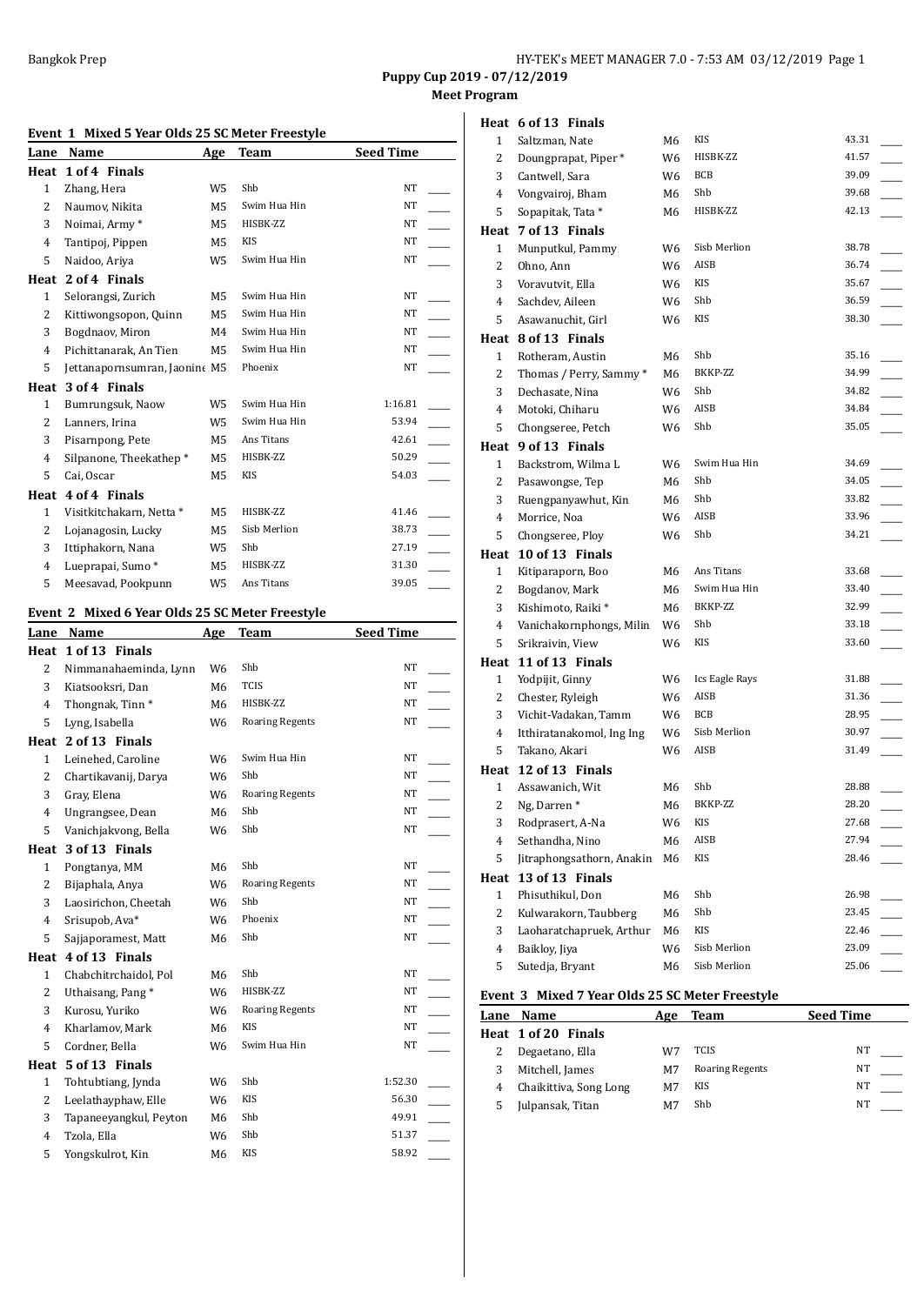## **Meet Program**

|                |                                 |    |                                                            | <b>Puppy Cup 2</b> | Mee |
|----------------|---------------------------------|----|------------------------------------------------------------|--------------------|-----|
|                |                                 |    | Heat 2 Finals (#3 Mixed 7 Year Olds 25 SC Meter Freestyle) |                    |     |
| 1              | Chayangkul, Sky                 | M7 | TCIS                                                       | NT                 |     |
| 2              | Angthong, Best                  | W7 | <b>Roaring Regents</b>                                     | NT                 |     |
| 3              | Martin, Teagan                  | W7 | <b>Roaring Regents</b>                                     | NT                 |     |
| 4              | Tharasiriskul, Neta             | M7 | Sisb Merlion                                               | NΤ                 |     |
| 5              | Jongjeerawongsa, Pan*           | W7 | HISBK-ZZ                                                   | NT                 |     |
|                | Heat 3 of 20 Finals             |    |                                                            |                    |     |
| $\mathbf{1}$   | Sae-Lim, Phupa                  | M7 | <b>Roaring Regents</b>                                     | NT                 |     |
| 2              | Kunathathorn, Tun*              | M7 | Phoenix                                                    | NT                 |     |
| 3              | Rong, David                     | M7 | <b>Roaring Regents</b>                                     | NT                 |     |
| 4              | Sutammanyoo, Ramadan            | M7 | <b>Roaring Regents</b>                                     | NT                 |     |
| 5              | Vashuk, Alena                   | W7 | Swim Hua Hin                                               | NT                 |     |
|                | Heat 4 of 20 Finals             |    |                                                            |                    |     |
| 1              | Geggie, Madeline                | W7 | <b>TCIS</b>                                                | NT                 |     |
| 2              | Ngamwongmas, Nami               | W7 | Shb                                                        | NT                 |     |
| 3              | Liuchen, Tian                   | M7 | <b>Roaring Regents</b>                                     | NT                 |     |
| 4              | Scott, Ryley                    | M7 | Phoenix                                                    | NT                 |     |
| 5              | Goo Zhao, Chen*                 | M7 | Phoenix                                                    | NT                 |     |
|                | Heat 5 of 20 Finals             |    |                                                            |                    |     |
| 1              | Rattanaphan, Than               | M7 | DBS                                                        | 49.71              |     |
| $\overline{2}$ | Panyasiri, Ounai                | W7 | Sisb Merlion                                               | 41.44              |     |
| 3              | Mooney, Eoin *                  | M7 | BKKP-ZZ                                                    | 39.69              |     |
| 4              | Skinner, Rocco                  | M7 | DBS                                                        | 40.08              |     |
| 5              | Chansue, Indy*                  | M7 | HISBK-ZZ                                                   | 44.53              |     |
|                | Heat 6 of 20 Finals             |    |                                                            |                    |     |
| $\mathbf{1}$   | Amos, Luca                      | M7 | <b>KIS</b>                                                 | 38.65              |     |
| 2              | Kuanchom, Dragon                | M7 | DBS                                                        | 37.57              |     |
| 3              | Lekprasarn, Gud                 | M7 | DBS                                                        | 36.60              |     |
| 4              | Ngamvirojcharoen, Picha         | W7 | Ics Eagle Rays                                             | 37.10              |     |
| 5              | Vichiansin, Nellie <sup>*</sup> | W7 | HISBK-ZZ                                                   | 37.99              |     |
|                | Heat 7 of 20 Finals             |    |                                                            |                    |     |
| 1              | Soh, Arwin*                     | M7 | BKKP-ZZ                                                    | 35.99              |     |
| 2              | Prasertsuk, Charmin             | W7 | KIS                                                        | 35.10              |     |
| 3              | Khorana, Andre*                 | M7 | BKKP-ZZ                                                    | 34.99              |     |
| 4              | Klinsong, Tan                   | M7 | Ics Eagle Rays                                             | 35.05              |     |
| 5              | Fuji, Saki                      | W7 | AISB                                                       | 35.87              |     |
|                | Heat 8 of 20 Finals             |    |                                                            |                    |     |
| $\mathbf{1}$   | Laohavin, Nu-oon                | W7 | Ics Eagle Rays                                             | 34.59              |     |
| 2              | Snidvongs na Ayudhya, Nan M7    |    | Phoenix                                                    | 33.07              |     |
| 3              | Taethaworn, Smith               | М7 | Phoenix                                                    | 32.66              |     |
| 4              | Laotheppitak, Ryu               | M7 | BKKP-ZZ                                                    | 32.99              |     |
| 5              | Linamnuaychai, Peach            | W7 | DBS                                                        | 33.16              |     |
|                | Heat 9 of 20 Finals             |    |                                                            |                    |     |
| 1              | Rigby, Beau*                    | М7 | BKKP-ZZ                                                    | 31.99              |     |
| 2              | Chaiyadhiroj, Kinta             | M7 | KIS                                                        | 31.73              |     |
| 3              | Downer, Francesca*              | W7 | BKKP-ZZ                                                    | 31.44              |     |
| 4              | Kititti, Thames                 | М7 | Shb                                                        | 31.56              |     |
| 5              | Beaudin, Sophia*                | W7 | HISBK-ZZ                                                   | 31.73              |     |
|                | Heat 10 of 20 Finals            |    |                                                            |                    |     |
| $\mathbf{1}$   | Zhengle, LeLe*                  | W7 | BKKP-ZZ                                                    | 30.99              |     |
| 2              | Benjaponpaiboon, Smile          | W7 | Shb                                                        | 30.80              |     |
| 3              | Dekirmenzhian, Leona            | W7 | BCB                                                        | 30.48              |     |
| 4              | Phitakrakwong, Pun Pun          | W7 | DBS                                                        | 30.63              |     |
| 5              | Siragarun, JR                   | M7 | Phoenix                                                    | 30.94              |     |
|                | Heat 11 of 20 Finals            |    |                                                            |                    |     |
| $\mathbf{1}$   | Ua-tampisith, Ayra *            | W7 | BKKP-ZZ                                                    | 30.27              |     |
| 2              | Hiransak, Porsche               | W7 | DBS                                                        | 30.18              |     |
| 3              | Oda, Ryu <sup>*</sup>           | М7 | BKKP-ZZ                                                    | 28.99              |     |
| 4              | Sodtivarakul, Joon              | M7 | DBS                                                        | 29.57              |     |
|                |                                 |    |                                                            |                    |     |

5 Tantiponganarut, Mali W7 BKKP-ZZ 30.24

| Heat         | 12 of 20 Finals              |    |                 |       |
|--------------|------------------------------|----|-----------------|-------|
| 1            | Jantaranipa, Ete *           | М7 | HISBK-ZZ        | 28.94 |
| 2            | Ayed, Samy                   | M7 | Shb             | 28.68 |
| 3            | Ungphakorn, Pudis*           | M7 | HISBK-ZZ        | 28.56 |
| 4            | Rianchaivanich, Uno          | M7 | Sisb Merlion    | 28.63 |
| 5            | Chotiprakaykiat, Khun        | М7 | <b>DBS</b>      | 28.70 |
|              | Heat 13 of 20 Finals         |    |                 |       |
| $\mathbf{1}$ | Poolsombat, Gam <sup>*</sup> | W7 | BKKP-ZZ         | 28.30 |
| 2            | Taepaisitphongse, Punn       | W7 | KIS             | 27.99 |
| 3            | Sodtivarakul, Jaar           | W7 | DBS             | 27.75 |
| 4            | Gaber, Rafha                 | M7 | DBS             | 27.75 |
| 5            | Thitithanawong, Bebe         | W7 | Phoenix         | 28.02 |
|              | Heat 14 of 20 Finals         |    |                 |       |
| $\mathbf{1}$ | Rutledge, Rafferty           | M7 | BCB             | 27.74 |
| 2            | Sangmode, Phoenix            | W7 | Swim Hua Hin    | 27.47 |
| 3            | Kangwantanawat, Munich       | M7 | Ans Titans      | 27.11 |
| 4            | Yau, Kaya Y                  | W7 | KIS             | 27.46 |
| 5            | Pattapong, Ping Ping         | W7 | BCB             | 27.50 |
| Heat         | 15 of 20 Finals              |    |                 |       |
| $\mathbf{1}$ | Lertviriyasak, Marwin        | M7 | Sisb Merlion    | 27.04 |
| 2            | Pattapong, Kwanjai           | W7 | Ics Eagle Rays  | 26.79 |
| 3            | Lueprapai, Gyoza*            | M7 | HISBK-ZZ        | 26.01 |
| 4            | Saito, Yazuha*               | W7 | <b>BKKP-7.7</b> | 26.64 |
| 5            | Boonlom, Durga               | W7 | KIS             | 27.00 |
|              | Heat 16 of 20 Finals         |    |                 |       |
| $\mathbf{1}$ | Salakshana, Fynn             | M7 | BCB             | 26.00 |
| 2            | Lojanagosin, Ing Ing         | W7 | Sisb Merlion    | 25.75 |
| 3            | Mangkud, Mark                | M7 | DBS             | 25.61 |
| 4            | Sarpphenphop, ZJ *           | M7 | HISBK-ZZ        | 25.71 |
| 5            | Junveranong, See Fah         | W7 | AISB            | 25.83 |
|              | Heat 17 of 20 Finals         |    |                 |       |
| 1            | Neigenfind, Lauren           | M7 | Ics Eagle Rays  | 25.56 |
| 2            | Pang, Namo                   | M7 | BCB             | 25.41 |
| 3            | Sato, Riri                   | W7 | AISB            | 24.54 |
| 4            | Diamond, Charlie             | M7 | BCB             | 25.40 |
| 5            | Leelayoova, Pip*             | M7 | HISBK-ZZ        | 25.49 |
| Heat         | 18 of 20 Finals              |    |                 |       |
| $\mathbf{1}$ | Tuaycharoen, Pleng           | W7 | Phoenix         | 24.53 |
| 2            | Kim, Naye                    | W7 | AISB            | 24.11 |
| 3            | Tangpraphachaikul, Im        | W7 | Shb             | 23.66 |
| 4            | Siriboon, MC                 | M7 | Sisb Merlion    | 24.05 |
| 5            | Cooper, Kat                  | W7 | <b>BCB</b>      | 24.16 |
| Heat         | 19 of 20 Finals              |    |                 |       |
| $\mathbf{1}$ | Mcwilliam, Aiyara            | W7 | AISB            | 23.23 |
| 2            | Meesilp, Kaem*               | W7 | HISBK-ZZ        | 22.37 |
| 3            | Yahatta, Grace               | W7 | Sisb Merlion    | 22.00 |
| 4            | Noimai, Amy*                 | W7 | HISBK-ZZ        | 22.23 |
| 5            | Chandhiraj, Kobfah           | M7 | Phoenix         | 23.07 |
| Heat         | 20 of 20 Finals              |    |                 |       |
| $\mathbf{1}$ | Charuwongkhachon, Plawai W7  |    | HISBK-ZZ        | 22.00 |
| 2            | Pianpinij, Saburo*           | М7 | HISBK-ZZ        | 21.95 |
| 3            | Chinveeraphan, Pangrum       | W7 | Sisb Merlion    | 18.25 |
| 4            | Leenutaphong, Pace           | M7 | BKKP-ZZ         | 19.70 |
| 5            | Tannirandon, Marvel*         | М7 | BKKP-ZZ         | 21.99 |
|              |                              |    |                 |       |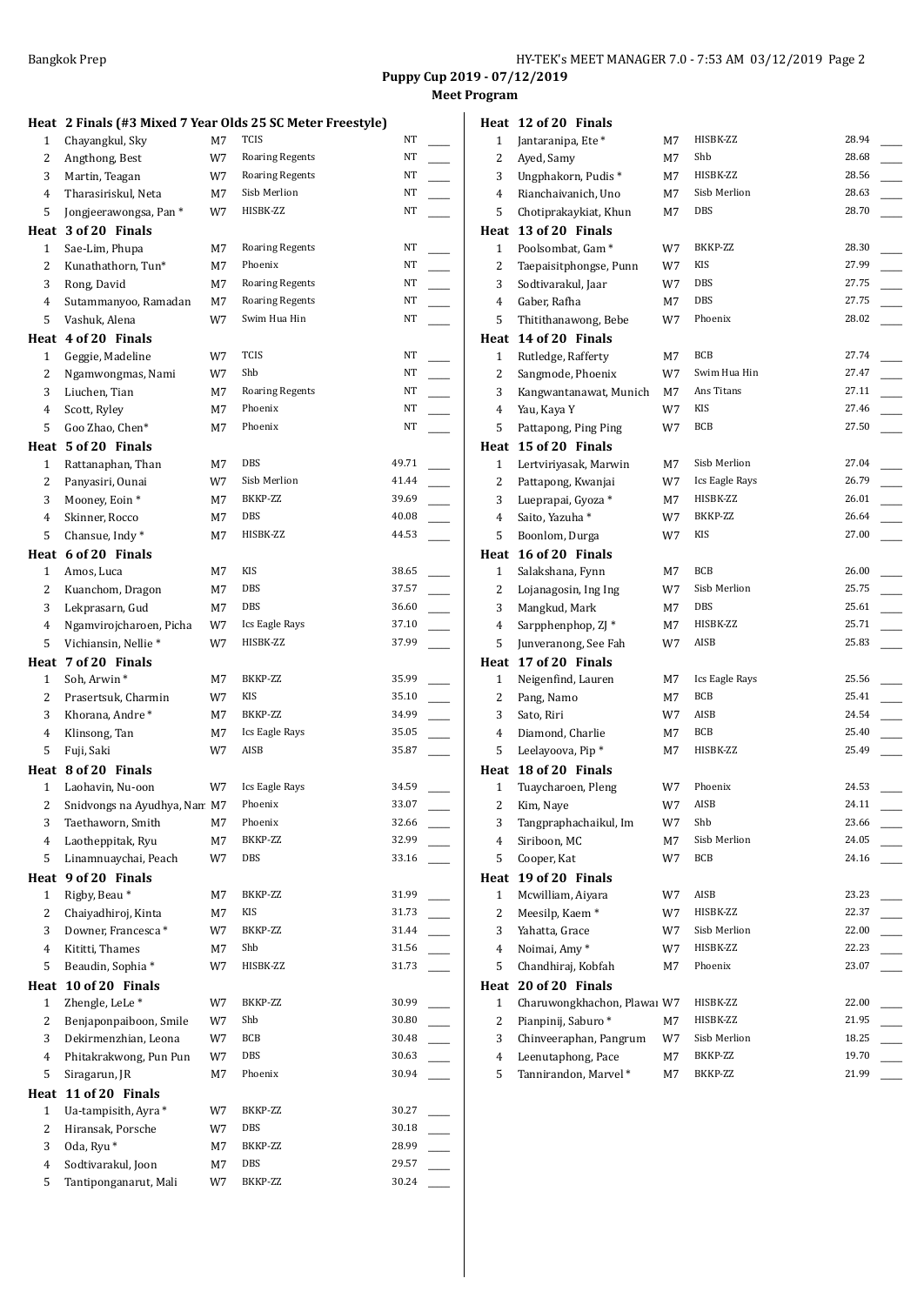**Meet Program**

## **Event 4 Mixed 8 Year Olds 25 SC Meter Freestyle**

|                | Lane Name                      | <b>Age</b> | Team                   | <b>Seed Time</b> |  |
|----------------|--------------------------------|------------|------------------------|------------------|--|
| Heat           | 1 of 19 Finals                 |            |                        |                  |  |
| 2              | Trakulmanenate, A-Ma           | W8         | Shb                    | NT               |  |
| 3              | Suracupt, Chan*                | M8         | Phoenix                | NT               |  |
| 4              | Shimizu, Yui                   | W8         | <b>Roaring Regents</b> | NT               |  |
| 5              | Cordner, Abigail               | W8         | Swim Hua Hin           | NT               |  |
| Heat           | 2 of 19 Finals                 |            |                        |                  |  |
| 1              | Kittiwongkorn, Pumpui          | W8         | Phoenix                | NT               |  |
| 2              | Manathanya, Posh               | M8         | Sisb Merlion           | NT               |  |
| 3              | Laoaraya, Win                  | M8         | <b>Roaring Regents</b> | NT               |  |
| 4              | Srimoon, Boom                  | M8         | Sisb Merlion           | NT               |  |
| 5              | Singhaseni, Netta              | W8         | <b>DBS</b>             | NT               |  |
|                | Heat 3 of 19 Finals            |            |                        |                  |  |
|                |                                |            |                        | NT               |  |
| $\mathbf{1}$   | Pu, Maggie                     | W8         | <b>Roaring Regents</b> |                  |  |
| 2              | Suaysompol, Yim Yim            | W8         | DBS                    | NT               |  |
| 3              | Bamnejpunt, Talay*             | M8         | Phoenix                | NT               |  |
| 4              | Phongam, Green                 | W8         | <b>Roaring Regents</b> | NT               |  |
| 5              | Kurosu, Kousuke                | M8         | <b>Roaring Regents</b> | NT               |  |
|                | Heat 4 of 19 Finals            |            |                        |                  |  |
| $\mathbf{1}$   | Woradechatiwong, Singtoh       | M8         | Sisb Merlion           | 43.30            |  |
| 2              | Perry, Tommy*                  | M8         | BKKP-ZZ                | 35.99            |  |
| 3              | Wang, Amber                    | W8         | Ics Eagle Rays         | 32.78            |  |
| $\overline{4}$ | Kim, Jessie*                   | W8         | BKKP-ZZ                | 32.99            |  |
| 5              | Wetchabutsakorn, Alice *       | W8         | HISBK-ZZ               | 37.09            |  |
|                | Heat 5 of 19 Finals            |            |                        |                  |  |
| $\mathbf{1}$   | Suriyamas, First               | W8         | KIS                    | 32.60            |  |
| $\overline{2}$ | Khanijou, Jani                 | W8         | DBS                    | 31.51            |  |
| 3              | Lin, Hana                      | W8         | Ics Eagle Rays         | 31.30            |  |
| 4              | Suwannakhot, Proud             | W8         | Swim Hua Hin           | 31.31            |  |
| 5              | Vesvarut, Aung                 | W8         | Swim Hua Hin           | 31.70            |  |
|                |                                |            |                        |                  |  |
|                | Heat 6 of 19 Finals            |            | KIS                    |                  |  |
| $\mathbf{1}$   | Ittipornwani, Victor           | M8         |                        | 31.28            |  |
| 2              | Chi, Hyon Soo*                 | M8         | HISBK-ZZ               | 30.48            |  |
| 3              | Singh, Sukhmani*               | W8         | BKKP-ZZ                | 29.99            |  |
| 4              | Tomar, Siya *                  | W8         | BKKP-ZZ                | 30.47            |  |
| 5              | Singsuksawat, Singhto          | M8         | Sisb Merlion           | 31.12            |  |
| Heat           | 7 of 19 Finals                 |            |                        |                  |  |
| 1              | Lee, Jiho*                     | M8         | BKKP-ZZ                | 29.99            |  |
| 2              | Fujisawa, Yura *               | w8         | BKKP-ZZ                | 29.44            |  |
| 3              | Srilomsak, Yong*               | M8         | HISBK-ZZ               | 29.38            |  |
| 4              | Tangmanee, Ampare              | M8         | DBS                    | 29.38            |  |
| 5              | Phornpimonchoke, Namo          | M8         | BKKP-ZZ                | 29.99            |  |
| Heat           | 8 of 19 Finals                 |            |                        |                  |  |
| $\mathbf{1}$   | Stewart, Emmie                 | W8         | BCB                    | 29.29            |  |
| 2              | Clarkson, Jessica*             | W8         | BKKP-ZZ                | 29.22            |  |
| 3              | Pattapong, Pei Pei             | W8         | <b>BCB</b>             | 29.00            |  |
| 4              | Mamani, Poe                    | M8         | Ics Eagle Rays         | 29.16            |  |
| 5              | Hansupotipan, Tekka            | M8         | Sisb Merlion           | 29.28            |  |
| Heat           | 9 of 19 Finals                 |            |                        |                  |  |
| $\mathbf{1}$   | Sonsophon, Tatar               | M8         | <b>BCB</b>             | 29.00            |  |
| 2              | Phanpaisarn, Fuji <sup>*</sup> | W8         | BKKP-ZZ                | 28.50            |  |
| 3              | Taechanukulchai, Neth          | W8         | Ans Titans             | 28.33            |  |
| 4              |                                |            | BKKP-ZZ                | 28.45            |  |
|                | Gadde, Sloka                   | W8         | Ans Titans             | 28.74            |  |
| 5              | Angkasukho, Dior               | W8         |                        |                  |  |

|                         | Heat 10 of 19 Finals           |    |                        |       |
|-------------------------|--------------------------------|----|------------------------|-------|
| $\mathbf{1}$            | Wangjongrakkul, Chill Chill M8 |    | DBS                    | 28.10 |
| 2                       | Indlekofer, Kat                | W8 | Phoenix                | 27.92 |
| 3                       | Ganzhenko, Dmitry              | M8 | Swim Hua Hin           | 27.34 |
| 4                       | Motoki, Mikoto                 | M8 | AISB                   | 27.80 |
| 5                       | Nanthachaiporn, PanPan         | W8 | Phoenix                | 28.00 |
|                         | Heat 11 of 19 Finals           |    |                        |       |
| 1                       | Virangkabutra, Mila *          | W8 | BKKP-ZZ                | 26.99 |
| 2                       | Anant, Simi                    | W8 | Phoenix                | 26.46 |
| 3                       | Krijger, Lucas <sup>*</sup>    | M8 | BKKP-ZZ                | 26.16 |
| 4                       | Taechanukulchai, Nymph         | W8 | Ans Titans             | 26.23 |
| 5                       | Pipitsupaphol, Earn            | W8 | Ans Titans             | 26.55 |
|                         | Heat 12 of 19 Finals           |    |                        |       |
|                         |                                |    | BKKP-ZZ                | 25.20 |
| $\mathbf{1}$            | Angsumetha, Min Min*           | M8 | Ans Titans             | 24.84 |
| 2                       | Pisarnpong, Perth              | M8 |                        |       |
| 3                       | Maneechot, Marwin              | M8 | HISBK-ZZ               | 24.42 |
| 4                       | Nakamura, Rin                  | M8 | AISB                   | 24.61 |
| 5                       | Ungrangsee, Mack               | M8 | Shb                    | 25.12 |
|                         | Heat 13 of 19 Finals           |    |                        |       |
| $\mathbf{1}$            | Nopakaew, Klao*                | W8 | HISBK-ZZ               | 23.94 |
| 2                       | Moerman, Metus John*           | M8 | BKKP-ZZ                | 23.62 |
| 3                       | Booppanon, Peace               | W8 | Shb                    | 23.42 |
| 4                       | Thongplakhao, TT*              | M8 | BKKP-ZZ                | 23.50 |
| 5                       | Tagoshima, Hikaru              | M8 | AISB                   | 23.82 |
|                         | Heat 14 of 19 Finals           |    |                        |       |
| 1                       | Morris, Lara                   | W8 | <b>Roaring Regents</b> | 23.41 |
| 2                       | Chongseree, Tusafe             | M8 | Shb                    | 23.34 |
| 3                       | Hengpongthorn, Sozo            | M8 | Ics Eagle Rays         | 23.28 |
| 4                       | Techajareonvikul, Poon         | M8 | Shb                    | 23.30 |
| 5                       | Chen, Kate*                    | W8 | HISBK-ZZ               | 23.37 |
|                         |                                |    |                        |       |
|                         | Heat 15 of 19 Finals           |    |                        |       |
| 1                       | Sophia, Sean                   | M8 | Phoenix                | 23.26 |
| 2                       | Jongratanaruangsuk, Tonpo M8   |    | <b>Roaring Regents</b> | 22.93 |
|                         |                                | M8 | BCB                    | 22.73 |
| 3                       | Sladen, George                 | M8 | Sisb Merlion           | 22.79 |
| 4                       | Thamphatanaporn, Ocean         |    | Sisb Merlion           | 23.22 |
| 5                       | Smithichote, Rene              | W8 |                        |       |
|                         | Heat 16 of 19 Finals           |    |                        |       |
| 1                       | Langdon, Lucy <sup>*</sup>     | W8 | BKKP-ZZ                | 22.61 |
| $\overline{\mathbf{c}}$ | Voraprasith, Pina*             | W8 | HISBK-ZZ               | 22.03 |
| 3                       | Samanthai, Pat                 | W8 | Ics Eagle Rays         | 21.95 |
| 4                       | Srisukri, Pippo                | M8 | HISBK-ZZ               | 21.95 |
| 5                       | Ittiphakorn, North             | M8 | Shb                    | 22.23 |
| Heat                    | 17 of 19 Finals                |    |                        |       |
| $\mathbf{1}$            | Sritham, Khunluang*            | M8 | HISBK-ZZ               | 21.71 |
| 2                       | Thanasatitkul, Pete            | M8 | <b>Roaring Regents</b> | 21.20 |
| 3                       | Janweerachai, Louis            | M8 | Sisb Merlion           | 21.13 |
| 4                       | Kullavanijaya, Bright*         | M8 | BKKP-ZZ                | 21.14 |
| 5                       | Shuster, Ilay*                 | M8 | BKKP-ZZ                | 21.32 |
| Heat                    | 18 of 19 Finals                |    |                        |       |
| $\mathbf{1}$            | Gunara, Richard                | M8 | <b>Roaring Regents</b> | 21.10 |
| 2                       | Phisuthikul, Dean              | M8 | Shb                    | 20.82 |
| 3                       | Vorachart, Monet*              | W8 | BKKP-ZZ                | 20.10 |
| 4                       | Wolzco, Bailey                 | M8 | AISB                   | 20.29 |
| 5                       | Phisuthikul, Dino              | M8 | Shb                    | 21.02 |
| Heat                    | 19 of 19 Finals                |    |                        |       |
| $\mathbf{1}$            | Attamee, Goethe*               | M8 | HISBK-ZZ               | 20.05 |
| 2                       | Srilomsak, Igg*                | M8 | HISBK-ZZ               | 18.96 |
| 3                       | Suero, Javi J                  | M8 | BKKP-ZZ                | 18.14 |
| 4                       | Phanomphaithoon, Poom*         | M8 | BKKP-ZZ                | 18.76 |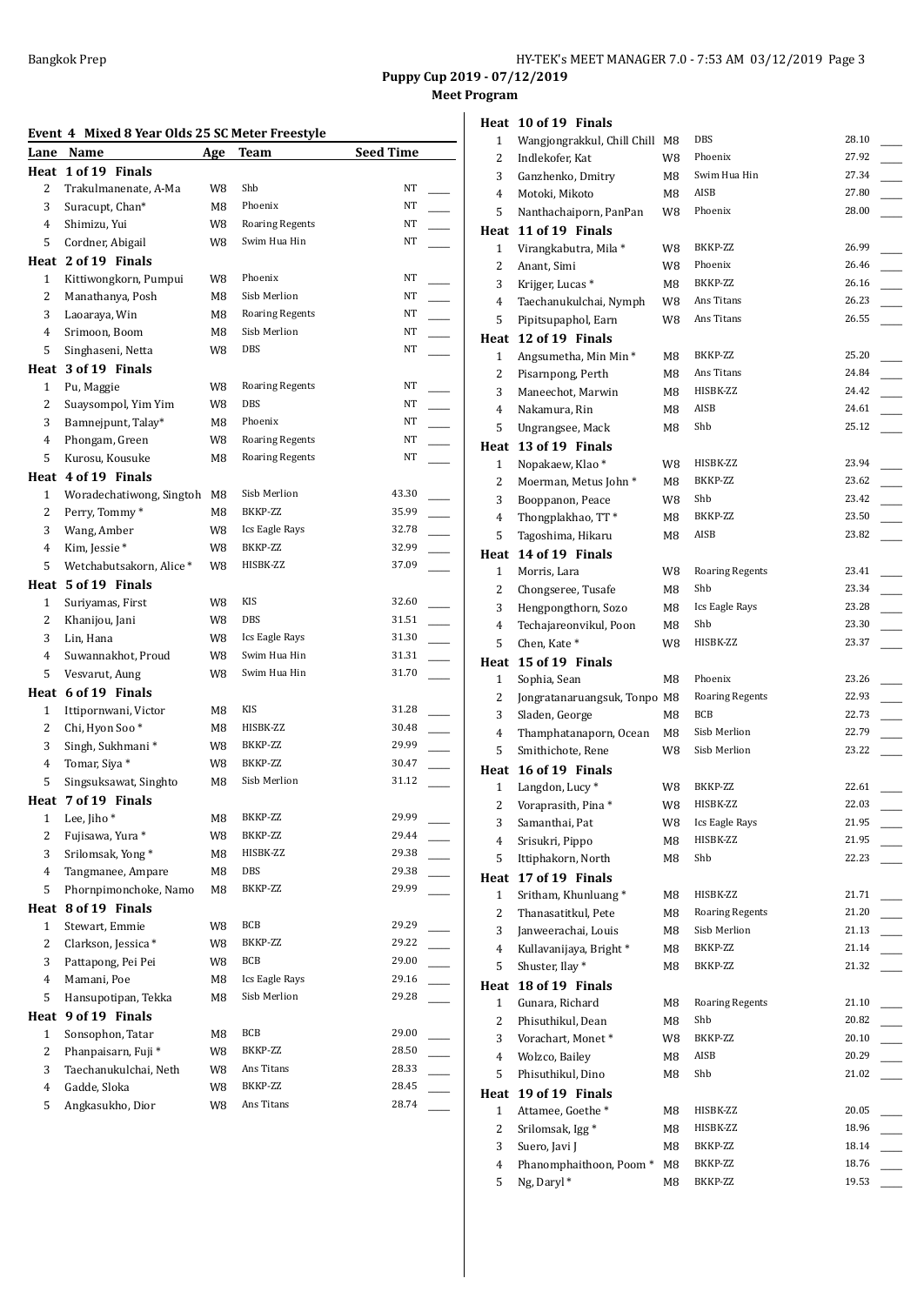**Meet Program**

|  |  | Event 5 Mixed 5 Year Olds 25 SC Meter Backstroke |
|--|--|--------------------------------------------------|
|  |  |                                                  |

| Lane           | <b>Name</b>              | Age            | Team         | <b>Seed Time</b> |
|----------------|--------------------------|----------------|--------------|------------------|
| Heat           | 1 of 4 Finals            |                |              |                  |
| $\overline{2}$ | Pichittanarak, An Tien   | M5             | Swim Hua Hin | <b>NT</b>        |
| 3              | Selorangsi, Zurich       | M5             | Swim Hua Hin | NT               |
| 4              | Noimai, Army*            | M5             | HISBK-ZZ     | <b>NT</b>        |
| 5              | Bogdnaov, Miron          | M4             | Swim Hua Hin | NT               |
| Heat           | 2 of 4 Finals            |                |              |                  |
| $\mathbf{1}$   | Naumov, Nikita           | M5             | Swim Hua Hin | NT               |
| 2              | Naidoo, Ariya            | W <sub>5</sub> | Swim Hua Hin | NT               |
| 3              | Zhang, Hera              | W <sub>5</sub> | Shb          | NT               |
| 4              | Tantipoj, Pippen         | M5             | <b>KIS</b>   | NT               |
| 5              | Kittiwongsopon, Quinn    | M5             | Swim Hua Hin | <b>NT</b>        |
| Heat           | 3 of 4 Finals            |                |              |                  |
| $\mathbf{1}$   | Silpanone, Theekathep*   | M5             | HISBK-ZZ     | 1:02.29          |
| 2              | Lojanagosin, Lucky       | M5             | Sisb Merlion | 57.73            |
| 3              | Lanners, Irina           | W5             | Swim Hua Hin | 43.10            |
| 4              | Cai, Oscar               | M5             | KIS          | 54.27            |
| 5              | Bumrungsuk, Naow         | W5             | Swim Hua Hin | 1:00.77          |
| Heat           | 4 of 4 Finals            |                |              |                  |
| $\mathbf{1}$   | Meesavad, Pookpunn       | W <sub>5</sub> | Ans Titans   | 42.39            |
| $\overline{2}$ | Pisarnpong, Pete         | M5             | Ans Titans   | 39.16            |
| 3              | Ittiphakorn, Nana        | W <sub>5</sub> | Shb          | 32.44            |
| 4              | Lueprapai, Sumo*         | M5             | HISBK-ZZ     | 37.55            |
| 5              | Visitkitchakarn, Netta * | M5             | HISBK-ZZ     | 39.27            |

## **Event 6 Mixed 6 Year Olds 25 SC Meter Backstroke**

| Lane           | Name                        | Age            | <b>Team</b>            | <b>Seed Time</b> |  |
|----------------|-----------------------------|----------------|------------------------|------------------|--|
| Heat           | 1 of 13 Finals              |                |                        |                  |  |
| $\overline{2}$ | Bijaphala, Anya             | W <sub>6</sub> | <b>Roaring Regents</b> | <b>NT</b>        |  |
| 3              | Gray, Elena                 | W <sub>6</sub> | <b>Roaring Regents</b> | <b>NT</b>        |  |
| 4              | Nimmanahaeminda, Lynn       | W <sub>6</sub> | Shb                    | <b>NT</b>        |  |
| 5              | Pongtanya, MM               | M6             | Shb                    | NT               |  |
| Heat           | 2 of 13 Finals              |                |                        |                  |  |
| $\mathbf{1}$   | Laosirichon, Cheetah        | W <sub>6</sub> | Shb                    | <b>NT</b>        |  |
| $\overline{2}$ | Srisupob, Ava*              | W <sub>6</sub> | Phoenix                | <b>NT</b>        |  |
| 3              | Kurosu, Yuriko              | W <sub>6</sub> | <b>Roaring Regents</b> | NT               |  |
| $\overline{4}$ | Lyng, Isabella              | W <sub>6</sub> | <b>Roaring Regents</b> | NT               |  |
| 5              | Kiatsooksri, Dan            | M6             | <b>TCIS</b>            | NT               |  |
| Heat           | 3 of 13 Finals              |                |                        |                  |  |
| $\mathbf{1}$   | Chabchitrchaidol, Pol       | M6             | Shb                    | <b>NT</b>        |  |
| $\overline{2}$ | Leinehed, Caroline          | W <sub>6</sub> | Swim Hua Hin           | <b>NT</b>        |  |
| 3              | Kharlamov, Mark             | M6             | <b>KIS</b>             | NT               |  |
| $\overline{4}$ | Cordner, Bella              | W <sub>6</sub> | Swim Hua Hin           | <b>NT</b>        |  |
| 5              | Vanichjakvong, Bella        | W6             | Shb                    | NT               |  |
| Heat           | 4 of 13 Finals              |                |                        |                  |  |
| $\mathbf{1}$   | Ungrangsee, Dean            | M6             | Shb                    | <b>NT</b>        |  |
| $\overline{2}$ | Uthaisang, Pang*            | W <sub>6</sub> | HISBK-ZZ               | <b>NT</b>        |  |
| 3              | Tohtubtiang, Jynda          | W <sub>6</sub> | Shb                    | 1:30.68          |  |
| $\overline{4}$ | Sajjaporamest, Matt         | M6             | Shb                    | NT               |  |
| 5              | Chartikavanij, Darya        | W6             | Shb                    | NT               |  |
| Heat           | 5 of 13 Finals              |                |                        |                  |  |
| $\mathbf{1}$   | Tapaneeyangkul, Peyton      | M6             | Shb                    | 1:11.44          |  |
| $\overline{2}$ | Yongskulrot, Kin            | M6             | <b>KIS</b>             | 57.59            |  |
| 3              | Thongnak, Tinn <sup>*</sup> | M6             | HISBK-ZZ               | 55.99            |  |
| $\overline{4}$ | Cantwell, Sara              | W <sub>6</sub> | <b>BCB</b>             | 57.14            |  |
| 5              | Sopapitak, Tata *           | M6             | HISBK-ZZ               | 1:09.11          |  |
|                |                             |                |                        |                  |  |

| Heat 6 of 13 Fina |  |
|-------------------|--|

|                | Heat 6 of 13 Finals       |     |                |       |
|----------------|---------------------------|-----|----------------|-------|
| 1              | Munputkul, Pammy          | W6  | Sisb Merlion   | 55.85 |
| 2              | Vongvairoj, Bham          | M6  | Shb            | 50.03 |
| 3              | Vanichakornphongs, Milin  | W6  | Shb            | 47.67 |
| 4              | Asawanuchit, Girl         | W6  | KIS            | 48.43 |
| 5              | Tzola, Ella               | W6  | Shb            | 52.08 |
|                | Heat 7 of 13 Finals       |     |                |       |
| 1              | Saltzman, Nate            | M6  | KIS            | 47.29 |
| 2              | Pasawongse, Tep           | M6  | Shb            | 44.81 |
| 3              | Backstrom, Wilma L        | W6  | Swim Hua Hin   | 43.96 |
| $\overline{4}$ | Bogdanov, Mark            | M6. | Swim Hua Hin   | 44.40 |
| 5              | Voravutvit, Ella          | W6  | KIS            | 46.90 |
|                | Heat 8 of 13 Finals       |     |                |       |
| 1              | Chongseree, Ploy          | W6  | Shb            | 43.53 |
| 2              | Kitiparaporn, Boo         | M6  | Ans Titans     | 41.74 |
| 3              | Ruengpanyawhut, Kin       | M6  | Shb            | 39.22 |
| 4              | Srikraivin, View          | W6  | KIS            | 40.42 |
| 5              | Doungprapat, Piper *      | W6  | HISBK-ZZ       | 42.06 |
|                | Heat 9 of 13 Finals       |     |                |       |
| 1              | Thomas / Perry, Sammy *   | M6  | BKKP-ZZ        | 38.99 |
| 2              | Chester, Ryleigh          | W6  | AISB           | 38.40 |
| 3              | Ohno, Ann                 | W6  | AISB           | 38.17 |
| 4              | Morrice, Noa              | W6  | AISB           | 38.31 |
| 5              | Chongseree, Petch         | W6  | Shb            | 38.78 |
|                | Heat 10 of 13 Finals      |     |                |       |
| $\mathbf{1}$   | Takano, Akari             | W6  | AISB           | 37.95 |
| 2              | Kishimoto, Raiki*         | M6  | BKKP-ZZ        | 35.99 |
| 3              | Assawanich, Wit           | M6  | Shb            | 35.32 |
| 4              | Itthiratanakomol, Ing Ing | W6  | Sisb Merlion   | 35.36 |
| 5              | Leelathayphaw, Elle       | W6  | KIS            | 35.99 |
|                | Heat 11 of 13 Finals      |     |                |       |
| $\mathbf{1}$   | Motoki, Chiharu           | W6  | AISB           | 35.32 |
| 2              | Rotheram, Austin          | M6  | Shb            | 33.92 |
| 3              | Vichit-Vadakan, Tamm      | W6  | BCB            | 33.11 |
| $\overline{4}$ | Yodpijit, Ginny           | W6  | Ics Eagle Rays | 33.55 |
| 5              | Sachdev, Aileen           | W6  | Shb            | 34.48 |
|                | Heat 12 of 13 Finals      |     |                |       |
| $\mathbf{1}$   | Sethandha, Nino           | M6  | AISB           | 32.93 |
| 2              | Rodprasert, A-Na          | W6  | <b>KIS</b>     | 32.49 |
| 3              | Laoharatchapruek, Arthur  | М6  | KIS            | 32.28 |
| 4              | Ng, Darren*               | M6  | BKKP-ZZ        | 32.45 |
| 5              | Dechasate, Nina           | W6  | Shb            | 32.85 |
| Heat           | 13 of 13 Finals           |     |                |       |
| 1              | Jitraphongsathorn, Anakin | М6  | KIS            | 31.12 |
| 2              | Phisuthikul, Don          | М6  | Shb            | 29.97 |
| 3              | Kulwarakorn, Taubberg     | М6  | Shb            | 26.43 |
| 4              | Sutedja, Bryant           | М6  | Sisb Merlion   | 27.77 |
| 5              | Baiklov, Jiva             | W6  | Sisb Merlion   | 30.08 |
|                |                           |     |                |       |

## **Event 7 Mixed 7 Year Olds 25 SC Meter Backstroke**

| Name                | Age | Team                   | <b>Seed Time</b> |
|---------------------|-----|------------------------|------------------|
| Heat 1 of 20 Finals |     |                        |                  |
| Kunathathorn, Tun*  | M7  | Phoenix                | NT               |
| Degaetano, Ella     | W7  | <b>TCIS</b>            | NT               |
| Julpansak, Titan    | M7  | Shb                    | NT               |
| Heat 2 of 20 Finals |     |                        |                  |
| Chayangkul, Sky     | M7  | TCIS                   | NT               |
| Vashuk, Alena       | W7  | Swim Hua Hin           | <b>NT</b>        |
| Liuchen, Tian       | M7  | <b>Roaring Regents</b> | <b>NT</b>        |
| Mitchell, James     | M7  | <b>Roaring Regents</b> | NT               |
|                     |     |                        |                  |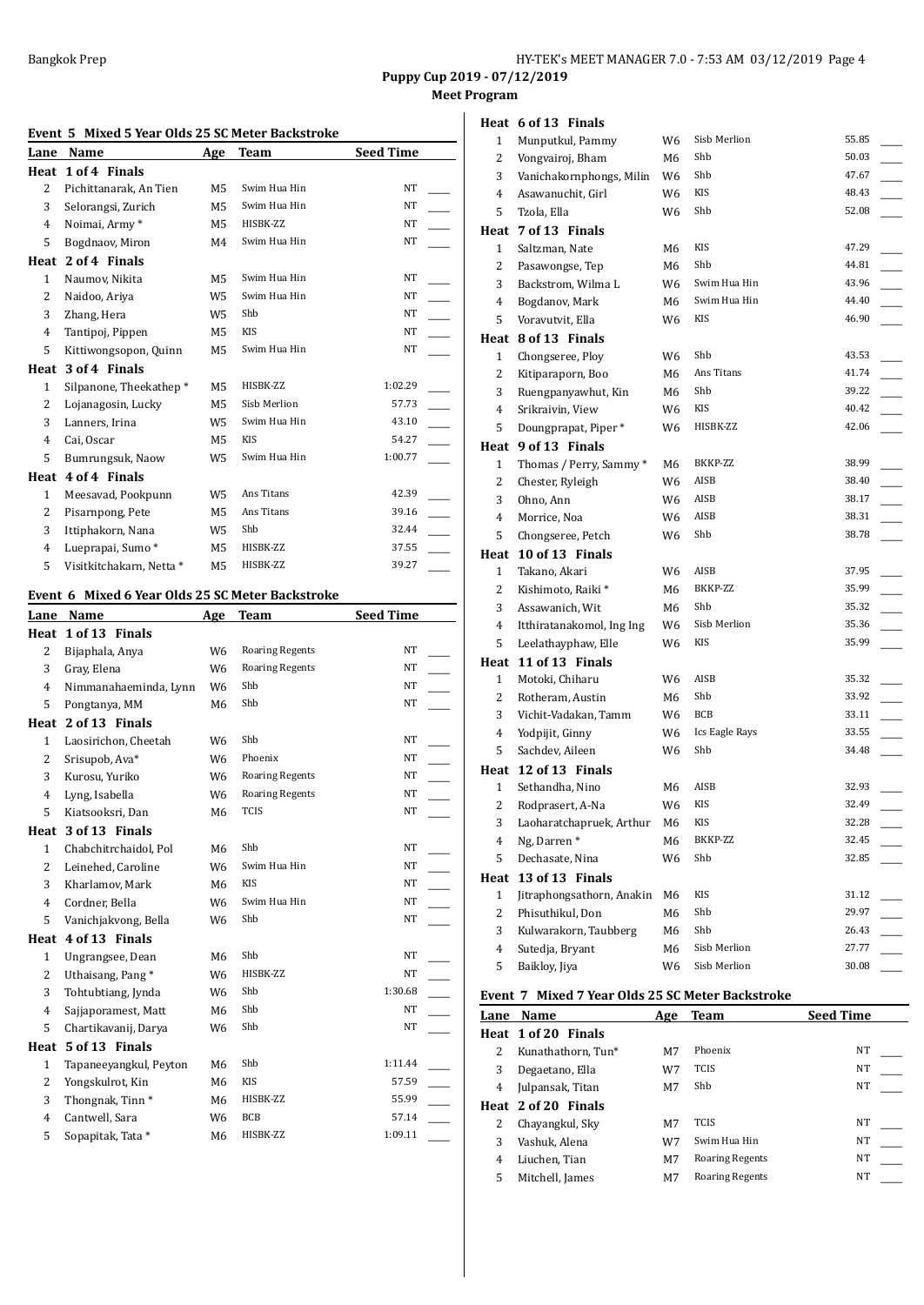**Puppy Cup 2019 - 07/12/2019 Program** 

|                |                              |    |                                                             |       | Meet |
|----------------|------------------------------|----|-------------------------------------------------------------|-------|------|
|                |                              |    | Heat 3 Finals (#7 Mixed 7 Year Olds 25 SC Meter Backstroke) |       |      |
| 1              | Sae-Lim, Phupa               | M7 | <b>Roaring Regents</b>                                      | NT    |      |
| 2              | Martin, Teagan               | W7 | <b>Roaring Regents</b>                                      | NT    |      |
| 3              | Scott, Ryley                 | M7 | Phoenix                                                     | NT    |      |
| 4              | Ngamwongmas, Nami            | W7 | Shb                                                         | NΤ    |      |
| 5              | Jongjeerawongsa, Pan*        | W7 | HISBK-ZZ                                                    | NT    |      |
|                | Heat 4 of 20 Finals          |    |                                                             |       |      |
| $\mathbf{1}$   | Angthong, Best               | W7 | <b>Roaring Regents</b>                                      | NT    |      |
| $\overline{c}$ | Geggie, Madeline             | W7 | <b>TCIS</b>                                                 | NT    |      |
| 3              | Rong, David                  | М7 | <b>Roaring Regents</b>                                      | NT    |      |
| 4              | Sutammanyoo, Ramadan         | M7 | <b>Roaring Regents</b>                                      | NT    |      |
| 5              | Chaikittiva, Song Long       | M7 | KIS                                                         | NT    |      |
|                | Heat 5 of 20 Finals          |    |                                                             |       |      |
| $\mathbf{1}$   | Termvivat, Pun Pun           | W7 | Shb                                                         | 56.26 |      |
| 2              | Skinner, Rocco               | М7 | DBS                                                         | 54.69 |      |
| 3              | Rattanaphan, Than            | М7 | DBS                                                         | 49.71 |      |
| 4              | Lekprasarn, Gud              | M7 | <b>DBS</b>                                                  | 52.82 |      |
| 5              | Panyasiri, Ounai             | W7 | Sisb Merlion                                                | 55.14 |      |
|                | Heat 6 of 20 Finals          |    |                                                             |       |      |
| $\mathbf{1}$   | Laohavin, Nu-oon             | W7 | Ics Eagle Rays                                              | 49.25 |      |
| 2              | Kuanchom, Dragon             | М7 | DBS                                                         | 45.23 |      |
| 3              | Phitakrakwong, Pun Pun       | W7 | DBS                                                         | 43.44 |      |
| 4              | Taethaworn, Smith            | М7 | Phoenix                                                     | 44.94 |      |
| 5              | Kititti, Thames              | М7 | Shb                                                         | 47.99 |      |
|                | Heat 7 of 20 Finals          |    |                                                             |       |      |
| 1              | Sodtivarakul, Jaar           | W7 | DBS                                                         | 43.13 |      |
| 2              | Amos, Luca                   | М7 | KIS                                                         | 42.30 |      |
| 3              | Vichiansin, Nellie*          | W7 | HISBK-ZZ                                                    | 41.97 |      |
| 4              | Hiransak, Porsche            | W7 | DBS                                                         | 42.04 |      |
| 5              | Gaber, Rafha                 | М7 | DBS                                                         | 43.13 |      |
|                | Heat 8 of 20 Finals          |    |                                                             |       |      |
| $\mathbf{1}$   | Soh, Arwin*                  | M7 | BKKP-ZZ                                                     | 39.99 |      |
| 2              | Thitithanawong, Bebe         | W7 | Phoenix                                                     | 39.70 |      |
| 3              | Dekirmenzhian, Leona         | W7 | BCB                                                         | 38.22 |      |
| 4              | Chansue, Indy*               | M7 | HISBK-ZZ                                                    | 38.63 |      |
| 5              | Kangwantanawat, Munich       | М7 | Ans Titans                                                  | 39.92 |      |
|                | Heat 9 of 20 Finals          |    |                                                             |       |      |
| $1 \quad$      | Mooney, Eoin*                | М7 | BKKP-ZZ                                                     | 37.90 |      |
| 2              | Khorana, Andre*              | M7 | BKKP-ZZ                                                     | 36.99 |      |
| 3              | Pattapong, Kwanjai           | W7 | Ics Eagle Rays                                              | 36.46 |      |
| 4              | Chotiprakaykiat, Khun        | M7 | DBS                                                         | 36.85 |      |
| 5              | Ua-tampisith, Ayra *         | W7 | BKKP-ZZ                                                     | 37.74 |      |
| Heat           | 10 of 20 Finals              |    |                                                             |       |      |
| 1              | Fuji, Saki                   | W7 | AISB                                                        | 36.34 |      |
| $\overline{c}$ | Linamnuaychai, Peach         | W7 | DBS                                                         | 35.88 |      |
| 3              | Laotheppitak, Ryu            | M7 | BKKP-ZZ                                                     | 34.99 |      |
| $\overline{4}$ | Beaudin, Sophia*             | W7 | HISBK-ZZ                                                    | 35.13 |      |
| 5              | Zhengle, LeLe*               | W7 | BKKP-ZZ                                                     | 35.99 |      |
| Heat           | 11 of 20 Finals              |    |                                                             |       |      |
| $\mathbf{1}$   | Sangmode, Phoenix            | W7 | Swim Hua Hin                                                | 34.89 |      |
| $\overline{c}$ | Sodtivarakul, Joon           | M7 | DBS                                                         | 34.34 |      |
| 3              | Lueprapai, Gyoza*            | M7 | HISBK-ZZ                                                    | 33.53 |      |
| 4              | Rigby, Beau*                 | M7 | BKKP-ZZ                                                     | 33.99 |      |
| 5              | Downer, Francesca*           | W7 | BKKP-ZZ                                                     | 34.44 |      |
| Heat           | 12 of 20 Finals              |    |                                                             |       |      |
| $\mathbf{1}$   | Snidvongs na Ayudhya, Nan M7 |    | Phoenix                                                     | 33.34 |      |
| 2              | Boonlom, Durga               | W7 | KIS                                                         | 32.95 |      |
| 3              | Tharasiriskul, Neta          | M7 | Sisb Merlion                                                | 32.82 |      |
| 4              | Siragarun, JR                | M7 | Phoenix                                                     | 32.90 |      |
| 5              | Oda, Ryu <sup>*</sup>        | M7 | BKKP-ZZ                                                     | 32.99 |      |

|                     | Heat 13 of 20 Finals                 |          |                         |                |  |
|---------------------|--------------------------------------|----------|-------------------------|----------------|--|
| 1                   | Sarpphenphop, ZJ*                    | М7       | HISBK-ZZ                | 32.79          |  |
| 2                   | Lertviriyasak, Marwin                | М7       | Sisb Merlion            | 32.53          |  |
| 3                   | Prasertsuk, Charmin                  | W7       | KIS                     | 31.90          |  |
| 4                   | Cooper, Kat                          | W7       | <b>BCB</b>              | 32.15          |  |
| 5                   | Mangkud, Mark                        | М7       | <b>DBS</b>              | 32.60          |  |
|                     | Heat 14 of 20 Finals                 |          |                         |                |  |
| $\mathbf{1}$        | Ngamvirojcharoen, Picha              | W7       | Ics Eagle Rays          | 31.85          |  |
| 2                   | Tantiponganarut, Mali                | W7       | BKKP-ZZ                 | 31.13          |  |
| 3                   | Neigenfind, Lauren                   | М7       | <b>Ics Eagle Rays</b>   | 30.97          |  |
| 4                   | Benjaponpaiboon, Smile               | W7       | Shb                     | 31.03          |  |
| 5                   | Diamond, Charlie                     | M7       | <b>BCB</b>              | 31.66          |  |
|                     | Heat 15 of 20 Finals                 |          |                         |                |  |
| 1                   | Sato, Riri                           | W7       | AISB                    | 30.68          |  |
| $\sqrt{2}$          | Junveranong, See Fah                 | W7       | AISB                    | 30.25          |  |
| 3                   | Jantaranipa, Ete <sup>*</sup>        | M7       | HISBK-ZZ                | 30.11          |  |
| 4                   | Ayed, Samy                           | М7       | Shb                     | 30.24          |  |
| 5                   | Tuaycharoen, Pleng                   | W7       | Phoenix                 | 30.54          |  |
|                     | Heat 16 of 20 Finals                 |          |                         |                |  |
| 1                   | Saito, Yazuha*                       | W7       | BKKP-ZZ                 | 30.05          |  |
| 2                   | Siriboon, MC                         | M7       | Sisb Merlion            | 29.76          |  |
| 3                   | Chandhiraj, Kobfah                   | M7       | Phoenix                 | 29.66          |  |
| 4                   | Leelayoova, Pip*                     | М7       | HISBK-ZZ                | 29.68          |  |
| 5                   | Salakshana, Fynn                     | М7       | BCB                     | 30.00          |  |
|                     |                                      |          |                         |                |  |
|                     | Heat 17 of 20 Finals                 |          |                         |                |  |
| 1                   | Pattapong, Ping Ping                 | W7       | BCB                     | 29.61          |  |
| 2                   | Rutledge, Rafferty                   | М7       | <b>BCB</b>              | 29.37          |  |
| 3                   | Tangpraphachaikul, Im                | W7       | Shb                     | 29.11          |  |
| 4                   | Lojanagosin, Ing Ing                 | W7       | Sisb Merlion            | 29.26          |  |
| 5                   | Poolsombat, Gam <sup>*</sup>         | W7       | BKKP-ZZ                 | 29.60          |  |
| Heat                | 18 of 20 Finals                      |          |                         |                |  |
| 1                   | Pang, Namo                           | М7       | BCB                     | 29.02          |  |
| 2                   | Rianchaivanich, Uno                  | М7       | Sisb Merlion            | 28.93          |  |
| 3                   | Taepaisitphongse, Punn               | W7       | KIS                     | 28.10          |  |
| 4                   | Yau, Kaya Y                          | W7       | KIS                     | 28.70          |  |
| 5                   | Tannirandon, Marvel *                | M7       | BKKP-ZZ                 | 28.99          |  |
|                     | Heat 19 of 20 Finals                 |          |                         |                |  |
| 1                   | Ungphakorn, Pudis*                   | М7       | HISBK-ZZ                | 28.07          |  |
| $\overline{a}$      | Noimai, Amy*                         | W7       | HISBK-ZZ                | 26.50          |  |
| 3                   | Meesilp, Kaem*                       | W7       | HISBK-ZZ                | 25.71          |  |
| 4                   | Mcwilliam, Aiyara                    | W7       | AISB                    | 26.30          |  |
| 5                   | Kim, Naye                            | W7       | AISB                    | 28.01          |  |
| Heat                | 20 of 20 Finals                      |          |                         |                |  |
| 1                   | Pianpinij, Saburo*                   | М7       | HISBK-ZZ                | 25.13          |  |
| 2                   | Charuwongkhachon, Plawai W7          |          | HISBK-ZZ                | 24.90          |  |
| 3                   | Chinveeraphan, Pangrum               | W7       | Sisb Merlion            | 22.19          |  |
| $\overline{4}$<br>5 | Leenutaphong, Pace<br>Yahatta, Grace | М7<br>W7 | BKKP-ZZ<br>Sisb Merlion | 22.84<br>24.97 |  |

## **Event 8 Mixed 8 Year Olds 25 SC Meter Backstroke**

|   | Lane Name           | Age | Team                   | <b>Seed Time</b> |
|---|---------------------|-----|------------------------|------------------|
|   | Heat 1 of 19 Finals |     |                        |                  |
|   | Suriyamas, First    | W8  | KIS                    | NT               |
| 3 | Suracupt, Chan*     | M8  | Phoenix                | NT               |
|   | Pu, Maggie          | W8  | <b>Roaring Regents</b> | NΤ               |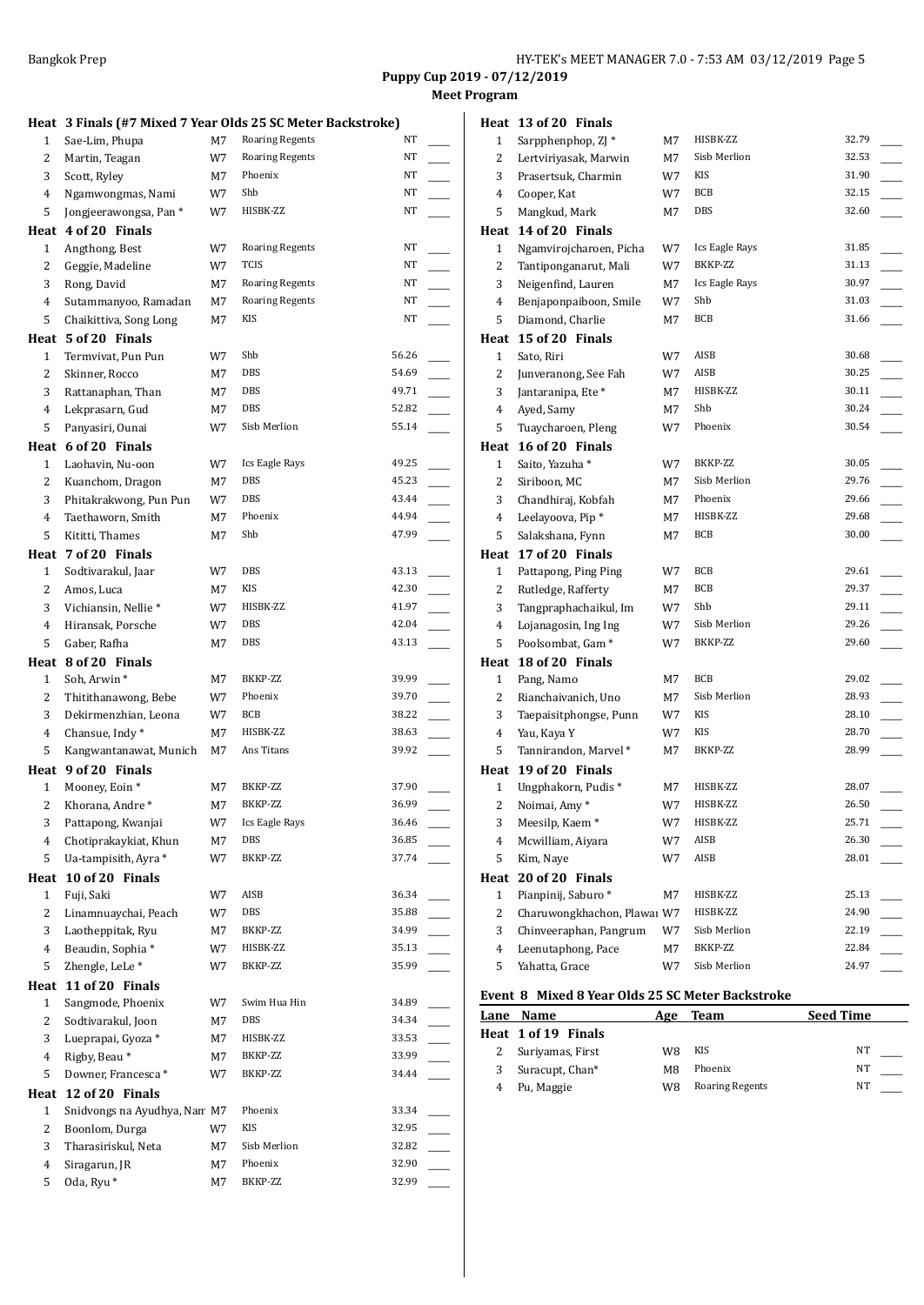## **Meet Program**

|                | Heat 2 Finals (#8 Mixed 8 Year Olds 25 SC Meter Backstroke) |    |                        |                                   |  |
|----------------|-------------------------------------------------------------|----|------------------------|-----------------------------------|--|
| 1              | Srimoon, Boom                                               | M8 | Sisb Merlion           | NT                                |  |
| $\overline{2}$ | Trakulmanenate, A-Ma                                        | W8 | Shb                    | NT                                |  |
| 3              | Kittiwongkorn, Pumpui                                       | W8 | Phoenix                | NT                                |  |
| 4              | Cordner, Abigail                                            | W8 | Swim Hua Hin           | NT                                |  |
| 5              | Singhaseni, Netta                                           | W8 | DBS                    | NT                                |  |
|                | Heat 3 of 19 Finals                                         |    |                        |                                   |  |
| $\mathbf{1}$   | Kurosu, Kousuke                                             | M8 | <b>Roaring Regents</b> | NT                                |  |
| 2              | Suaysompol, Yim Yim                                         | W8 | DBS                    | NT                                |  |
| 3              | Shimizu, Yui                                                | W8 | <b>Roaring Regents</b> | NT                                |  |
| 4              | Manathanya, Posh                                            | M8 | Sisb Merlion           | NT                                |  |
| 5              | Laoaraya, Win                                               | M8 | <b>Roaring Regents</b> | NT                                |  |
|                | Heat 4 of 19 Finals                                         |    |                        |                                   |  |
| $\mathbf{1}$   | Vesvarut, Aung                                              | W8 | Swim Hua Hin           | 59.27                             |  |
| 2              | Suwannakhot, Proud                                          | W8 | Swim Hua Hin           | 44.42                             |  |
| 3              | Ittipornwani, Victor                                        | M8 | <b>KIS</b>             | 42.65                             |  |
| $\overline{4}$ | Woradechatiwong, Singtoh                                    | M8 | Sisb Merlion           | 42.94                             |  |
| 5              | Wang, Amber                                                 | W8 | Ics Eagle Rays         | 49.96                             |  |
|                | Heat 5 of 19 Finals                                         |    |                        |                                   |  |
| $\mathbf{1}$   | Khanijou, Jani                                              | W8 | DBS                    | 42.62                             |  |
| $\overline{2}$ | Wetchabutsakorn, Alice*                                     | W8 | HISBK-ZZ               | 39.73                             |  |
| 3              | Angsumetha, Min Min *                                       | M8 | BKKP-ZZ                | 37.58<br>$\overline{\phantom{a}}$ |  |
| 4              | Gadde, Sloka                                                | W8 | BKKP-ZZ                | 38.50                             |  |
| 5              | Perry, Tommy*                                               | M8 | BKKP-ZZ                | 39.99                             |  |
|                | Heat 6 of 19 Finals                                         |    |                        |                                   |  |
| $\mathbf{1}$   | Tangmanee, Ampare                                           | M8 | DBS                    | 37.45                             |  |
| 2              | Lin, Hana                                                   | W8 | Ics Eagle Rays         | 36.53                             |  |
| 3              | Nanthachaiporn, PanPan                                      | W8 | Phoenix                | 36.47<br>$\overline{\phantom{a}}$ |  |
| $\overline{4}$ | Motoki, Mikoto                                              | M8 | AISB                   | 36.52                             |  |
| 5              | Kim, Jessie*                                                | W8 | BKKP-ZZ                | 36.99                             |  |
|                | Heat 7 of 19 Finals                                         |    |                        |                                   |  |
|                |                                                             |    |                        |                                   |  |
| $\mathbf{1}$   |                                                             | W8 | BKKP-ZZ                | 36.22                             |  |
| 2              | Fujisawa, Yura *<br>Phanpaisarn, Fuji*                      | W8 | BKKP-ZZ                | 35.50                             |  |
| 3              | Sophia, Sean                                                | M8 | Phoenix                | 34.66                             |  |
| 4              | Taechanukulchai, Nymph                                      | W8 | Ans Titans             | 35.22                             |  |
| 5              | Phornpimonchoke, Namo                                       | M8 | BKKP-ZZ                | 35.99                             |  |
|                | Heat 8 of 19 Finals                                         |    |                        |                                   |  |
| $\mathbf{1}$   | Ganzhenko, Dmitry                                           | M8 | Swim Hua Hin           | 34.57                             |  |
| $\overline{c}$ | Taechanukulchai, Neth                                       | W8 | Ans Titans             | 33.57                             |  |
| 3              | Singh, Sukhmani*                                            | W8 | BKKP-ZZ                | 32.99                             |  |
| $\overline{4}$ | Srilomsak, Yong*                                            | M8 | HISBK-ZZ               | 33.53                             |  |
| 5              | Singsuksawat, Singhto                                       | M8 | Sisb Merlion           | 33.78                             |  |
| Heat           | 9 of 19 Finals                                              |    |                        |                                   |  |
| $\mathbf{1}$   | Clarkson, Jessica*                                          | W8 | BKKP-ZZ                | 32.22                             |  |
| 2              | Lee, Jiho*                                                  | M8 | BKKP-ZZ                | 31.99                             |  |
| 3              | Wangjongrakkul, Chill Chill M8                              |    | DBS                    | 31.37                             |  |
| $\overline{4}$ | Sonsophon, Tatar                                            | M8 | BCB                    | 31.60                             |  |
| 5              | Krijger, Lucas <sup>*</sup>                                 | M8 | BKKP-ZZ                | 32.02                             |  |
| Heat           | 10 of 19 Finals                                             |    |                        |                                   |  |
| $\mathbf{1}$   | Sritham, Khunluang*                                         | M8 | HISBK-ZZ               | 31.26                             |  |
| 2              | Nakamura, Rin                                               | M8 | AISB                   | 31.14                             |  |
| 3              | Tagoshima, Hikaru                                           | M8 | AISB                   | 30.86                             |  |
| 4              | Phongam, Green                                              | W8 | <b>Roaring Regents</b> | 30.92                             |  |
| 5              | Moerman, Metus John*                                        | M8 | BKKP-ZZ                | 31.25                             |  |
| Heat           | 11 of 19 Finals                                             |    |                        |                                   |  |
| $\mathbf{1}$   | Pattapong, Pei Pei                                          | W8 | BCB                    | 30.80                             |  |
| $\overline{c}$ | Indlekofer, Kat                                             | W8 | Phoenix                | 30.13                             |  |
| 3              | Morris, Lara                                                | W8 | <b>Roaring Regents</b> | 29.31                             |  |
| $\overline{4}$ | Chen, Kate*                                                 | W8 | HISBK-ZZ               | 29.91                             |  |
| 5              | Hansupotipan, Tekka                                         | M8 | Sisb Merlion           | 30.76                             |  |

|                     | Heat 12 of 19 Finals                          |          |                          |                |
|---------------------|-----------------------------------------------|----------|--------------------------|----------------|
| 1                   | Kullavanijaya, Bright *                       | M8       | BKKP-ZZ                  | 29.26          |
| 2                   | Stewart, Emmie                                | W8       | BCB                      | 29.02          |
| 3                   | Chi, Hyon Soo*                                | M8       | HISBK-ZZ                 | 28.86          |
| 4                   | Virangkabutra, Mila*                          | W8       | BKKP-ZZ                  | 28.99          |
| 5                   | Vorachart, Monet*                             | W8       | BKKP-ZZ                  | 29.21          |
|                     | Heat 13 of 19 Finals                          |          |                          |                |
| 1                   | Tomar, Siya *                                 | W8       | BKKP-ZZ                  | 28.85          |
| 2                   | Pipitsupaphol, Earn                           | W8       | Ans Titans               | 28.59          |
| 3                   | Booppanon, Peace                              | W8       | Shb                      | 27.94          |
| 4                   | Ungrangsee, Mack                              | M8       | Shb                      | 28.28          |
| 5                   | Maneechot, Marwin                             | M8       | HISBK-ZZ                 | 28.74          |
|                     | Heat 14 of 19 Finals                          |          |                          |                |
| 1                   | Srisukri, Pippo                               | M8       | HISBK-ZZ                 | 27.85          |
| 2                   | Anant, Simi                                   | W8       | Phoenix                  | 27.58          |
| 3                   | Angkasukho, Dior                              | W8       | Ans Titans               | 27.27          |
| 4                   | Thongplakhao, TT*                             | M8       | BKKP-ZZ                  | 27.56          |
| 5                   | Langdon, Lucy <sup>*</sup>                    | W8       | BKKP-ZZ                  | 27.79          |
|                     | Heat 15 of 19 Finals                          |          |                          |                |
| $\mathbf{1}$        | Thamphatanaporn, Ocean                        | M8       | Sisb Merlion             | 27.09          |
| 2                   | Techajareonvikul, Poon                        | M8       | Shb                      | 26.80          |
| 3                   | Smithichote, Rene                             | W8       | Sisb Merlion             | 26.30          |
| 4                   | Thanasatitkul, Pete                           | M8       | <b>Roaring Regents</b>   | 26.42          |
| 5                   | Jongratanaruangsuk, Tonpo M8                  |          | <b>Roaring Regents</b>   | 26.96          |
|                     |                                               |          |                          |                |
|                     | Heat 16 of 19 Finals                          |          |                          |                |
| 1                   | Samanthai, Pat                                | W8       | Ics Eagle Rays           | 26.29          |
| 2                   | Phisuthikul, Dean                             | M8       | Shb                      | 26.17          |
| 3                   | Phisuthikul, Dino                             | M8       | Shb                      | 25.94          |
| 4                   | Nopakaew, Klao*                               | W8       | HISBK-ZZ                 | 25.99          |
| 5                   | Chongseree, Tusafe                            | M8       | Shb                      | 26.22          |
|                     | Heat 17 of 19 Finals                          |          |                          |                |
| 1                   | Pisarnpong, Perth                             | M8       | Ans Titans               | 25.75          |
| 2                   | Sladen, George                                | M8       | BCB                      | 25.62          |
| 3                   | Ng, Daryl*                                    | M8       | BKKP-ZZ                  | 25.27          |
| 4                   | Shuster, Ilay*                                | M8       | BKKP-ZZ                  | 25.47          |
| 5                   | Voraprasith, Pina*                            | W8       | HISBK-ZZ                 | 25.63          |
|                     | Heat 18 of 19 Finals                          |          |                          |                |
| 1                   | Nivatanonda, Sky                              | M8       | HISBK-ZZ                 | 24.61          |
| $\overline{a}$      | Phanomphaithoon, Poom * M8                    |          | BKKP-ZZ                  | 24.50          |
| 3                   | Suero, Javi J                                 | M8       | BKKP-ZZ                  | 24.28          |
| 4                   | Wolzco, Bailey                                | M8       | AISB                     | 24.40          |
| 5                   | Attamee, Goethe*                              | M8       | HISBK-ZZ                 | 24.54          |
| Heat                | 19 of 19 Finals                               |          |                          |                |
| 1                   | Gunara, Richard                               | M8       | <b>Roaring Regents</b>   | 24.11          |
| 2                   | Srilomsak, Igg*                               | M8       | HISBK-ZZ                 | 23.31          |
| 3                   | Ittiphakorn, North                            | M8       | Shb                      | 19.75          |
| $\overline{4}$<br>5 | Pimolsaengsuriya, Ploy<br>Janweerachai, Louis | W8<br>M8 | HISBK-ZZ<br>Sisb Merlion | 21.73<br>23.49 |

## **Event 9 Mixed 5 Year Olds 25 SC Meter Breaststroke**

| Lane | <b>Name</b>           | Age | Team         | <b>Seed Time</b> |
|------|-----------------------|-----|--------------|------------------|
|      | Heat 1 of 3 Finals    |     |              |                  |
| 2    | Noimai, Army*         | M5  | HISBK-ZZ     | NT               |
| 3    | Lueprapai, Sumo *     | M5  | HISBK-7.7.   | NT               |
| 4    | Bumrungsuk, Naow      | W5. | Swim Hua Hin | NT               |
|      | Heat 2 of 3 Finals    |     |              |                  |
| 2    | Naidoo, Ariya         | W5  | Swim Hua Hin | NT               |
| 3    | Zhang, Hera           | W5  | Shb          | NT               |
| 4    | Kittiwongsopon, Quinn | M5  | Swim Hua Hin | NT               |
| 5    | Naumov, Nikita        | M5  | Swim Hua Hin | NT               |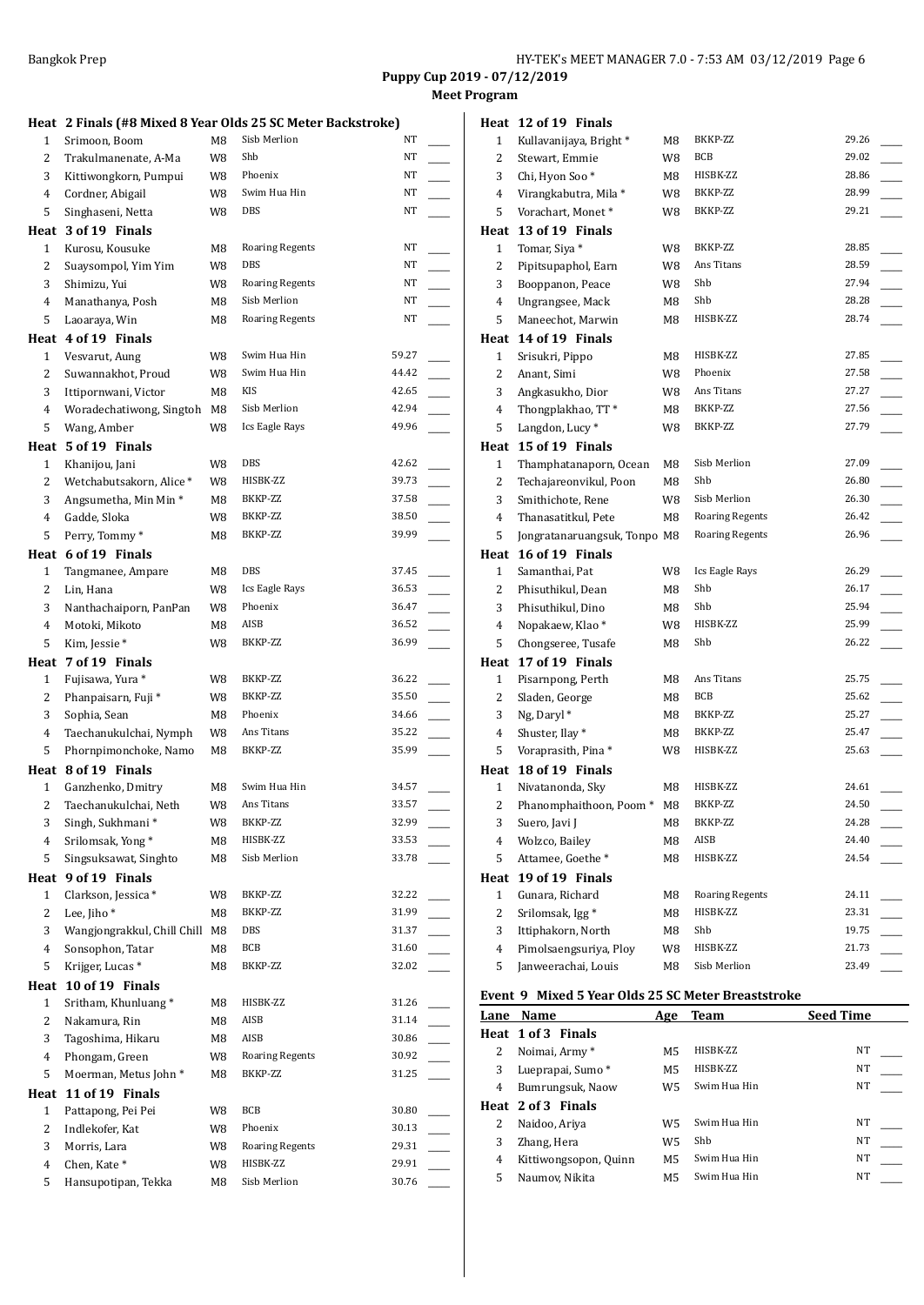**Puppy Cup 2019 - 07/12/2019 Meet Program**

|                |                                                               |     |                        |                  | меет |
|----------------|---------------------------------------------------------------|-----|------------------------|------------------|------|
|                | Heat 3 Finals (#9 Mixed 5 Year Olds 25 SC Meter Breaststroke) |     |                        |                  |      |
| 1              | Pisarnpong, Pete                                              | M5  | Ans Titans             | 48.88            |      |
| 2              | Lanners, Irina                                                | W5  | Swim Hua Hin           | 44.38            |      |
| 3              | Ittiphakorn, Nana                                             | W5  | Shb                    | 37.98            |      |
| 4              | Meesavad, Pookpunn                                            | W5  | Ans Titans             | 41.25            |      |
| 5              | Lojanagosin, Lucky                                            | M5  | Sisb Merlion           | 47.93            |      |
|                |                                                               |     |                        |                  |      |
|                | Event 10 Mixed 6 Year Olds 25 SC Meter Breaststroke           |     |                        |                  |      |
|                | Lane Name                                                     | Age | <b>Team</b>            | <b>Seed Time</b> |      |
|                | Heat 1 of 12 Finals                                           |     |                        |                  |      |
| 2              | Leinehed, Caroline                                            | W6  | Swim Hua Hin           | NT               |      |
| 3              | Srikraivin, View                                              | W6  | KIS                    | NT               |      |
| 4              | Backstrom, Wilma L                                            | W6  | Swim Hua Hin           | NT               |      |
|                | Heat 2 of 12 Finals                                           |     |                        |                  |      |
| 2              | Kurosu, Yuriko                                                | W6  | <b>Roaring Regents</b> | NT               |      |
| 3              | Chartikavanij, Darya                                          | W6  | Shb                    | NT               |      |
|                | Tohtubtiang, Jynda                                            |     | Shb                    | NT               |      |
| 4              |                                                               | W6  | <b>Roaring Regents</b> | NT               |      |
| 5              | Lyng, Isabella                                                | W6  |                        |                  |      |
|                | Heat 3 of 12 Finals                                           |     |                        |                  |      |
| $\mathbf{1}$   | Laosirichon, Cheetah                                          | W6  | Shb                    | NT               |      |
| 2              | Chabchitrchaidol, Pol                                         | M6  | Shb                    | NT               |      |
| 3              | Nimmanahaeminda, Lynn                                         | W6  | Shb                    | NT               |      |
| 4              | Morrice, Noa                                                  | W6  | AISB                   | NT               |      |
| 5              | Voravutvit, Ella                                              | W6  | KIS                    | NT               |      |
|                | Heat 4 of 12 Finals                                           |     |                        |                  |      |
| 1              | Motoki, Chiharu                                               | W6  | AISB                   | NT               |      |
| 2              | Pongtanya, MM                                                 | M6  | Shb                    | ΝT               |      |
| 3              | Chester, Ryleigh                                              | W6  | AISB                   | ΝT               |      |
| 4              | Asawanuchit, Girl                                             | W6  | KIS                    | NT               |      |
| 5              | Thongnak, Tinn <sup>*</sup>                                   | M6  | HISBK-ZZ               | NT               |      |
|                | Heat 5 of 12 Finals                                           |     |                        |                  |      |
| 1              | Gray, Elena                                                   | W6  | <b>Roaring Regents</b> | NT               |      |
| 2              | Sajjaporamest, Matt                                           | M6  | Shb                    | NT               |      |
| 3              | Dechasate, Nina                                               | W6  | Shb                    | ΝT               |      |
| 4              | Vanichjakvong, Bella                                          | W6  | Shb                    | NT               |      |
| 5              | Munputkul, Pammy                                              | W6  | Sisb Merlion           | NT               |      |
|                | Heat 6 of 12 Finals                                           |     |                        |                  |      |
| 1              | Srisupob, Ava*                                                | W6  | Phoenix                | NT               |      |
| 2              | Leelathayphaw, Elle                                           | W6  | KIS                    | NT               |      |
| 3              |                                                               |     | Shb                    | NT               |      |
|                | Ungrangsee, Dean                                              | М6  |                        |                  |      |
| $\overline{4}$ | Bijaphala, Anya                                               | W6  | <b>Roaring Regents</b> | NT               |      |
| 5              | Ohno, Ann                                                     | W6  | AISB                   | NT               |      |
|                | Heat 7 of 12 Finals                                           |     |                        |                  |      |
| 1              | Saltzman, Nate                                                | М6  | KIS                    | NT               |      |
| $\overline{c}$ | Tzola, Ella                                                   | W6  | Shb                    | 58.49            |      |
| 3              | Vongvairoj, Bham                                              | М6  | Shb                    | 54.43            |      |
| 4              | Ruengpanyawhut, Kin                                           | M6  | Shb                    | 55.34            |      |
| 5              | Laoharatchapruek, Arthur                                      | М6  | KIS                    | 1:16.00          |      |
| Heat           | 8 of 12 Finals                                                |     |                        |                  |      |
| 1              | Cantwell, Sara                                                | W6  | BCB                    | 52.01            |      |
| $\overline{c}$ | Rodprasert, A-Na                                              | W6  | KIS                    | 46.34            |      |
| 3              | Vanichakornphongs, Milin                                      | W6  | Shb                    | 46.22            |      |
| 4              | Tapaneeyangkul, Peyton                                        | M6  | Shb                    | 46.31            |      |
| 5              | Sopapitak, Tata*                                              | M6  | HISBK-ZZ               | 50.13            |      |
| Heat           | 9 of 12 Finals                                                |     |                        |                  |      |
| 1              | Thomas / Perry, Sammy *                                       | М6  | BKKP-ZZ                | 45.99            |      |
| $\overline{c}$ | Sutedja, Bryant                                               | M6  | Sisb Merlion           | 43.58            |      |
| 3              | Chongseree, Petch                                             | W6  | Shb                    | 42.05            |      |
| 4              | Pasawongse, Tep                                               | М6  | Shb                    | 42.19            |      |
| 5              | Vichit-Vadakan, Tamm                                          | W6  | BCB                    | 45.37            |      |
|                |                                                               |     |                        |                  |      |

## **Heat 10 of 12 Finals**

| Itthiratanakomol, Ing Ing | W6             | Sisb Merlion   | 41.92 |
|---------------------------|----------------|----------------|-------|
| Kitiparaporn, Boo         | M6             | Ans Titans     | 40.59 |
| Takano, Akari             | W6             | AISB           | 40.08 |
| Bogdanov, Mark            | M6             | Swim Hua Hin   | 40.50 |
| Rotheram, Austin          | M6             | Shb            | 41.52 |
| 11 of 12 Finals           |                |                |       |
| Sachdev, Aileen           | W6             | Shb            | 39.32 |
| Kishimoto, Raiki *        | M6             | BKKP-ZZ        | 38.99 |
| Ng, Darren*               | M6             | BKKP-ZZ        | 35.59 |
| Sethandha, Nino           | M6             | AISB           | 36.83 |
| Chongseree, Ploy          | W6             | Shb            | 39.22 |
| 12 of 12 Finals<br>Heat   |                |                |       |
| Yodpijit, Ginny           | W <sub>6</sub> | Ics Eagle Rays | 35.30 |
| Assawanich, Wit           | M6             | Shb            | 33.92 |
| Kulwarakorn, Taubberg     | M6             | Shb            | 26.41 |
| Baikloy, Jiya             | W <sub>6</sub> | Sisb Merlion   | 31.91 |
| Phisuthikul, Don          | M6             | Shb            | 34.98 |
|                           |                |                |       |

## **Event 11 Mixed 7 Year Olds 25 SC Meter Breaststroke**

| Heat 1 of 20 Finals<br><b>Roaring Regents</b><br>NT<br>2<br>Rong, David<br>M7<br>3<br>HISBK-ZZ<br>NT<br>W7<br>Jongjeerawongsa, Pan*<br>NT<br>4<br>Sutammanyoo, Ramadan<br><b>Roaring Regents</b><br>M7<br>Heat 2 of 20 Finals<br>Shb<br>NT<br>2<br>W7<br>Ngamwongmas, Nami<br><b>Roaring Regents</b><br>NT<br>3<br>Sae-Lim, Phupa<br>M7<br>4<br>W7<br><b>TCIS</b><br>NT<br>Degaetano, Ella<br>Heat 3 of 20 Finals<br>Shb<br>NT<br>$\mathbf{1}$<br>Termvivat, Pun Pun<br>W7<br>NT<br>2<br><b>Roaring Regents</b><br>Liuchen, Tian<br>M7<br>3<br>Martin, Teagan<br><b>Roaring Regents</b><br>NT<br>W7<br>4<br>Chaikittiva, Song Long<br>KIS<br>NT<br>M7<br>Phoenix<br>NT<br>5<br>Goo Zhao, Chen*<br>M7<br>Heat 4 of 20 Finals<br>Shb<br>NT<br>1<br>Julpansak, Titan<br>M7<br>2<br>Chayangkul, Sky<br><b>TCIS</b><br>NT<br>M7<br>3<br>NT<br>Mitchell, James<br><b>Roaring Regents</b><br>M7<br>$\overline{4}$<br>Phoenix<br>Scott, Ryley<br>M7<br>NT<br>5<br>Angthong, Best<br>W7<br><b>Roaring Regents</b><br>NT<br>Heat 5 of 20 Finals<br>Sisb Merlion<br>NT<br>$\mathbf{1}$<br>Panyasiri, Ounai<br>W7<br>2<br>Swim Hua Hin<br>NT<br>Vashuk, Alena<br>W7<br>3<br>Amos, Luca<br><b>KIS</b><br>NT<br>M7<br>AISB<br>NT<br>4<br>Fuji, Saki<br>W7<br>5<br>Geggie, Madeline<br>W7<br><b>TCIS</b><br>NT<br>Heat 6 of 20 Finals<br>$\mathbf{1}$<br>Benjaponpaiboon, Smile<br>Shb<br>1:15.58<br>W7<br>2<br>HISBK-ZZ<br>52.29<br>Chansue, Indy*<br>M7<br>3<br>50.92<br>Kuanchom, Dragon<br>DBS<br>M7<br>51.70<br>4<br>Linamnuaychai, Peach<br>W7<br>DBS<br><b>DBS</b><br>5<br>Hiransak, Porsche<br>W7<br>57.57<br>7 of 20 Finals<br>Heat<br>Thitithanawong, Bebe<br>Phoenix<br>50.89<br>1<br>W7<br>$\overline{2}$<br>Tharasiriskul, Neta<br>Sisb Merlion<br>47.29<br>M7<br>3<br>Ans Titans<br>46.58<br>Kangwantanawat, Munich<br>M7 | Буснг тт<br>Lane | MIXED / IEAL OIUS 20 SC METEL DI CASTSU UNE<br><b>Name</b> | Age | Team | <b>Seed Time</b> |
|--------------------------------------------------------------------------------------------------------------------------------------------------------------------------------------------------------------------------------------------------------------------------------------------------------------------------------------------------------------------------------------------------------------------------------------------------------------------------------------------------------------------------------------------------------------------------------------------------------------------------------------------------------------------------------------------------------------------------------------------------------------------------------------------------------------------------------------------------------------------------------------------------------------------------------------------------------------------------------------------------------------------------------------------------------------------------------------------------------------------------------------------------------------------------------------------------------------------------------------------------------------------------------------------------------------------------------------------------------------------------------------------------------------------------------------------------------------------------------------------------------------------------------------------------------------------------------------------------------------------------------------------------------------------------------------------------------------------------------------------------------------------------------------------------------------------------|------------------|------------------------------------------------------------|-----|------|------------------|
|                                                                                                                                                                                                                                                                                                                                                                                                                                                                                                                                                                                                                                                                                                                                                                                                                                                                                                                                                                                                                                                                                                                                                                                                                                                                                                                                                                                                                                                                                                                                                                                                                                                                                                                                                                                                                          |                  |                                                            |     |      |                  |
|                                                                                                                                                                                                                                                                                                                                                                                                                                                                                                                                                                                                                                                                                                                                                                                                                                                                                                                                                                                                                                                                                                                                                                                                                                                                                                                                                                                                                                                                                                                                                                                                                                                                                                                                                                                                                          |                  |                                                            |     |      |                  |
|                                                                                                                                                                                                                                                                                                                                                                                                                                                                                                                                                                                                                                                                                                                                                                                                                                                                                                                                                                                                                                                                                                                                                                                                                                                                                                                                                                                                                                                                                                                                                                                                                                                                                                                                                                                                                          |                  |                                                            |     |      |                  |
|                                                                                                                                                                                                                                                                                                                                                                                                                                                                                                                                                                                                                                                                                                                                                                                                                                                                                                                                                                                                                                                                                                                                                                                                                                                                                                                                                                                                                                                                                                                                                                                                                                                                                                                                                                                                                          |                  |                                                            |     |      |                  |
|                                                                                                                                                                                                                                                                                                                                                                                                                                                                                                                                                                                                                                                                                                                                                                                                                                                                                                                                                                                                                                                                                                                                                                                                                                                                                                                                                                                                                                                                                                                                                                                                                                                                                                                                                                                                                          |                  |                                                            |     |      |                  |
|                                                                                                                                                                                                                                                                                                                                                                                                                                                                                                                                                                                                                                                                                                                                                                                                                                                                                                                                                                                                                                                                                                                                                                                                                                                                                                                                                                                                                                                                                                                                                                                                                                                                                                                                                                                                                          |                  |                                                            |     |      |                  |
|                                                                                                                                                                                                                                                                                                                                                                                                                                                                                                                                                                                                                                                                                                                                                                                                                                                                                                                                                                                                                                                                                                                                                                                                                                                                                                                                                                                                                                                                                                                                                                                                                                                                                                                                                                                                                          |                  |                                                            |     |      |                  |
|                                                                                                                                                                                                                                                                                                                                                                                                                                                                                                                                                                                                                                                                                                                                                                                                                                                                                                                                                                                                                                                                                                                                                                                                                                                                                                                                                                                                                                                                                                                                                                                                                                                                                                                                                                                                                          |                  |                                                            |     |      |                  |
|                                                                                                                                                                                                                                                                                                                                                                                                                                                                                                                                                                                                                                                                                                                                                                                                                                                                                                                                                                                                                                                                                                                                                                                                                                                                                                                                                                                                                                                                                                                                                                                                                                                                                                                                                                                                                          |                  |                                                            |     |      |                  |
|                                                                                                                                                                                                                                                                                                                                                                                                                                                                                                                                                                                                                                                                                                                                                                                                                                                                                                                                                                                                                                                                                                                                                                                                                                                                                                                                                                                                                                                                                                                                                                                                                                                                                                                                                                                                                          |                  |                                                            |     |      |                  |
|                                                                                                                                                                                                                                                                                                                                                                                                                                                                                                                                                                                                                                                                                                                                                                                                                                                                                                                                                                                                                                                                                                                                                                                                                                                                                                                                                                                                                                                                                                                                                                                                                                                                                                                                                                                                                          |                  |                                                            |     |      |                  |
|                                                                                                                                                                                                                                                                                                                                                                                                                                                                                                                                                                                                                                                                                                                                                                                                                                                                                                                                                                                                                                                                                                                                                                                                                                                                                                                                                                                                                                                                                                                                                                                                                                                                                                                                                                                                                          |                  |                                                            |     |      |                  |
|                                                                                                                                                                                                                                                                                                                                                                                                                                                                                                                                                                                                                                                                                                                                                                                                                                                                                                                                                                                                                                                                                                                                                                                                                                                                                                                                                                                                                                                                                                                                                                                                                                                                                                                                                                                                                          |                  |                                                            |     |      |                  |
|                                                                                                                                                                                                                                                                                                                                                                                                                                                                                                                                                                                                                                                                                                                                                                                                                                                                                                                                                                                                                                                                                                                                                                                                                                                                                                                                                                                                                                                                                                                                                                                                                                                                                                                                                                                                                          |                  |                                                            |     |      |                  |
|                                                                                                                                                                                                                                                                                                                                                                                                                                                                                                                                                                                                                                                                                                                                                                                                                                                                                                                                                                                                                                                                                                                                                                                                                                                                                                                                                                                                                                                                                                                                                                                                                                                                                                                                                                                                                          |                  |                                                            |     |      |                  |
|                                                                                                                                                                                                                                                                                                                                                                                                                                                                                                                                                                                                                                                                                                                                                                                                                                                                                                                                                                                                                                                                                                                                                                                                                                                                                                                                                                                                                                                                                                                                                                                                                                                                                                                                                                                                                          |                  |                                                            |     |      |                  |
|                                                                                                                                                                                                                                                                                                                                                                                                                                                                                                                                                                                                                                                                                                                                                                                                                                                                                                                                                                                                                                                                                                                                                                                                                                                                                                                                                                                                                                                                                                                                                                                                                                                                                                                                                                                                                          |                  |                                                            |     |      |                  |
|                                                                                                                                                                                                                                                                                                                                                                                                                                                                                                                                                                                                                                                                                                                                                                                                                                                                                                                                                                                                                                                                                                                                                                                                                                                                                                                                                                                                                                                                                                                                                                                                                                                                                                                                                                                                                          |                  |                                                            |     |      |                  |
|                                                                                                                                                                                                                                                                                                                                                                                                                                                                                                                                                                                                                                                                                                                                                                                                                                                                                                                                                                                                                                                                                                                                                                                                                                                                                                                                                                                                                                                                                                                                                                                                                                                                                                                                                                                                                          |                  |                                                            |     |      |                  |
|                                                                                                                                                                                                                                                                                                                                                                                                                                                                                                                                                                                                                                                                                                                                                                                                                                                                                                                                                                                                                                                                                                                                                                                                                                                                                                                                                                                                                                                                                                                                                                                                                                                                                                                                                                                                                          |                  |                                                            |     |      |                  |
|                                                                                                                                                                                                                                                                                                                                                                                                                                                                                                                                                                                                                                                                                                                                                                                                                                                                                                                                                                                                                                                                                                                                                                                                                                                                                                                                                                                                                                                                                                                                                                                                                                                                                                                                                                                                                          |                  |                                                            |     |      |                  |
|                                                                                                                                                                                                                                                                                                                                                                                                                                                                                                                                                                                                                                                                                                                                                                                                                                                                                                                                                                                                                                                                                                                                                                                                                                                                                                                                                                                                                                                                                                                                                                                                                                                                                                                                                                                                                          |                  |                                                            |     |      |                  |
|                                                                                                                                                                                                                                                                                                                                                                                                                                                                                                                                                                                                                                                                                                                                                                                                                                                                                                                                                                                                                                                                                                                                                                                                                                                                                                                                                                                                                                                                                                                                                                                                                                                                                                                                                                                                                          |                  |                                                            |     |      |                  |
|                                                                                                                                                                                                                                                                                                                                                                                                                                                                                                                                                                                                                                                                                                                                                                                                                                                                                                                                                                                                                                                                                                                                                                                                                                                                                                                                                                                                                                                                                                                                                                                                                                                                                                                                                                                                                          |                  |                                                            |     |      |                  |
|                                                                                                                                                                                                                                                                                                                                                                                                                                                                                                                                                                                                                                                                                                                                                                                                                                                                                                                                                                                                                                                                                                                                                                                                                                                                                                                                                                                                                                                                                                                                                                                                                                                                                                                                                                                                                          |                  |                                                            |     |      |                  |
|                                                                                                                                                                                                                                                                                                                                                                                                                                                                                                                                                                                                                                                                                                                                                                                                                                                                                                                                                                                                                                                                                                                                                                                                                                                                                                                                                                                                                                                                                                                                                                                                                                                                                                                                                                                                                          |                  |                                                            |     |      |                  |
|                                                                                                                                                                                                                                                                                                                                                                                                                                                                                                                                                                                                                                                                                                                                                                                                                                                                                                                                                                                                                                                                                                                                                                                                                                                                                                                                                                                                                                                                                                                                                                                                                                                                                                                                                                                                                          |                  |                                                            |     |      |                  |
|                                                                                                                                                                                                                                                                                                                                                                                                                                                                                                                                                                                                                                                                                                                                                                                                                                                                                                                                                                                                                                                                                                                                                                                                                                                                                                                                                                                                                                                                                                                                                                                                                                                                                                                                                                                                                          |                  |                                                            |     |      |                  |
|                                                                                                                                                                                                                                                                                                                                                                                                                                                                                                                                                                                                                                                                                                                                                                                                                                                                                                                                                                                                                                                                                                                                                                                                                                                                                                                                                                                                                                                                                                                                                                                                                                                                                                                                                                                                                          |                  |                                                            |     |      |                  |
|                                                                                                                                                                                                                                                                                                                                                                                                                                                                                                                                                                                                                                                                                                                                                                                                                                                                                                                                                                                                                                                                                                                                                                                                                                                                                                                                                                                                                                                                                                                                                                                                                                                                                                                                                                                                                          |                  |                                                            |     |      |                  |
|                                                                                                                                                                                                                                                                                                                                                                                                                                                                                                                                                                                                                                                                                                                                                                                                                                                                                                                                                                                                                                                                                                                                                                                                                                                                                                                                                                                                                                                                                                                                                                                                                                                                                                                                                                                                                          |                  |                                                            |     |      |                  |
|                                                                                                                                                                                                                                                                                                                                                                                                                                                                                                                                                                                                                                                                                                                                                                                                                                                                                                                                                                                                                                                                                                                                                                                                                                                                                                                                                                                                                                                                                                                                                                                                                                                                                                                                                                                                                          |                  |                                                            |     |      |                  |
|                                                                                                                                                                                                                                                                                                                                                                                                                                                                                                                                                                                                                                                                                                                                                                                                                                                                                                                                                                                                                                                                                                                                                                                                                                                                                                                                                                                                                                                                                                                                                                                                                                                                                                                                                                                                                          |                  |                                                            |     |      |                  |
|                                                                                                                                                                                                                                                                                                                                                                                                                                                                                                                                                                                                                                                                                                                                                                                                                                                                                                                                                                                                                                                                                                                                                                                                                                                                                                                                                                                                                                                                                                                                                                                                                                                                                                                                                                                                                          |                  |                                                            |     |      |                  |
|                                                                                                                                                                                                                                                                                                                                                                                                                                                                                                                                                                                                                                                                                                                                                                                                                                                                                                                                                                                                                                                                                                                                                                                                                                                                                                                                                                                                                                                                                                                                                                                                                                                                                                                                                                                                                          |                  |                                                            |     |      |                  |
|                                                                                                                                                                                                                                                                                                                                                                                                                                                                                                                                                                                                                                                                                                                                                                                                                                                                                                                                                                                                                                                                                                                                                                                                                                                                                                                                                                                                                                                                                                                                                                                                                                                                                                                                                                                                                          |                  |                                                            |     |      |                  |
|                                                                                                                                                                                                                                                                                                                                                                                                                                                                                                                                                                                                                                                                                                                                                                                                                                                                                                                                                                                                                                                                                                                                                                                                                                                                                                                                                                                                                                                                                                                                                                                                                                                                                                                                                                                                                          |                  |                                                            |     |      |                  |
| $\overline{4}$<br>Gaber, Rafha<br><b>DBS</b><br>46.86<br>M7                                                                                                                                                                                                                                                                                                                                                                                                                                                                                                                                                                                                                                                                                                                                                                                                                                                                                                                                                                                                                                                                                                                                                                                                                                                                                                                                                                                                                                                                                                                                                                                                                                                                                                                                                              |                  |                                                            |     |      |                  |
| 5<br>Shb<br>49.16<br>Kititti, Thames<br>M7                                                                                                                                                                                                                                                                                                                                                                                                                                                                                                                                                                                                                                                                                                                                                                                                                                                                                                                                                                                                                                                                                                                                                                                                                                                                                                                                                                                                                                                                                                                                                                                                                                                                                                                                                                               |                  |                                                            |     |      |                  |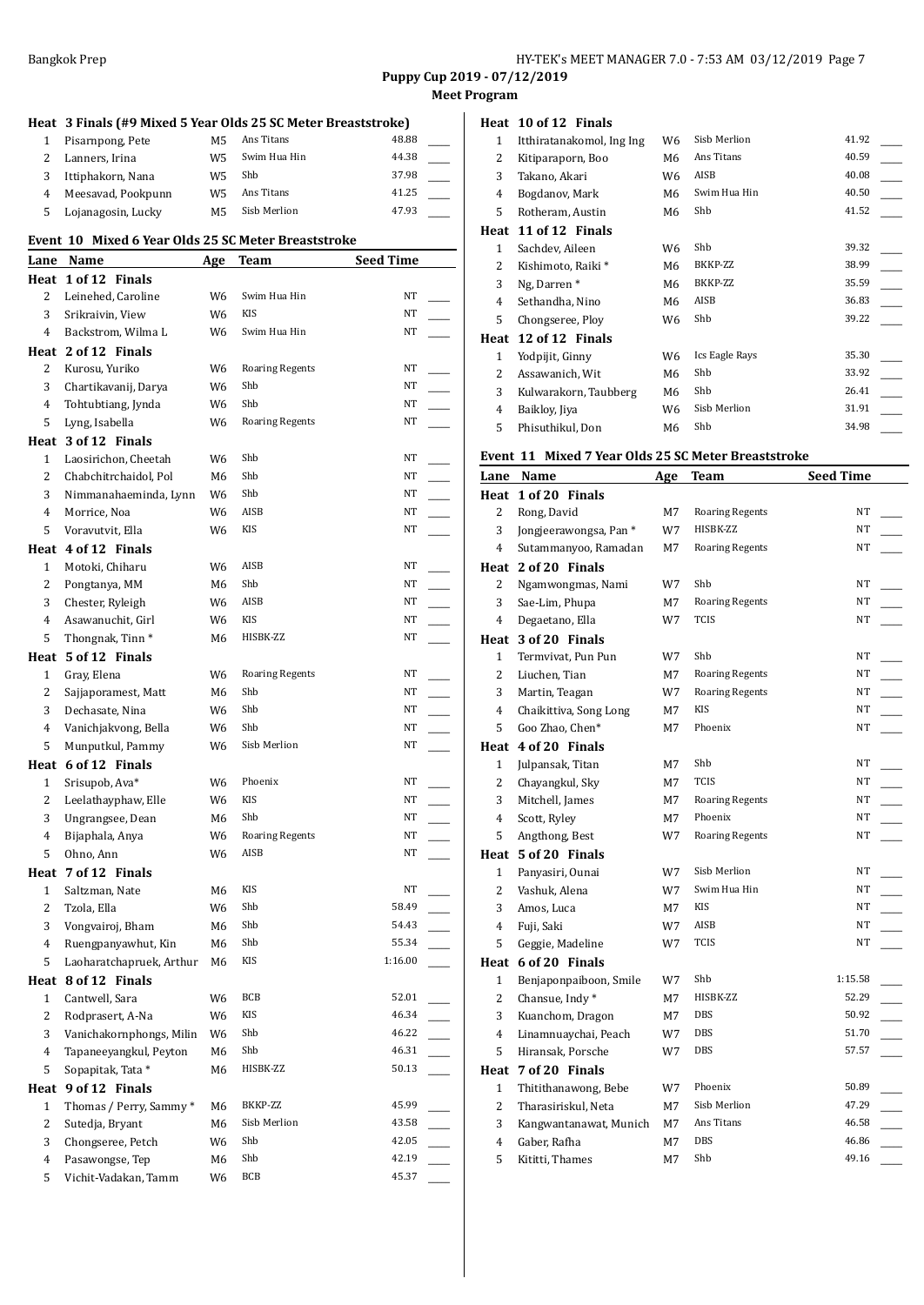**Meet Program**

|                |                                             |          | Heat 8 Finals (#11 Mixed 7 Year Olds 25 SC Meter Breaststroke) |                |                          |
|----------------|---------------------------------------------|----------|----------------------------------------------------------------|----------------|--------------------------|
| 1              | Vichiansin, Nellie*                         | W7       | HISBK-ZZ                                                       | 46.11          |                          |
| 2              | Phitakrakwong, Pun Pun                      | W7       | DBS                                                            | 45.86          |                          |
| 3              | Chotiprakaykiat, Khun                       | M7       | DBS                                                            | 44.01          |                          |
| 4              | Skinner, Rocco                              | М7       | DBS                                                            | 44.22          |                          |
| 5              | Soh, Arwin*                                 | M7       | BKKP-ZZ                                                        | 45.99          |                          |
|                | Heat 9 of 20 Finals                         |          |                                                                |                |                          |
| $\mathbf{1}$   | Snidvongs na Ayudhya, Nan M7                |          | Phoenix                                                        | 44.00          |                          |
| 2              | Zhengle, LeLe*                              | W7       | BKKP-ZZ                                                        | 42.99          |                          |
| 3              | Cooper, Kat                                 | W7       | BCB                                                            | 42.64          |                          |
| 4              | Chaiyadhiroj, Kinta                         | M7       | KIS                                                            | 42.73          |                          |
| 5              | Ua-tampisith, Ayra *                        | W7       | BKKP-ZZ                                                        | 43.79          |                          |
| Heat           | 10 of 20 Finals                             |          |                                                                |                |                          |
| $\mathbf{1}$   | Neigenfind, Lauren                          | М7       | Ics Eagle Rays                                                 | 40.97          |                          |
| 2              | Mooney, Eoin *                              | M7       | BKKP-ZZ                                                        | 40.34          |                          |
| 3              | Taepaisitphongse, Punn                      | W7       | <b>KIS</b>                                                     | 40.25          |                          |
| 4              | Tangpraphachaikul, Im                       | W7       | Shb                                                            | 40.34          |                          |
| 5              | Prasertsuk, Charmin                         | W7       | KIS                                                            | 40.61          |                          |
|                | Heat 11 of 20 Finals                        |          |                                                                |                |                          |
| $\mathbf{1}$   | Dekirmenzhian, Leona                        | W7       | BCB                                                            | 40.00          |                          |
| $\overline{2}$ | Taethaworn, Smith                           | M7       | Phoenix                                                        | 39.89          |                          |
| 3              | Laohavin, Nu-oon                            | W7       | Ics Eagle Rays                                                 | 39.41          | $\overline{\phantom{a}}$ |
| 4              | Lueprapai, Gyoza *                          | M7       | HISBK-ZZ<br>BKKP-ZZ                                            | 39.85          |                          |
| 5              | Khorana, Andre*                             | M7       |                                                                | 39.99          |                          |
|                | Heat 12 of 20 Finals                        |          | Phoenix                                                        |                |                          |
| $\mathbf{1}$   | Siragarun, JR                               | M7       | DBS                                                            | 38.99<br>37.25 |                          |
| 2<br>3         | Mangkud, Mark                               | M7<br>М7 | BKKP-ZZ                                                        | 36.99          |                          |
| 4              | Oda, Ryu <sup>*</sup><br>Rutledge, Rafferty | М7       | BCB                                                            | 37.06          |                          |
| 5              | Tantiponganarut, Mali                       | W7       | BKKP-ZZ                                                        | 37.47          |                          |
|                | Heat 13 of 20 Finals                        |          |                                                                |                |                          |
|                |                                             |          |                                                                |                |                          |
|                |                                             |          |                                                                |                |                          |
| $\mathbf{1}$   | Laotheppitak, Ryu                           | М7       | BKKP-ZZ                                                        | 36.99<br>36.17 |                          |
| 2              | Lekprasarn, Gud                             | М7       | DBS<br>BKKP-ZZ                                                 | 35.99          |                          |
| 3<br>4         | Tannirandon, Marvel *<br>Rigby, Beau*       | M7<br>M7 | BKKP-ZZ                                                        | 35.99          | L.                       |
| 5              | Downer, Francesca*                          | W7       | BKKP-ZZ                                                        | 36.44          |                          |
|                | Heat 14 of 20 Finals                        |          |                                                                |                |                          |
| $\mathbf{1}$   | Sodtivarakul, Joon                          | M7       | DBS                                                            | 35.95          |                          |
| $\overline{c}$ | Poolsombat, Gam*                            | W7       | BKKP-ZZ                                                        | 35.73          |                          |
| 3              | Sodtivarakul, Jaar                          | W7       | <b>DBS</b>                                                     | 35.68          |                          |
| 4              | Ayed, Samy                                  | М7       | Shb                                                            | 35.69          |                          |
| 5              | Sangmode, Phoenix                           | W7       | Swim Hua Hin                                                   | 35.74          |                          |
| Heat           | 15 of 20 Finals                             |          |                                                                |                |                          |
| 1              | Rattanaphan, Than                           | М7       | DBS                                                            | 35.19          |                          |
| 2              | Kim, Naye                                   | W7       | AISB                                                           | 34.50          |                          |
| 3              | Sarpphenphop, ZJ *                          | М7       | HISBK-ZZ                                                       | 34.34          |                          |
| 4              | Sato, Riri                                  | W7       | AISB                                                           | 34.37          |                          |
| 5              | Lertviriyasak, Marwin                       | M7       | Sisb Merlion                                                   | 34.97          |                          |
| Heat           | 16 of 20 Finals                             |          |                                                                |                |                          |
| $\mathbf{1}$   | Yau, Kaya Y                                 | W7       | KIS                                                            | 34.03          |                          |
| $\overline{c}$ | Mcwilliam, Aiyara                           | W7       | AISB                                                           | 32.93          |                          |
| 3              | Pang, Namo                                  | M7       | BCB                                                            | 32.00          |                          |
| 4              | Junveranong, See Fah                        | W7       | AISB                                                           | 32.03          |                          |
| 5              | Pattapong, Kwanjai                          | W7       | Ics Eagle Rays                                                 | 33.66          |                          |
| Heat           | 17 of 20 Finals                             |          |                                                                |                |                          |
| $\mathbf{1}$   | Salakshana, Fynn                            | М7       | BCB                                                            | 32.00          |                          |
| 2              | Jantaranipa, Ete*                           | М7       | HISBK-ZZ                                                       | 31.81          |                          |
| 3              | Boonlom, Durga                              | W7       | KIS                                                            | 31.57<br>31.67 |                          |
| 4<br>5         | Lojanagosin, Ing Ing<br>Ungphakorn, Pudis*  | W7<br>М7 | Sisb Merlion<br>HISBK-ZZ                                       | 31.82          |                          |

|      | Heat 18 of 20 Finals        |    |              |       |
|------|-----------------------------|----|--------------|-------|
| 1    | Meesilp, Kaem*              | W7 | HISBK-ZZ     | 31.22 |
| 2    | Chandhiraj, Kobfah          | M7 | Phoenix      | 31.11 |
| 3    | Leelayoova, Pip*            | M7 | HISBK-ZZ     | 30.46 |
| 4    | Rianchaivanich, Uno         | M7 | Sisb Merlion | 30.77 |
| 5    | Saito, Yazuha *             | W7 | BKKP-ZZ      | 31.17 |
| Heat | 19 of 20 Finals             |    |              |       |
| 1    | Charuwongkhachon, Plawai W7 |    | HISBK-ZZ     | 30.42 |
| 2    | Tuaycharoen, Pleng          | W7 | Phoenix      | 30.01 |
| 3    | Pattapong, Ping Ping        | W7 | <b>BCB</b>   | 28.62 |
| 4    | Pianpinij, Saburo*          | M7 | HISBK-ZZ     | 28.93 |
| 5    | Siriboon, MC                | M7 | Sisb Merlion | 30.02 |
| Heat | 20 of 20 Finals             |    |              |       |
| 1    | Yahatta, Grace              | W7 | Sisb Merlion | 27.75 |
| 2    | Noimai, Amy*                | W7 | HISBK-ZZ     | 26.88 |
| 3    | Chinveeraphan, Pangrum      | W7 | Sisb Merlion | 24.25 |
| 4    | Diamond, Charlie            | M7 | <b>BCB</b>   | 24.57 |
| 5    | Leenutaphong, Pace          | M7 | BKKP-ZZ      | 27.31 |

## **Event 12 Mixed 8 Year Olds 25 SC Meter Breaststroke**

| Lane           | Name                     | Age | Team                   | <b>Seed Time</b> |
|----------------|--------------------------|-----|------------------------|------------------|
| Heat           | 1 of 19 Finals           |     |                        |                  |
| 2              | Kittiwongkorn, Pumpui    | W8  | Phoenix                | NT               |
| 3              | Suriyamas, First         | W8  | <b>KIS</b>             | NT               |
| $\overline{4}$ | Srimoon, Boom            | M8  | Sisb Merlion           | NT               |
| 5              | Trakulmanenate, A-Ma     | W8  | Shb                    | NT               |
| Heat           | 2 of 19 Finals           |     |                        |                  |
| $\mathbf{1}$   | Suracupt, Chan*          | M8  | Phoenix                | NT               |
| 2              | Laoaraya, Win            | M8  | <b>Roaring Regents</b> | NT               |
| 3              | Kurosu, Kousuke          | M8  | <b>Roaring Regents</b> | NT               |
| 4              | Manathanya, Posh         | M8  | Sisb Merlion           | NT               |
| 5              | Cordner, Abigail         | W8  | Swim Hua Hin           | <b>NT</b>        |
|                | Heat 3 of 19 Finals      |     |                        |                  |
| $\mathbf{1}$   | Pu, Maggie               | W8  | <b>Roaring Regents</b> | NT               |
| $\overline{2}$ | Bamnejpunt, Talay*       | M8  | Phoenix                | NT               |
| 3              | Shimizu, Yui             | W8  | <b>Roaring Regents</b> | NT               |
| 4              | Vesvarut, Aung           | W8  | Swim Hua Hin           | <b>NT</b>        |
| 5              | Morris, Lara             | W8  | <b>Roaring Regents</b> | NT               |
| Heat           | 4 of 19 Finals           |     |                        |                  |
| $\mathbf{1}$   | Suaysompol, Yim Yim      | W8  | <b>DBS</b>             | NT               |
| 2              | Woradechatiwong, Singtoh | M8  | Sisb Merlion           | 1:21.44          |
| 3              | Pipitsupaphol, Earn      | W8  | Ans Titans             | 50.63            |
| 4              | Suwannakhot, Proud       | W8  | Swim Hua Hin           | 50.83            |
| 5              | Singhaseni, Netta        | W8  | DBS                    | NT               |
| Heat           | 5 of 19 Finals           |     |                        |                  |
| $\mathbf{1}$   | Khanijou, Jani           | W8  | DBS                    | 49.71            |
| 2              | Angkasukho, Dior         | W8  | Ans Titans             | 46.08            |
| 3              | Lin, Hana                | W8  | Ics Eagle Rays         | 43.77            |
| 4              | Perry, Tommy*            | M8  | BKKP-ZZ                | 45.99            |
| 5              | Taechanukulchai, Nymph   | W8  | Ans Titans             | 46.43            |
|                | Heat 6 of 19 Finals      |     |                        |                  |
| $\mathbf{1}$   | Taechanukulchai, Neth    | W8  | Ans Titans             | 43.14            |
| 2              | Angsumetha, Min Min *    | M8  | BKKP-ZZ                | 42.60            |
| 3              | Ittipornwani, Victor     | M8  | KIS                    | 41.00            |
| 4              | Sophia, Sean             | M8  | Phoenix                | 41.20            |
| 5              | Tangmanee, Ampare        | M8  | <b>DBS</b>             | 42.86            |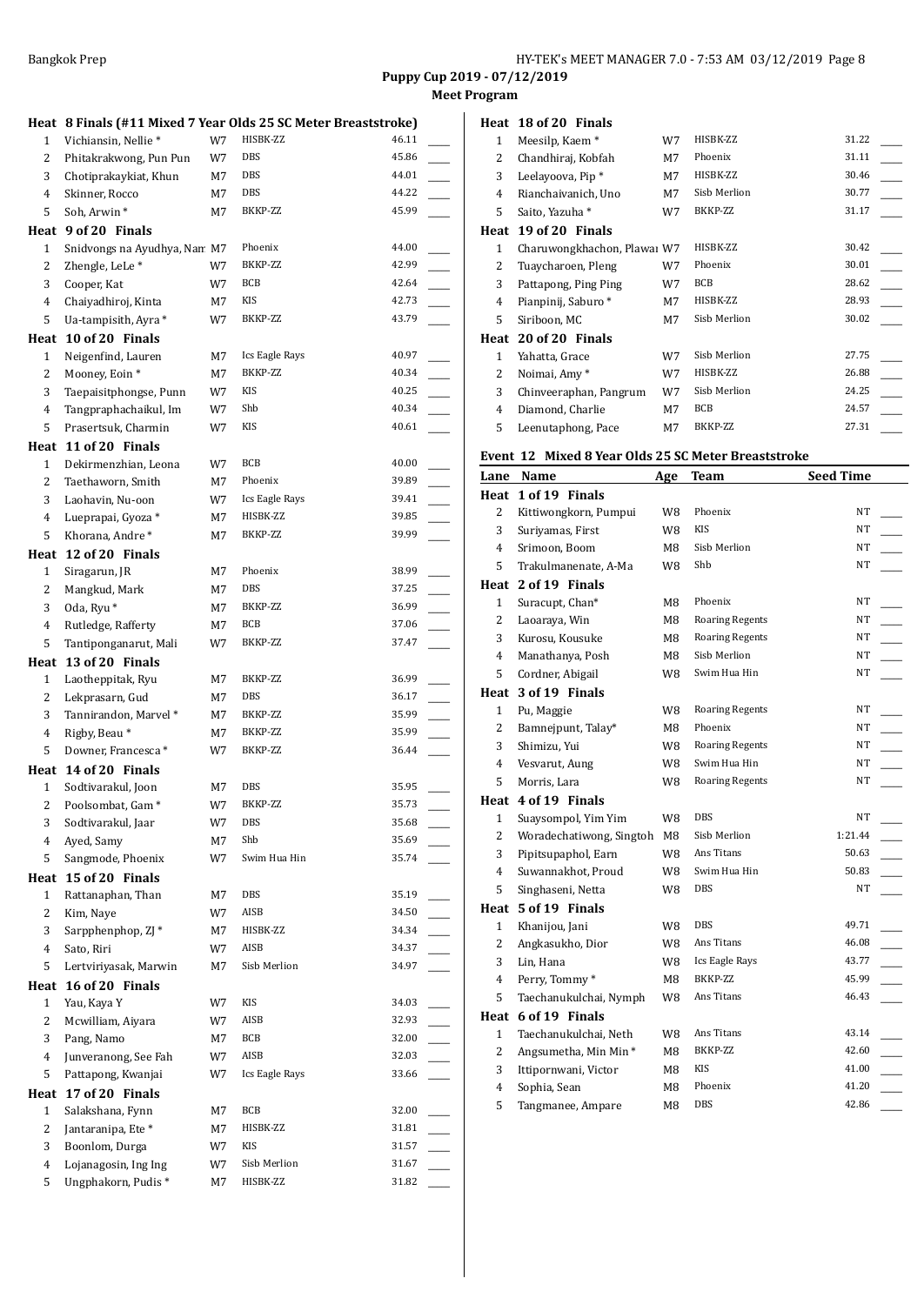## **Program**

|              |                                                                |    |                        | Puppy Cup 20   | Meet |
|--------------|----------------------------------------------------------------|----|------------------------|----------------|------|
|              | Heat 7 Finals (#12 Mixed 8 Year Olds 25 SC Meter Breaststroke) |    |                        |                |      |
| 1            | Singsuksawat, Singhto                                          | M8 | Sisb Merlion           | 40.94          |      |
| 2            | Kim, Jessie*                                                   | W8 | BKKP-ZZ                | 39.99          |      |
| 3            | Phornpimonchoke, Namo                                          | M8 | BKKP-ZZ                | 38.99          |      |
| 4            | Nanthachaiporn, PanPan                                         | W8 | Phoenix                | 39.18          |      |
| 5            | Phongam, Green                                                 | W8 | <b>Roaring Regents</b> | 40.56          |      |
|              | Heat 8 of 19 Finals                                            |    |                        |                |      |
| 1            | Singh, Sukhmani *                                              | W8 | BKKP-ZZ                | 38.99          |      |
| 2            | Wang, Amber                                                    | W8 | Ics Eagle Rays         | 38.76          |      |
| 3            | Gadde, Sloka                                                   | W8 | BKKP-ZZ                | 38.23          |      |
| 4            | Fujisawa, Yura *                                               | W8 | BKKP-ZZ                | 38.44          |      |
| 5            | Vorachart, Monet*                                              | W8 | BKKP-ZZ                | 38.84          |      |
|              | Heat 9 of 19 Finals                                            |    |                        |                |      |
| 1            | Chi, Hyon Soo*                                                 | M8 | HISBK-ZZ               | 37.89          |      |
| 2            | Krijger, Lucas *                                               | M8 | BKKP-ZZ                | 37.47          |      |
| 3            | Nakamura, Rin                                                  | M8 | AISB                   | 36.87          |      |
| 4            | Wangjongrakkul, Chill Chill M8                                 |    | <b>DBS</b>             | 37.45          |      |
| 5            | Hengpongthorn, Sozo                                            | M8 | Ics Eagle Rays         | 37.50          |      |
|              | Heat 10 of 19 Finals                                           |    |                        |                |      |
| $\mathbf{1}$ | Srilomsak, Yong*                                               | M8 | HISBK-ZZ               | 36.73          |      |
| 2            | Clarkson, Jessica*                                             | W8 | BKKP-ZZ                | 36.22          |      |
| 3            | Ungrangsee, Mack                                               | M8 | Shb                    | 35.40          |      |
| 4            | Tagoshima, Hikaru                                              | M8 | AISB                   | 35.69          |      |
| 5            | Booppanon, Peace                                               | W8 | Shb                    | 36.46          |      |
|              | Heat 11 of 19 Finals                                           |    |                        |                |      |
| 1            | Wolzco, Bailey                                                 | M8 | AISB                   | 35.15          |      |
|              | Pattapong, Pei Pei                                             |    | BCB                    | 34.87          |      |
| 2            |                                                                | W8 | BKKP-ZZ                | 34.69          |      |
| 3            | Phanpaisarn, Fuji *                                            | W8 | BCB                    | 34.82          |      |
| 4            | Stewart, Emmie                                                 | W8 |                        |                |      |
| 5            | Anant, Simi                                                    | W8 | Phoenix                | 34.94          |      |
|              | Heat 12 of 19 Finals                                           |    |                        |                |      |
| 1            | Kullavanijaya, Bright*                                         | M8 | BKKP-ZZ                | 34.52          |      |
| 2            | Hansupotipan, Tekka                                            | M8 | Sisb Merlion           | 33.34          |      |
| 3            | Indlekofer, Kat                                                | W8 | Phoenix                | 32.86          |      |
| 4            | Phisuthikul, Dean                                              | M8 | Shb                    | 32.93          |      |
| 5            | Lee, Jiho*                                                     | M8 | BKKP-ZZ                | 33.99          |      |
|              | Heat 13 of 19 Finals                                           |    |                        |                |      |
| 1            | Chen, Kate*                                                    | W8 | HISBK-ZZ               | 32.81          |      |
| 2            | Sonsophon, Tatar                                               | M8 | BCB                    | 32.00          |      |
| 3            | Motoki, Mikoto                                                 | M8 | AISB                   | 31.59          |      |
| 4            | Virangkabutra, Mila*                                           | W8 | BKKP-ZZ                | 31.99          |      |
| 5            | Ganzhenko, Dmitry                                              | M8 | Swim Hua Hin           | 32.70          |      |
|              | Heat 14 of 19 Finals                                           |    |                        |                |      |
| $\mathbf{1}$ | Smithichote, Rene                                              | W8 | Sisb Merlion           | 31.45          |      |
| 2            | Nopakaew, Klao*                                                | W8 | HISBK-ZZ               | 31.18          |      |
| 3            | Langdon, Lucy <sup>*</sup>                                     | W8 | BKKP-ZZ                | 31.04          |      |
| 4            | Thongplakhao, TT*                                              | M8 | BKKP-ZZ                | 31.11          |      |
| 5            | Moerman, Metus John*                                           | M8 | BKKP-ZZ                | 31.34          |      |
|              | Heat 15 of 19 Finals                                           |    |                        |                |      |
| $\mathbf{1}$ | Sritham, Khunluang*                                            | M8 | HISBK-ZZ               | 31.03          |      |
| 2            | Maneechot, Marwin                                              | M8 | HISBK-ZZ               | 30.90          |      |
| 3            | Voraprasith, Pina*                                             | W8 | HISBK-ZZ               | 30.52          |      |
| 4            | Phisuthikul, Dino                                              | M8 | Shb                    | 30.72          |      |
| 5            | Sladen, George                                                 | M8 | BCB                    | 31.00          |      |
|              | Heat 16 of 19 Finals                                           |    |                        |                |      |
|              |                                                                |    | Sisb Merlion           | 30.00          |      |
| 1            | Thamphatanaporn, Ocean                                         | M8 |                        |                |      |
| 2            | Suero, Javi J                                                  | M8 | BKKP-ZZ<br>BKKP-ZZ     | 29.81<br>29.44 |      |
| 3            | Tomar, Siya *                                                  | W8 |                        |                |      |
| 4            | Samanthai, Pat                                                 | W8 | Ics Eagle Rays         | 29.60          |      |

Jongratanaruangsuk, Tonpo M8 Roaring Regents 29.96 \_\_\_\_\_

|      | Heat 17 of 19 Finals   |    |                        |       |
|------|------------------------|----|------------------------|-------|
| 1    | Techajareonvikul, Poon | M8 | Shb                    | 28.60 |
| 2    | Srisukri, Pippo        | M8 | HISBK-ZZ               | 28.09 |
| 3    | Chongseree, Tusafe     | M8 | Shb                    | 28.04 |
| 4    | Pisarnpong, Perth      | M8 | Ans Titans             | 28.06 |
| 5    | Shuster, Ilay *        | M8 | BKKP-ZZ                | 28.32 |
| Heat | 18 of 19 Finals        |    |                        |       |
| 1    | Srilomsak, Igg *       | M8 | HISBK-ZZ               | 26.97 |
| 2    | Phanomphaithoon, Poom* | M8 | BKKP-ZZ                | 26.20 |
| 3    | Nivatanonda, Sky       | M8 | HISBK-ZZ               | 25.81 |
| 4    | Janweerachai, Louis    | M8 | Sisb Merlion           | 26.07 |
| 5    | Attamee, Goethe *      | M8 | HISBK-ZZ               | 26.59 |
| Heat | 19 of 19 Finals        |    |                        |       |
| 1    | Thanasatitkul, Pete    | M8 | <b>Roaring Regents</b> | 25.07 |
| 2    | Pimolsaengsuriya, Ploy | W8 | HISBK-ZZ               | 24.34 |
| 3    | Gunara, Richard        | M8 | <b>Roaring Regents</b> | 22.29 |
| 4    | Ittiphakorn, North     | M8 | Shb                    | 23.11 |
| 5    | Ng, Daryl <sup>*</sup> | M8 | BKKP-ZZ                | 24.45 |

## **Event 13 Mixed 9 Year Olds 25 SC Meter Butterfly**

| 1 of 16 Finals<br>Heat<br><b>BCB</b><br>NT<br>2<br>Mongkolpla, Emmie<br>W9<br>NT<br>3<br><b>Roaring Regents</b><br>Banks, Lotte<br>W9<br>$\overline{4}$<br><b>Roaring Regents</b><br>NT<br>Vidhayapat, A-Bhun<br>M9<br>5<br><b>Roaring Regents</b><br>NΤ<br>W9<br>Yao, Sissi<br>2 of 16 Finals<br>Heat<br>NT<br>Swim Hua Hin<br>$\mathbf{1}$<br>Linslokken, Ilada I<br>W9<br>2<br>NT<br>Sirilerdsacksakul, Ricki<br>M9<br><b>Roaring Regents</b><br>NT<br>3<br><b>Roaring Regents</b><br>Tangcharoenruk, Pladao<br>W9<br>NT<br>$\overline{4}$<br>Jones, Anna<br>W9<br><b>Roaring Regents</b><br>5<br>M9<br><b>Roaring Regents</b><br>NT<br>Thongsomkaew, Orca<br>3 of 16 Finals<br>Heat<br>NT<br>$\mathbf{1}$<br>Sirisom, Scarlett<br>W9<br><b>Roaring Regents</b><br>NT<br>2<br><b>Roaring Regents</b><br>Drumm, Arianna<br>W9<br>3<br>Jirasevijinda, Romeo<br>M9<br><b>Roaring Regents</b><br>NT<br><b>Roaring Regents</b><br>NT<br>4<br>Tangcharoenruk, Plawarn<br>M9<br><b>BCB</b><br>NT<br>5<br>Lee, Hassan<br>M9<br>4 of 16 Finals<br>Heat<br>NT<br>$\mathbf{1}$<br>Wetchagarun, Leon<br>M9<br><b>Roaring Regents</b><br>2<br>Chen, Gordon<br><b>KIS</b><br>NT<br>M9<br>3<br>Umeda, Mao*<br>BKKP-ZZ<br>45.99<br>W9<br>4<br>Vidhayapat, Ing<br>M9<br><b>Roaring Regents</b><br>NT<br>5<br>NT<br>Tipayasakunchai, PanPan<br>M9<br><b>Roaring Regents</b><br>5 of 16 Finals<br>Heat<br>Sisb Merlion<br>42.02<br>$\mathbf{1}$<br>Chaturapornpaisarn, Porscl M9<br>2<br><b>BCB</b><br>40.00<br>Diamond, Louis<br>M9<br>3<br>Phoenix<br>38.21<br>Pawa, Patt<br>M9<br><b>KIS</b><br>38.79<br>W9<br>4<br>Thamrongvith, Lily<br>5<br>Perkins, Natalie<br>W9<br><b>BCB</b><br>42.00<br>6 of 16 Finals<br>Heat<br>$\mathbf{1}$<br>Pawa, Pryt<br>M9<br>Phoenix<br>38.00<br>35.99<br>$\overline{2}$<br>BKKP-ZZ<br>MacCartney, Millie<br>W9<br>3<br>Rojsitthisak, Tharm<br>Phoenix<br>35.13<br>M9<br>BKKP-ZZ<br>35.99<br>4<br>Kawamura, MiMi *<br>W9<br>Ans Titans<br>37.30 | Lane | Name             | Age | <b>Team</b> | <b>Seed Time</b> |
|---------------------------------------------------------------------------------------------------------------------------------------------------------------------------------------------------------------------------------------------------------------------------------------------------------------------------------------------------------------------------------------------------------------------------------------------------------------------------------------------------------------------------------------------------------------------------------------------------------------------------------------------------------------------------------------------------------------------------------------------------------------------------------------------------------------------------------------------------------------------------------------------------------------------------------------------------------------------------------------------------------------------------------------------------------------------------------------------------------------------------------------------------------------------------------------------------------------------------------------------------------------------------------------------------------------------------------------------------------------------------------------------------------------------------------------------------------------------------------------------------------------------------------------------------------------------------------------------------------------------------------------------------------------------------------------------------------------------------------------------------------------------------------------------------------------------------------------------------------------------------------------------------------------------------------------------------------------------|------|------------------|-----|-------------|------------------|
|                                                                                                                                                                                                                                                                                                                                                                                                                                                                                                                                                                                                                                                                                                                                                                                                                                                                                                                                                                                                                                                                                                                                                                                                                                                                                                                                                                                                                                                                                                                                                                                                                                                                                                                                                                                                                                                                                                                                                                     |      |                  |     |             |                  |
|                                                                                                                                                                                                                                                                                                                                                                                                                                                                                                                                                                                                                                                                                                                                                                                                                                                                                                                                                                                                                                                                                                                                                                                                                                                                                                                                                                                                                                                                                                                                                                                                                                                                                                                                                                                                                                                                                                                                                                     |      |                  |     |             |                  |
|                                                                                                                                                                                                                                                                                                                                                                                                                                                                                                                                                                                                                                                                                                                                                                                                                                                                                                                                                                                                                                                                                                                                                                                                                                                                                                                                                                                                                                                                                                                                                                                                                                                                                                                                                                                                                                                                                                                                                                     |      |                  |     |             |                  |
|                                                                                                                                                                                                                                                                                                                                                                                                                                                                                                                                                                                                                                                                                                                                                                                                                                                                                                                                                                                                                                                                                                                                                                                                                                                                                                                                                                                                                                                                                                                                                                                                                                                                                                                                                                                                                                                                                                                                                                     |      |                  |     |             |                  |
|                                                                                                                                                                                                                                                                                                                                                                                                                                                                                                                                                                                                                                                                                                                                                                                                                                                                                                                                                                                                                                                                                                                                                                                                                                                                                                                                                                                                                                                                                                                                                                                                                                                                                                                                                                                                                                                                                                                                                                     |      |                  |     |             |                  |
|                                                                                                                                                                                                                                                                                                                                                                                                                                                                                                                                                                                                                                                                                                                                                                                                                                                                                                                                                                                                                                                                                                                                                                                                                                                                                                                                                                                                                                                                                                                                                                                                                                                                                                                                                                                                                                                                                                                                                                     |      |                  |     |             |                  |
|                                                                                                                                                                                                                                                                                                                                                                                                                                                                                                                                                                                                                                                                                                                                                                                                                                                                                                                                                                                                                                                                                                                                                                                                                                                                                                                                                                                                                                                                                                                                                                                                                                                                                                                                                                                                                                                                                                                                                                     |      |                  |     |             |                  |
|                                                                                                                                                                                                                                                                                                                                                                                                                                                                                                                                                                                                                                                                                                                                                                                                                                                                                                                                                                                                                                                                                                                                                                                                                                                                                                                                                                                                                                                                                                                                                                                                                                                                                                                                                                                                                                                                                                                                                                     |      |                  |     |             |                  |
|                                                                                                                                                                                                                                                                                                                                                                                                                                                                                                                                                                                                                                                                                                                                                                                                                                                                                                                                                                                                                                                                                                                                                                                                                                                                                                                                                                                                                                                                                                                                                                                                                                                                                                                                                                                                                                                                                                                                                                     |      |                  |     |             |                  |
|                                                                                                                                                                                                                                                                                                                                                                                                                                                                                                                                                                                                                                                                                                                                                                                                                                                                                                                                                                                                                                                                                                                                                                                                                                                                                                                                                                                                                                                                                                                                                                                                                                                                                                                                                                                                                                                                                                                                                                     |      |                  |     |             |                  |
|                                                                                                                                                                                                                                                                                                                                                                                                                                                                                                                                                                                                                                                                                                                                                                                                                                                                                                                                                                                                                                                                                                                                                                                                                                                                                                                                                                                                                                                                                                                                                                                                                                                                                                                                                                                                                                                                                                                                                                     |      |                  |     |             |                  |
|                                                                                                                                                                                                                                                                                                                                                                                                                                                                                                                                                                                                                                                                                                                                                                                                                                                                                                                                                                                                                                                                                                                                                                                                                                                                                                                                                                                                                                                                                                                                                                                                                                                                                                                                                                                                                                                                                                                                                                     |      |                  |     |             |                  |
|                                                                                                                                                                                                                                                                                                                                                                                                                                                                                                                                                                                                                                                                                                                                                                                                                                                                                                                                                                                                                                                                                                                                                                                                                                                                                                                                                                                                                                                                                                                                                                                                                                                                                                                                                                                                                                                                                                                                                                     |      |                  |     |             |                  |
|                                                                                                                                                                                                                                                                                                                                                                                                                                                                                                                                                                                                                                                                                                                                                                                                                                                                                                                                                                                                                                                                                                                                                                                                                                                                                                                                                                                                                                                                                                                                                                                                                                                                                                                                                                                                                                                                                                                                                                     |      |                  |     |             |                  |
|                                                                                                                                                                                                                                                                                                                                                                                                                                                                                                                                                                                                                                                                                                                                                                                                                                                                                                                                                                                                                                                                                                                                                                                                                                                                                                                                                                                                                                                                                                                                                                                                                                                                                                                                                                                                                                                                                                                                                                     |      |                  |     |             |                  |
|                                                                                                                                                                                                                                                                                                                                                                                                                                                                                                                                                                                                                                                                                                                                                                                                                                                                                                                                                                                                                                                                                                                                                                                                                                                                                                                                                                                                                                                                                                                                                                                                                                                                                                                                                                                                                                                                                                                                                                     |      |                  |     |             |                  |
|                                                                                                                                                                                                                                                                                                                                                                                                                                                                                                                                                                                                                                                                                                                                                                                                                                                                                                                                                                                                                                                                                                                                                                                                                                                                                                                                                                                                                                                                                                                                                                                                                                                                                                                                                                                                                                                                                                                                                                     |      |                  |     |             |                  |
|                                                                                                                                                                                                                                                                                                                                                                                                                                                                                                                                                                                                                                                                                                                                                                                                                                                                                                                                                                                                                                                                                                                                                                                                                                                                                                                                                                                                                                                                                                                                                                                                                                                                                                                                                                                                                                                                                                                                                                     |      |                  |     |             |                  |
|                                                                                                                                                                                                                                                                                                                                                                                                                                                                                                                                                                                                                                                                                                                                                                                                                                                                                                                                                                                                                                                                                                                                                                                                                                                                                                                                                                                                                                                                                                                                                                                                                                                                                                                                                                                                                                                                                                                                                                     |      |                  |     |             |                  |
|                                                                                                                                                                                                                                                                                                                                                                                                                                                                                                                                                                                                                                                                                                                                                                                                                                                                                                                                                                                                                                                                                                                                                                                                                                                                                                                                                                                                                                                                                                                                                                                                                                                                                                                                                                                                                                                                                                                                                                     |      |                  |     |             |                  |
|                                                                                                                                                                                                                                                                                                                                                                                                                                                                                                                                                                                                                                                                                                                                                                                                                                                                                                                                                                                                                                                                                                                                                                                                                                                                                                                                                                                                                                                                                                                                                                                                                                                                                                                                                                                                                                                                                                                                                                     |      |                  |     |             |                  |
|                                                                                                                                                                                                                                                                                                                                                                                                                                                                                                                                                                                                                                                                                                                                                                                                                                                                                                                                                                                                                                                                                                                                                                                                                                                                                                                                                                                                                                                                                                                                                                                                                                                                                                                                                                                                                                                                                                                                                                     |      |                  |     |             |                  |
|                                                                                                                                                                                                                                                                                                                                                                                                                                                                                                                                                                                                                                                                                                                                                                                                                                                                                                                                                                                                                                                                                                                                                                                                                                                                                                                                                                                                                                                                                                                                                                                                                                                                                                                                                                                                                                                                                                                                                                     |      |                  |     |             |                  |
|                                                                                                                                                                                                                                                                                                                                                                                                                                                                                                                                                                                                                                                                                                                                                                                                                                                                                                                                                                                                                                                                                                                                                                                                                                                                                                                                                                                                                                                                                                                                                                                                                                                                                                                                                                                                                                                                                                                                                                     |      |                  |     |             |                  |
|                                                                                                                                                                                                                                                                                                                                                                                                                                                                                                                                                                                                                                                                                                                                                                                                                                                                                                                                                                                                                                                                                                                                                                                                                                                                                                                                                                                                                                                                                                                                                                                                                                                                                                                                                                                                                                                                                                                                                                     |      |                  |     |             |                  |
|                                                                                                                                                                                                                                                                                                                                                                                                                                                                                                                                                                                                                                                                                                                                                                                                                                                                                                                                                                                                                                                                                                                                                                                                                                                                                                                                                                                                                                                                                                                                                                                                                                                                                                                                                                                                                                                                                                                                                                     |      |                  |     |             |                  |
|                                                                                                                                                                                                                                                                                                                                                                                                                                                                                                                                                                                                                                                                                                                                                                                                                                                                                                                                                                                                                                                                                                                                                                                                                                                                                                                                                                                                                                                                                                                                                                                                                                                                                                                                                                                                                                                                                                                                                                     |      |                  |     |             |                  |
|                                                                                                                                                                                                                                                                                                                                                                                                                                                                                                                                                                                                                                                                                                                                                                                                                                                                                                                                                                                                                                                                                                                                                                                                                                                                                                                                                                                                                                                                                                                                                                                                                                                                                                                                                                                                                                                                                                                                                                     |      |                  |     |             |                  |
|                                                                                                                                                                                                                                                                                                                                                                                                                                                                                                                                                                                                                                                                                                                                                                                                                                                                                                                                                                                                                                                                                                                                                                                                                                                                                                                                                                                                                                                                                                                                                                                                                                                                                                                                                                                                                                                                                                                                                                     |      |                  |     |             |                  |
|                                                                                                                                                                                                                                                                                                                                                                                                                                                                                                                                                                                                                                                                                                                                                                                                                                                                                                                                                                                                                                                                                                                                                                                                                                                                                                                                                                                                                                                                                                                                                                                                                                                                                                                                                                                                                                                                                                                                                                     |      |                  |     |             |                  |
|                                                                                                                                                                                                                                                                                                                                                                                                                                                                                                                                                                                                                                                                                                                                                                                                                                                                                                                                                                                                                                                                                                                                                                                                                                                                                                                                                                                                                                                                                                                                                                                                                                                                                                                                                                                                                                                                                                                                                                     |      |                  |     |             |                  |
|                                                                                                                                                                                                                                                                                                                                                                                                                                                                                                                                                                                                                                                                                                                                                                                                                                                                                                                                                                                                                                                                                                                                                                                                                                                                                                                                                                                                                                                                                                                                                                                                                                                                                                                                                                                                                                                                                                                                                                     |      |                  |     |             |                  |
|                                                                                                                                                                                                                                                                                                                                                                                                                                                                                                                                                                                                                                                                                                                                                                                                                                                                                                                                                                                                                                                                                                                                                                                                                                                                                                                                                                                                                                                                                                                                                                                                                                                                                                                                                                                                                                                                                                                                                                     |      |                  |     |             |                  |
|                                                                                                                                                                                                                                                                                                                                                                                                                                                                                                                                                                                                                                                                                                                                                                                                                                                                                                                                                                                                                                                                                                                                                                                                                                                                                                                                                                                                                                                                                                                                                                                                                                                                                                                                                                                                                                                                                                                                                                     |      |                  |     |             |                  |
|                                                                                                                                                                                                                                                                                                                                                                                                                                                                                                                                                                                                                                                                                                                                                                                                                                                                                                                                                                                                                                                                                                                                                                                                                                                                                                                                                                                                                                                                                                                                                                                                                                                                                                                                                                                                                                                                                                                                                                     | 5    | Apiratikul, Pinn | W9  |             |                  |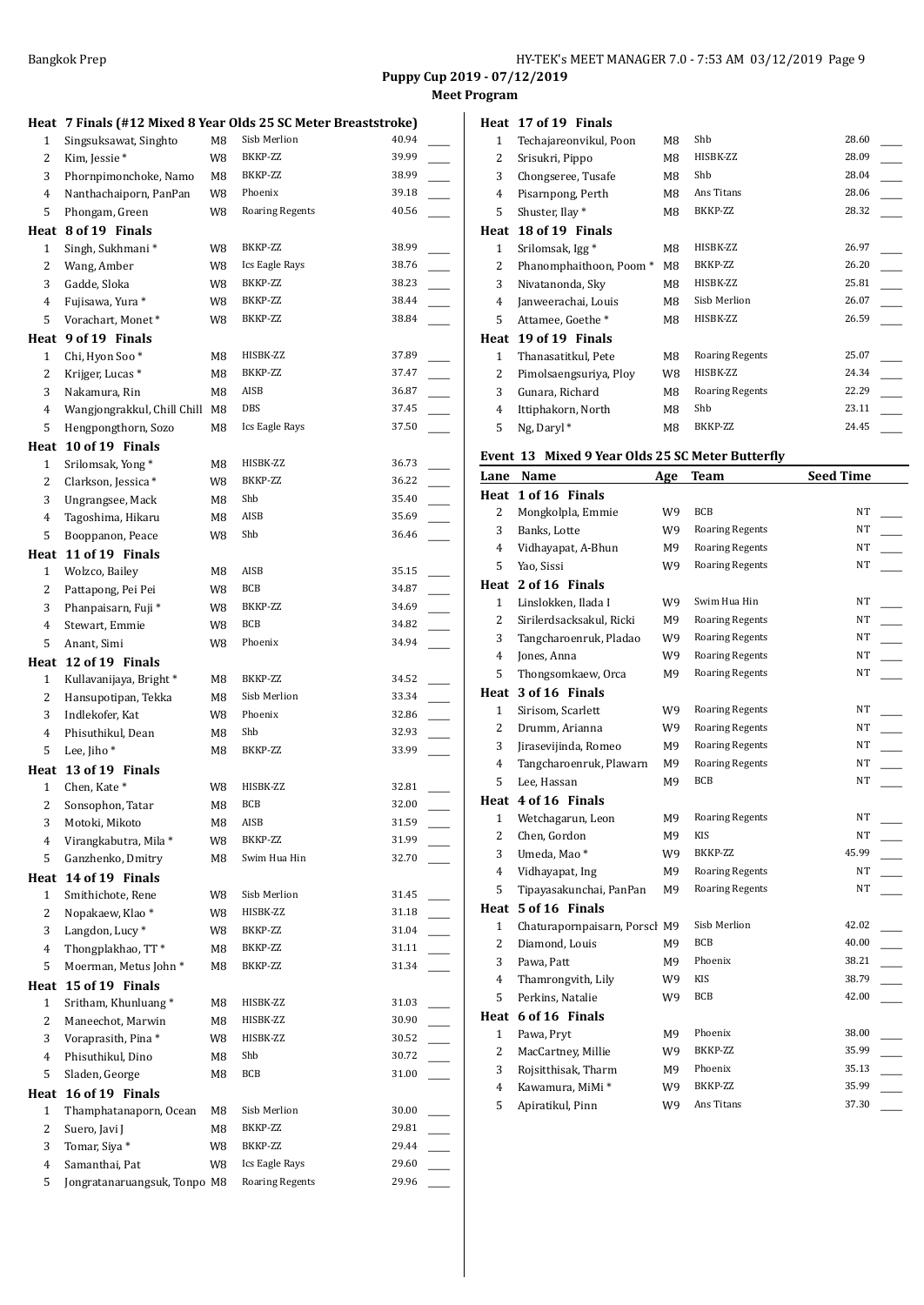**Puppy Cup 2019 - 07/12/2019 Meet Program**

#### **Heat 7 Finals (#13 Mixed 9 Year Olds 25 SC Meter Butterfly)**

| Heat         | 7 Finals (#13 Mixed 9 Year Olds 25 SC Meter Butterfly) |          |                          |                |  |
|--------------|--------------------------------------------------------|----------|--------------------------|----------------|--|
| 1            | Rutledge, Florence                                     | W9       | <b>BCB</b>               | 35.00          |  |
| 2            | Vesvarut, Au                                           | M9       | Swim Hua Hin             | 34.36          |  |
| 3            | Matei, Thea                                            | W9       | Phoenix                  | 33.91          |  |
| 4            | DePoint-Pettine, Si                                    | M9       | Phoenix                  | 34.04          |  |
| 5            | Washareewongse, Arkaad                                 | M9       | KIS                      | 34.79          |  |
|              | Heat 8 of 16 Finals                                    |          |                          |                |  |
| $\mathbf{1}$ | Coombes, Chloe                                         | W9       | AISB                     | 33.30          |  |
| 2            | Shi, Kaka *                                            | M9       | BKKP-ZZ                  | 32.99          |  |
| 3            | Chomthongdee, Annick                                   | W9       | Ans Titans               | 32.49          |  |
| 4            | Kim, Hanna*                                            | W9       | BKKP-ZZ                  | 32.99          |  |
| 5            | Simthumnimit, Athen (Uk)                               | M9       | BCB                      | 33.13          |  |
|              | Heat 9 of 16 Finals                                    |          |                          |                |  |
| 1            | Mahathalaeng, Matt                                     | M9       | HISBK-ZZ                 | 32.15          |  |
| 2            | Kunjirathanawat, R-Tee                                 | М9       | Phoenix                  | 31.99          |  |
| 3            | Mohanashankar, Krish                                   | M9       | Phoenix                  | 31.27          |  |
| 4            | Keorochana, Pele                                       | M9       | Shb                      | 31.57          |  |
| 5            | Russell, Mia                                           | W9       | BKKP-ZZ                  | 32.12          |  |
| Heat         | 10 of 16 Finals                                        |          |                          |                |  |
| $\mathbf{1}$ | Blanco, Clara Navarro                                  | W9       | AISB                     | 31.19          |  |
| 2            | Pankrut, Mimi                                          | W9       | HISBK-ZZ                 | 30.50          |  |
| 3            | Sripongtanakul, Tiarn                                  | W9       | Ics Eagle Rays           | 29.97          |  |
| 4            | Park, Ruby*                                            | W9       | BKKP-ZZ                  | 29.99          |  |
| 5            | Tantivit, Pui Fai                                      | W9       | BCB                      | 31.08          |  |
|              | Heat 11 of 16 Finals                                   |          |                          |                |  |
| $\mathbf{1}$ | Changsangawong, Porsche                                | M9       | Sisb Merlion             | 29.11          |  |
| 2            | Wan, Angela                                            | W9       | KIS                      | 28.89          |  |
| 3            | Sulanchupakorn, Mona                                   | W9       | <b>BCB</b>               | 28.25          |  |
| 4            | Suiyungkul, Queenie                                    | W9       | KIS                      | 28.56          |  |
| 5            | Termvivat, Bam <sup>*</sup>                            | W9       | BKKP-ZZ                  | 28.99          |  |
| Heat         | 12 of 16 Finals                                        |          |                          |                |  |
| 1            | Vegas, Cy                                              | M9       | Ans Titans               | 27.58          |  |
| 2            | Rattanavijit, Tul Tul                                  | M9       | Ans Titans               | 27.26          |  |
| 3            | Alegre, Eila                                           | W9       | AISB                     | 26.94          |  |
| 4            | Jiang, Elizabeth                                       | W9       | KIS                      | 27.05          |  |
|              |                                                        |          |                          |                |  |
| 5            | Cantwell, Sophia                                       | W9       | BCB                      | 27.49          |  |
|              | Heat 13 of 16 Finals                                   |          |                          |                |  |
| $\mathbf{1}$ | Keesin, Maprang*                                       | W9       | HISBK-ZZ                 | 26.45          |  |
| 2            | Perkins, Thomas                                        | M9       | BCB                      | 26.43          |  |
| 3            | Tamura, Rina*                                          | W9       | BKKP-ZZ                  | 25.99          |  |
| 4            | Sirivongs, I-Tim                                       | M9       | Sisb Merlion             | 26.01          |  |
| 5            | Brett, Stefanelle                                      | W9       | <b>BCB</b>               | 26.44          |  |
| Heat         | 14 of 16 Finals                                        |          |                          |                |  |
| 1            | Maneechot, Many*                                       | W9       | HISBK-ZZ                 | 25.82          |  |
| 2            | Kangwantanawat, Monet                                  | W9       | Ans Titans               | 25.54          |  |
| 3            | Devaphalin, Proad                                      | M9       | HISBK-ZZ                 | 25.16          |  |
| 4            | Pierucci, Letizia (Leti) *                             | W9       | BKKP-ZZ                  | 25.24          |  |
| 5            | Laksanakorn, Naming*                                   | W9       | HISBK-ZZ                 | 25.61          |  |
| Heat         | 15 of 16 Finals                                        |          |                          |                |  |
| 1            | Leelayoova, Pink*                                      | W9       | HISBK-ZZ                 | 25.09          |  |
| 2            | Vorathanatchakul, Heidi                                | W9       | HISBK-ZZ                 | 23.69          |  |
| 3            | Kalarak, Tanyong                                       | W9       | Sisb Merlion             | 22.09          |  |
| 4            | Jarounapat, Myka                                       | M9       | Ans Titans               | 22.39          |  |
| 5            | Simasathien, Pon                                       | M9       | Ans Titans               | 24.59          |  |
|              | 16 of 16 Finals                                        |          |                          |                |  |
| 1            | Sethandha, Nadia                                       | W9       | AISB                     | 21.81          |  |
| Heat<br>2    | Teerasoontornwong, Pear                                | W9       | Sisb Merlion             | 20.32          |  |
| 3            | Tanyanukul, Tigger                                     | M9       | Sisb Merlion             | 19.92          |  |
| 4<br>5       | Meesilp, Kan<br>Bagguley, Sanam                        | M9<br>M9 | HISBK-ZZ<br>Sisb Merlion | 20.12<br>20.41 |  |

## **Event 14 Mixed 10 Year Olds 25 SC Meter Butterfly**

| Lane           | <b>Name</b>                  | Age | Team                   | <b>Seed Time</b> |  |
|----------------|------------------------------|-----|------------------------|------------------|--|
| Heat           | 1 of 12 Finals               |     |                        |                  |  |
| 2              | Guo, Stephanie               | W10 | Roaring Regents        | NT               |  |
| 3              | Thongsomkaew, Sharky         | M10 | <b>Roaring Regents</b> | NT               |  |
| 4              | Kurosu, Kento                | M10 | <b>Roaring Regents</b> | NT               |  |
| 5              | Chutikanont, Putter          | M10 | <b>Roaring Regents</b> | NT               |  |
|                | Heat 2 of 12 Finals          |     |                        |                  |  |
| $\mathbf{1}$   | Nivejpak, Arka               | M10 | <b>Roaring Regents</b> | NT               |  |
| 2              | Jaruwattanachai, Miu Miu     | W10 | KIS                    | NT               |  |
| 3              | Sangsuriyachat, Loma         | M10 | Roaring Regents        | NT               |  |
| 4              | Sae-Lim, Pita                | W10 | <b>Roaring Regents</b> | NT               |  |
| 5              | Ekviriyakit, Matthew         | M10 | <b>Roaring Regents</b> | NT               |  |
| Heat           | 3 of 12 Finals               |     |                        |                  |  |
| 1              | Schaeftlein, Franzy          | W10 | Phoenix                | NT               |  |
| 2              | Satchapibool, Jiji           | W10 | <b>Roaring Regents</b> | NT               |  |
| 3              | Rakbamrung, Rak              | M10 | <b>Roaring Regents</b> | ΝT               |  |
| 4              | Kritrueangchok, Ben          | M10 | Sisb Merlion           | NT               |  |
| 5              | Kittiwongkorn, PunPun        | M10 | Phoenix                | NT               |  |
| Heat           | 4 of 12 Finals               |     |                        |                  |  |
| $\mathbf{1}$   | Mongkolpla, Ellie            | W10 | BCB                    | NT               |  |
| 2              | Suttara, Best                | W10 | DBS                    | NT               |  |
| 3              | Tzola, Nathan                | M10 | Shb                    | 43.15            |  |
| 4              | Ekviriyakit, Mira            | W10 | <b>Roaring Regents</b> | NT               |  |
| 5              | Prasan, Aimie                | W10 | <b>Roaring Regents</b> | NT               |  |
| Heat           | 5 of 12 Finals               |     |                        |                  |  |
| 1              | Keorochana, Porsche          | M10 | Shb                    | 37.40            |  |
| 2              | Trakulmanenate, Ami          | W10 | Shb                    | 37.25            |  |
| 3              | Chan, Curtis L               | M10 | <b>KIS</b>             | 34.68            |  |
| 4              | Chinvittayakul, Chompooh W10 |     | Shb                    | 36.63            |  |
| 5              | Vorachart, Max*              | M10 | BKKP-ZZ                | 37.32            |  |
| Heat           | 6 of 12 Finals               |     |                        |                  |  |
| $\mathbf{1}$   | Saski, Hitomi                | W10 | AISB                   | 34.65            |  |
| 2              | Burnett, Guy                 | M10 | BKKP-ZZ                | 33.59            |  |
| 3              | Panyasiri, Namoun            | W10 | Sisb Merlion           | 31.23            |  |
| 4              | Scott, Logan                 | M10 | Phoenix                | 32.35            |  |
| 5              | Siragarun, Jedai             | M10 | Phoenix                | 33.94            |  |
| Heat           | 7 of 12 Finals               |     |                        |                  |  |
| 1              | Termvivat, Chain             | M10 | Shb                    | 31.08            |  |
| $\mathbf{2}$   | Chauhan, Hannah              | W10 | BCB                    | 30.27            |  |
| 3              | Pintusopon, Pluem            | M10 | Ans Titans             | 29.31            |  |
| 4              | Cluzel, Aina                 | W10 | BKKP-ZZ                | 29.96            |  |
| 5              | Srikuruwan, Naresha*         | W10 | BKKP-ZZ                | 30.99            |  |
| Heat           | 8 of 12 Finals               |     |                        |                  |  |
| $\mathbf{1}$   | Tomar, Parth                 | M10 | BKKP-ZZ                | 28.99            |  |
| 2              | Jiraphanpong, Praew*         | W10 | BKKP-ZZ                | 27.58            |  |
| 3              | Ahn, Jennifer*               | W10 | BKKP-ZZ                | 27.22            |  |
| $\overline{4}$ | Leirvag, Kari                | W10 | Shb                    | 27.47            |  |
| 5              | Sukprasopphokha, Pai Pai     | M10 | HISBK-ZZ               | 28.13            |  |
|                | Heat 9 of 12 Finals          |     |                        |                  |  |
| 1              | Chotiyanon, Ari*             | W10 | HISBK-ZZ               | 26.78            |  |
| 2              | Junveranong, Pimmada         | W10 | AISB                   | 26.37            |  |
| 3              | Gasparroni, Anna Sofia       | W10 | BCB                    | 25.41            |  |
| 4              | Prapai, Sonic                | M10 | BCB                    | 26.16            |  |
| 5              | Srilomsak, In In*            | W10 | HISBK-ZZ               | 26.56            |  |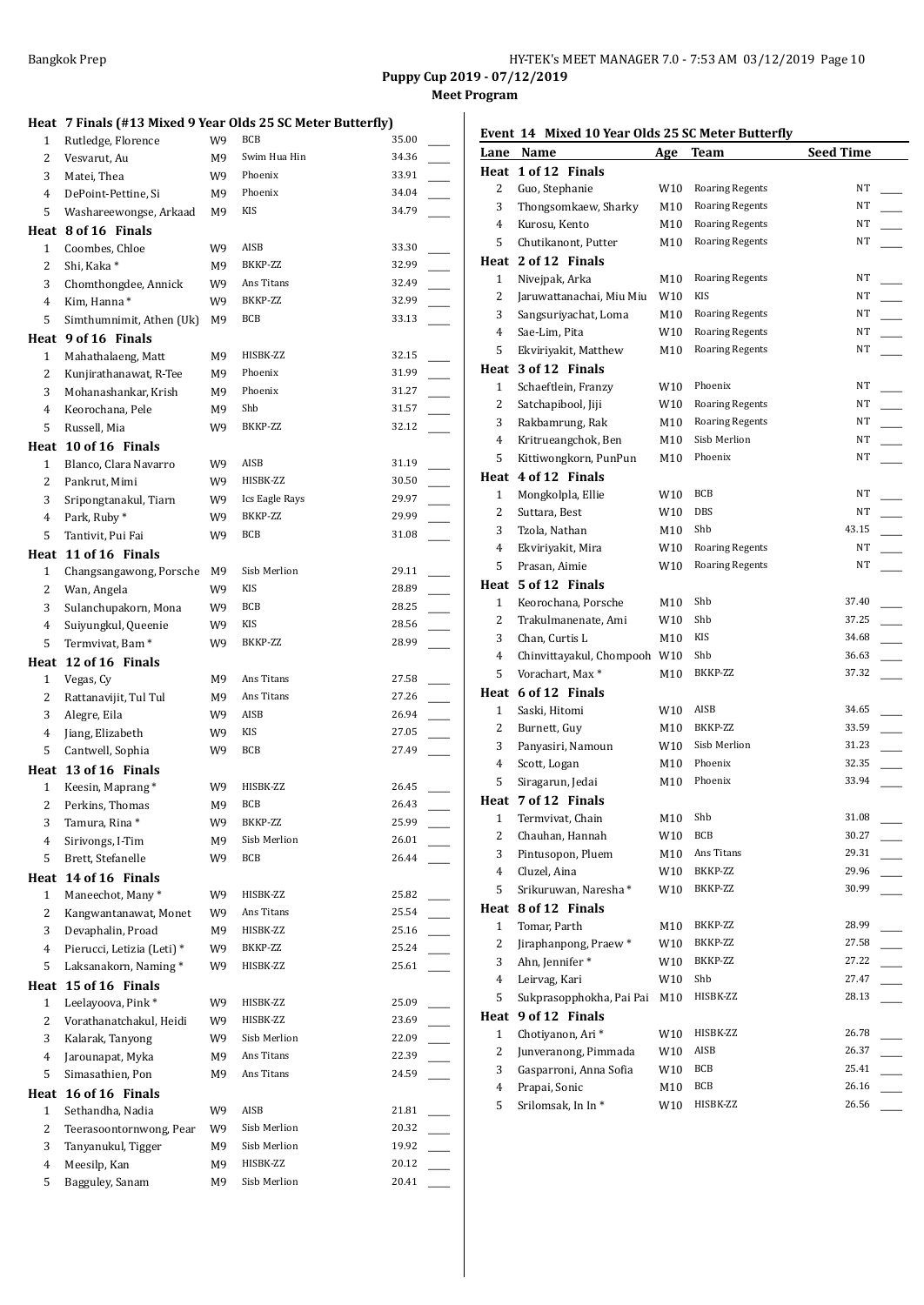**Meet Program**

## **Heat 10 Finals (#14 Mixed 10 Year Olds 25 SC Meter Butterfly)**

| 1    | Pattapong, Khonprode            | M10             | Ics Eagle Rays | 25.33 |  |
|------|---------------------------------|-----------------|----------------|-------|--|
| 2    | Leirvag, Annamaria              | W10             | Shb            | 24.49 |  |
| 3    | Chaisakulchai, Bam <sup>*</sup> | W <sub>10</sub> | HISBK-ZZ       | 23.90 |  |
| 4    | Hall, Freddie                   | M10             | DBS            | 24.37 |  |
| 5    | Utagawa, Ema                    | W10             | AISB           | 24.65 |  |
| Heat | 11 of 12 Finals                 |                 |                |       |  |
| 1    | Pandejpong, Aun                 | W10             | DBS            | 23.52 |  |
| 2    | Chandhiraj, Samut               | M10             | Phoenix        | 23.09 |  |
| 3    | Indlekofer, Anastasia           | W <sub>10</sub> | Phoenix        | 22.62 |  |
| 4    | Prasertsintanah, Jeevan         | M10             | <b>BCB</b>     | 23.00 |  |
| 5.   | Charuchiewpanich, Khopan W10    |                 | Sisb Merlion   | 23.27 |  |
| Heat | 12 of 12 Finals                 |                 |                |       |  |
| 1    | Chester, Ben                    | M10             | AISB           | 22.52 |  |
| 2    | Yates, Kayley                   | W <sub>10</sub> | BCB            | 21.35 |  |
| 3    | Pandejpong, Imp                 | M10             | <b>DBS</b>     | 17.95 |  |
| 4    | Leewiraphan, Juni               | W10             | Ans Titans     | 21.16 |  |
| 5    | Manosutisan, Cheetah            | M9              | Ics Eagle Rays | 21.97 |  |
|      |                                 |                 |                |       |  |

## **Event 15 Mixed 11 Year Olds 25 SC Meter Butterfly**

| Lane           | Name                        | Age | <b>Team</b>            | <b>Seed Time</b> |  |
|----------------|-----------------------------|-----|------------------------|------------------|--|
| Heat           | 1 of 5 Finals               |     |                        |                  |  |
| $\overline{2}$ | Voraprasith, Time*          | W11 | HISBK-ZZ               | <b>NT</b>        |  |
| 3              | Coelho, Sophia              | W11 | KIS                    | <b>NT</b>        |  |
| 4              | Lee, Yusuf                  | M11 | <b>BCB</b>             | NT               |  |
| 5              | Sangkamasanti, Nano         | W11 | <b>Roaring Regents</b> | NT               |  |
| Heat           | 2 of 5 Finals               |     |                        |                  |  |
| $\mathbf{1}$   | Jenjobkett, Athens          | M11 | <b>DBS</b>             | <b>NT</b>        |  |
| 2              | Jirawanthon, Tonnahm        | M11 | Sisb Merlion           | NT               |  |
| 3              | Ngampornchai, Ing-C         | W11 | Ans Titans             | 33.22            |  |
| $\overline{4}$ | Bushueva, Dasha             | W11 | Shb                    | 36.17            |  |
| 5              | Lersvidhaya, Punn           | M11 | <b>Roaring Regents</b> | <b>NT</b>        |  |
| Heat           | 3 of 5 Finals               |     |                        |                  |  |
| $\mathbf{1}$   | Cooper, Estelle             | W11 | BKKP-ZZ                | 29.22            |  |
| $\overline{2}$ | Apiratikul, Punn            | M11 | Ans Titans             | 27.51            |  |
| 3              | Termivat, Ittiwat*          | M11 | BKKP-ZZ                | 26.99            |  |
| 4              | Dusad, Nishka               | W11 | AISB                   | 27.25            |  |
| 5              | Gadde, Kaushal              | M11 | BKKP-ZZ                | 28.99            |  |
| Heat           | 4 of 5 Finals               |     |                        |                  |  |
| $\mathbf{1}$   | Lim, Yu Sin                 | M11 | <b>BCB</b>             | 26.00            |  |
| $\overline{2}$ | Sladen, Ava                 | W11 | <b>BCB</b>             | 25.83            |  |
| 3              | Siributr, Lucfoon           | M11 | BKKP-ZZ                | 24.99            |  |
| 4              | Mitoki, Aoi                 | W11 | AISB                   | 25.04            |  |
| 5              | Intasara, Okto *            | M11 | BKKP-ZZ                | 25.99            |  |
| Heat           | 5 of 5 Finals               |     |                        |                  |  |
| $\mathbf{1}$   | Snidvongs NA, Nam Neung M11 |     | Phoenix                | 24.73            |  |
| 2              | Nasipova, Elisa             | W11 | Swim Hua Hin           | 23.40            |  |
| 3              | Wongwaiwit, Bei Bei         | W11 | Sisb Merlion           | 21.27            |  |
| 4              | Sugime, Rio                 | W11 | AISB                   | 22.62            |  |
| 5              | Srichaisak, Za Za           | W11 | Shb                    | 23.77            |  |

## **Event 16 Mixed 9 Year Olds 25 SC Meter Backstroke**

| Lane | <b>Name</b>                  | Age | Team                   | <b>Seed Time</b> |  |
|------|------------------------------|-----|------------------------|------------------|--|
|      | Heat 1 of 18 Finals          |     |                        |                  |  |
|      | Sangrattanapaiboon, Panya W9 |     | <b>DBS</b>             | NΤ               |  |
|      | Tangcharoenruk, Plawarn      | M9  | <b>Roaring Regents</b> | NΤ               |  |
| 4    | Tangcharoenruk, Pladao       | W9  | <b>Roaring Regents</b> | NΤ               |  |
|      | Thongsomkaew, Orca           | М9  | <b>Roaring Regents</b> | NΤ               |  |

## **Heat 2 of 18 Finals**

| 1            | Banks, Lotte                  | W9  | <b>Roaring Regents</b>  | NT             |  |
|--------------|-------------------------------|-----|-------------------------|----------------|--|
| 2            | Tipayasakunchai, PanPan       | M9  | <b>Roaring Regents</b>  | NT             |  |
| 3            | Limkonglap, Sorn*             | M9  | Phoenix                 | NT             |  |
| 4            | Mongkolpla, Emmie             | W9  | BCB                     | NT             |  |
| 5            | Drumm, Arianna                | W9  | <b>Roaring Regents</b>  | NT             |  |
|              | Heat 3 of 18 Finals           |     |                         |                |  |
| 1            | Sirisom, Scarlett             | W9  | <b>Roaring Regents</b>  | NT             |  |
| 2            | Sripongtanakul, Tiarn         | W9  | Ics Eagle Rays          | NT             |  |
| 3            | Yao, Sissi                    | W9  | Roaring Regents         | ΝT             |  |
| 4            | Wetchagarun, Leon             | M9  | <b>Roaring Regents</b>  | ΝT             |  |
| 5            | Vidhayapat, A-Bhun            | M9  | <b>Roaring Regents</b>  | NT             |  |
|              |                               |     |                         |                |  |
| Heat         | 4 of 18 Finals                |     |                         |                |  |
| 1            | Jones, Anna                   | W9  | <b>Roaring Regents</b>  | NT             |  |
| 2            | Sirilerdsacksakul, Ricki      | M9  | <b>Roaring Regents</b>  | ΝT             |  |
| 3            | Jirasevijinda, Romeo          | M9  | <b>Roaring Regents</b>  | NT             |  |
| 4            | Vidhayapat, Ing               | M9  | <b>Roaring Regents</b>  | NT             |  |
| 5            | Lee, Hassan                   | М9  | BCB                     | NT             |  |
| Heat         | 5 of 18 Finals                |     |                         |                |  |
| 1            | Ding, Leo                     | M9  | KIS                     | 41.49          |  |
| 2            | MacCartney, Millie            | W9. | BKKP-ZZ                 | 38.62          |  |
| 3            | Vesvarut, Au                  | M9  | Swim Hua Hin            | 36.98          |  |
| 4            | Linslokken, Ilada I           | W9  | Swim Hua Hin            | 37.89          |  |
| 5            | Umeda, Mao*                   | W9  | BKKP-ZZ                 | 39.99          |  |
|              | Heat 6 of 18 Finals           |     |                         |                |  |
| 1            | DePoint-Pettine, Si           | M9  | Phoenix                 | 36.12          |  |
| 2            | Kawamura, MiMi *              | W9  | BKKP-ZZ                 | 34.99          |  |
| 3            | Thamrongvith, Lily            | W9  | KIS                     | 33.20          |  |
| 4            | Ruthaivilavan, Everleigh      | W9  | Phoenix                 | 33.35          |  |
| 5            | Goyal, Genie*                 | M9  | HISBK-ZZ                | 35.89          |  |
| Heat         | 7 of 18 Finals                |     |                         |                |  |
| $\mathbf{1}$ | Goyal, Joey*                  | M9  | HISBK-ZZ                | 33.07          |  |
| 2            | Shi, Kaka*                    | M9  | BKKP-ZZ                 | 31.99          |  |
| 3            | Keorochana, Pele              | M9  | Shb                     | 31.38          |  |
| 4            | Pawa, Pryt                    | M9  | Phoenix                 | 31.53          |  |
| 5            | Chotiprakaykiat, Ging         | W9  | DBS                     | 33.02          |  |
|              | Heat 8 of 18 Finals           |     |                         |                |  |
| 1            | Blanco, Clara Navarro         | W9  | AISB                    | 31.34          |  |
| 2            | Mahathalaeng, Matt            | M9  | HISBK-ZZ                | 31.09          |  |
| 3            | Park, Ruby *                  | W9  | BKKP-ZZ                 | 30.99          |  |
| 4            | Kim, Hanna*                   | W9  | BKKP-ZZ                 | 30.99          |  |
| 5            | Washareewongse, Arkaad        | М9  | KIS                     | 31.29          |  |
| Heat         | 9 of 18 Finals                |     |                         |                |  |
| 1            | Changsangawong, Porsche       | M9  | Sisb Merlion            | 30.97          |  |
| 2            | Rattananavathong, Kungfu      | M9  | DBS                     | 30.14          |  |
| 3            | Sirivongs, I-Tim              | M9  | Sisb Merlion<br>Phoenix | 29.85<br>30.08 |  |
| 4            | Pawa, Patt                    | M9  |                         |                |  |
| 5            | Rojsitthisak, Tharm           | M9  | Phoenix                 | 30.93          |  |
| Heat         | 10 of 18 Finals               |     |                         |                |  |
| 1            | Perkins, Natalie              | W9  | <b>BCB</b>              | 29.68          |  |
| 2            | Mohanashankar, Krish          | M9  | Phoenix                 | 29.49          |  |
| 3            | Diamond, Louis                | M9  | BCB                     | 29.06          |  |
| 4            | Rattanavijit, Tul Tul         | M9  | Ans Titans              | 29.09          |  |
| 5            | Rutledge, Florence            | W9  | BCB                     | 29.64          |  |
|              | Heat 11 of 18 Finals          |     |                         |                |  |
| 1            | Simthumnimit, Athen (Uk)      | M9  | BCB                     | 29.00          |  |
| 2            | Hiransak, Patrick             | M9  | DBS                     | 28.90          |  |
| 3            | Chaturapornpaisarn, Porsch M9 |     | Sisb Merlion            | 28.55          |  |
| 4            | Tantivit, Pui Fai             | W9  | BCB                     | 28.81          |  |
| 5            | Jiang, Elizabeth              | W9  | KIS                     | 28.93          |  |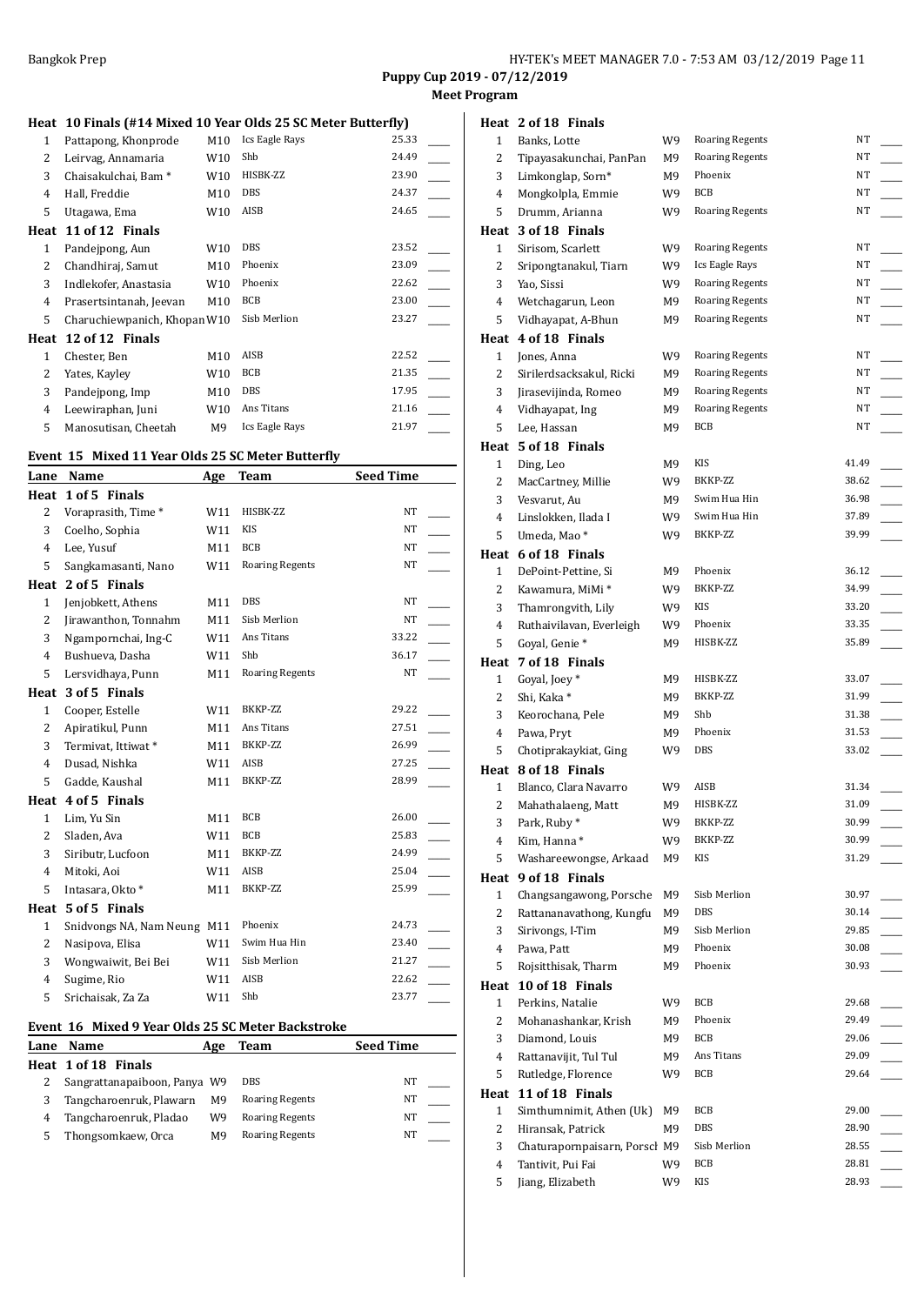**Puppy Cup 2019 - 07/12/2019 Meet Program**

|                   |                                                               |    |                       | Puppy Cup 2019 - 07/12/2019<br><b>Meet Program</b> |                   |                                                 |
|-------------------|---------------------------------------------------------------|----|-----------------------|----------------------------------------------------|-------------------|-------------------------------------------------|
|                   | Heat 12 Finals (#16 Mixed 9 Year Olds 25 SC Meter Backstroke) |    |                       |                                                    |                   | Heat 3 of 13 Finals                             |
| $\mathbf{1}$      | Alegre, Eila                                                  | W9 | AISB                  | 28.11                                              | 1                 | Kritrueangchok, I                               |
| 2                 | Matei, Thea                                                   | W9 | Phoenix               | 27.97                                              | 2                 | Nivejpak, Arka                                  |
| 3                 | Coombes, Chloe                                                | W9 | AISB                  | 27.93                                              | 3                 | Schaeftlein, Franz                              |
| $\overline{4}$    | Suiyungkul, Queenie                                           | W9 | KIS                   | 27.95                                              | 4                 | Satchapibool, Jiji                              |
| 5                 | Chomthongdee, Annick                                          | W9 | Ans Titans            | 28.02                                              | 5                 | Thongsomkaew, S                                 |
|                   | Heat 13 of 18 Finals                                          |    |                       |                                                    |                   | Heat 4 of 13 Finals                             |
| $\mathbf{1}$      | Pankrut, Mimi                                                 | W9 | HISBK-ZZ              | 27.59                                              | 1                 | Guo, Stephanie                                  |
| $\overline{2}$    | Apiratikul, Pinn                                              | W9 | Ans Titans            | 27.44                                              | 2                 | Sae-Lim, Pita                                   |
| 3                 | Termvivat, Bam <sup>*</sup>                                   | W9 | BKKP-ZZ               | 26.99                                              | 3                 | Tzola, Nathan                                   |
| 4                 | Devaphalin, Proad                                             | M9 | HISBK-ZZ              | 27.17                                              | 4                 | Sangsuriyachat, L                               |
| 5                 | Tangkamolsuk, Gavin                                           | M9 | DBS                   | 27.58                                              | 5                 | Kittiwongkorn, Pu                               |
|                   | Heat 14 of 18 Finals                                          |    |                       |                                                    |                   | Heat 5 of 13 Finals                             |
| $\mathbf{1}$      | Maneechot, Many*                                              | W9 | HISBK-ZZ              | 26.84                                              | $\mathbf{1}$      | Chinvittayakul, Ch                              |
| $\overline{2}$    | Russell, Mia                                                  | W9 | BKKP-ZZ               | 26.25                                              | 2                 | Trakulmanenate,                                 |
| 3                 | Jarounapat, Myka                                              | M9 | Ans Titans            | 25.73                                              | 3                 | Keorochana, Pors                                |
| 4                 | Sulanchupakorn, Mona                                          | W9 | BCB                   | 26.07                                              | 4                 | Panyasiri, Namou                                |
| 5                 | Pierucci, Letizia (Leti) *                                    | W9 | BKKP-ZZ               | 26.53                                              | 5                 | Panngam, Pream                                  |
| Heat              | 15 of 18 Finals                                               |    |                       |                                                    |                   | Heat 6 of 13 Finals                             |
| $1\,$             | Chen, Gordon                                                  | M9 | KIS                   | 25.49                                              | 1                 | Lisnah, Adeline                                 |
| 2                 | Laksanakorn, Naming*                                          | W9 | HISBK-ZZ              | 25.13                                              | 2                 | Chan, Curtis L                                  |
| $\sqrt{3}$        | Keesin, Maprang*                                              | W9 | HISBK-ZZ              | 25.01                                              | 3                 | Chotiyanon, Ari*                                |
| $\pmb{4}$         | Kangwantanawat, Monet                                         | W9 | Ans Titans            | 25.09                                              | 4                 | Chandhiraj, Samu                                |
| 5                 | Vorathanatchakul, Heidi                                       | W9 | HISBK-ZZ              | 25.34                                              | 5                 | Hsu, Ting Ting                                  |
|                   |                                                               |    |                       |                                                    |                   | Heat 7 of 13 Finals                             |
|                   | Heat 16 of 18 Finals<br>Tamura, Rina *                        | W9 | BKKP-ZZ               | 24.99                                              |                   |                                                 |
| $\mathbf{1}$<br>2 | Simasathien, Pon                                              |    | Ans Titans            | 24.51                                              | $\mathbf{1}$<br>2 | Siragarun, Jedai<br>Vorachart, Max <sup>*</sup> |
| 3                 |                                                               | M9 | <b>BCB</b>            | 24.06                                              |                   |                                                 |
|                   | Perkins, Thomas                                               | M9 | AISB                  | 24.43                                              | 3                 | Termvivat, Chain                                |
| 4                 | Sethandha, Nadia                                              | W9 | Phoenix               |                                                    | 4                 | Sukprasopphokha                                 |
| 5                 | Kunjirathanawat, R-Tee                                        | M9 |                       | 24.60                                              | 5                 | Scott, Logan                                    |
|                   | Heat 17 of 18 Finals                                          |    |                       |                                                    |                   | Heat 8 of 13 Finals                             |
| 1                 | Bagguley, Sanam                                               | M9 | Sisb Merlion          | 24.01                                              | 1                 | Srikuruwan, Nare                                |
| $\overline{c}$    | Cantwell, Sophia                                              | W9 | <b>BCB</b>            | 23.42                                              | 2                 | Jiraphanpong, Pra                               |
| 3                 | Vegas, Cy                                                     | M9 | Ans Titans            | 22.72                                              | 3                 | Burnett, Guy                                    |
| $\overline{4}$    | Brett, Stefanelle                                             | W9 | <b>BCB</b>            | 23.05                                              | 4                 | Prapai, Sonic                                   |
| 5                 | Leelayoova, Pink*                                             | W9 | HISBK-ZZ              | 23.49                                              | 5                 | Pholpoolkij, Nam                                |
| Heat              | 18 of 18 Finals                                               |    |                       |                                                    | Heat              | 9 of 13 Finals                                  |
| $\mathbf{1}$      | Kalarak, Tanyong                                              | W9 | Sisb Merlion          | 22.69                                              | 1                 | Tomar, Parth                                    |
| 2                 | Meesilp, Kan                                                  | M9 | HISBK-ZZ              | 21.96                                              | 2                 | Pintusopon, Pluer                               |
| 3                 | Teerasoontornwong, Pear                                       | W9 | Sisb Merlion          | 20.28                                              | 3                 | Ahn, Jennifer*                                  |
| $\overline{4}$    | Wan, Angela                                                   | W9 | <b>KIS</b>            | 20.99                                              | 4                 | Leirvag, Kari                                   |
| 5                 | Tanyanukul, Tigger                                            | M9 | Sisb Merlion          | 22.41                                              | 5                 | Cluzel, Aina                                    |
|                   |                                                               |    | . Olds be consider by |                                                    |                   | Heat 10 of 13 Final                             |

## **Event 17 Mixed 10 Year Olds 25 SC Meter Backstroke**

| Lane | Name                 | Age             | <b>Team</b>            | <b>Seed Time</b> |
|------|----------------------|-----------------|------------------------|------------------|
|      | Heat 1 of 13 Finals  |                 |                        |                  |
| 2    | Ekviriyakit, Mira    | W <sub>10</sub> | <b>Roaring Regents</b> | NT               |
| 3    | Ekviriyakit, Matthew | M10             | <b>Roaring Regents</b> | NT               |
| 4    | Kurosu, Kento        | M10             | <b>Roaring Regents</b> | NT               |
| 5.   | Prasan, Aimie        | W10             | <b>Roaring Regents</b> | NT               |
|      | Heat 2 of 13 Finals  |                 |                        |                  |
| 1    | Chutikanont, Putter  | M10             | <b>Roaring Regents</b> | <b>NT</b>        |
| 2    | Mongkolpla, Ellie    | W <sub>10</sub> | <b>BCB</b>             | NT               |
| 3    | Kamollertvara, Bhu   | M10             | Phoenix                | NT               |
| 4    | Rakbamrung, Rak      | M10             | <b>Roaring Regents</b> | <b>NT</b>        |
| 5    | Uyan, Anisa          | W <sub>10</sub> | <b>BCB</b>             | NT               |
|      |                      |                 |                        |                  |

| 1                 | Kritrueangchok, Ben                                | M10 | Sisb Merlion           | NT             |  |
|-------------------|----------------------------------------------------|-----|------------------------|----------------|--|
| 2                 | Nivejpak, Arka                                     | M10 | <b>Roaring Regents</b> | NT             |  |
| 3                 | Schaeftlein, Franzy                                | W10 | Phoenix                | NT             |  |
| 4                 | Satchapibool, Jiji                                 | W10 | <b>Roaring Regents</b> | NT             |  |
| 5                 | Thongsomkaew, Sharky                               | M10 | <b>Roaring Regents</b> | NT             |  |
| Heat              | 4 of 13 Finals                                     |     |                        |                |  |
| $\mathbf{1}$      | Guo, Stephanie                                     | W10 | <b>Roaring Regents</b> | NT             |  |
| 2                 | Sae-Lim, Pita                                      | W10 | <b>Roaring Regents</b> | NT             |  |
| 3                 | Tzola, Nathan                                      | M10 | Shb                    | 41.69          |  |
| 4                 | Sangsuriyachat, Loma                               | M10 | <b>Roaring Regents</b> | NT             |  |
| 5                 | Kittiwongkorn, PunPun                              | M10 | Phoenix                | NT             |  |
|                   | Heat 5 of 13 Finals                                |     |                        |                |  |
| 1                 | Chinvittayakul, Chompooh W10                       |     | Shb                    | 36.73          |  |
| 2                 | Trakulmanenate, Ami                                | W10 | Shb                    | 33.35          |  |
| 3                 | Keorochana, Porsche                                | M10 | Shb                    | 31.59          |  |
| 4                 | Panyasiri, Namoun                                  | W10 | Sisb Merlion           | 32.29          |  |
| 5                 | Panngam, Pream                                     | W10 | DBS                    | 33.68          |  |
| Heat              | 6 of 13 Finals                                     |     |                        |                |  |
| 1                 | Lisnah, Adeline                                    | W10 | <b>DBS</b>             | 31.42          |  |
| 2                 | Chan, Curtis L                                     | M10 | <b>KIS</b>             | 30.24          |  |
| 3                 | Chotiyanon, Ari*                                   | W10 | HISBK-ZZ               | 29.21          |  |
| 4                 | Chandhiraj, Samut                                  | M10 | Phoenix                | 29.71          |  |
| 5                 | Hsu, Ting Ting                                     | W10 | DBS                    | 31.42          |  |
|                   | Heat 7 of 13 Finals                                |     |                        |                |  |
| $\mathbf{1}$      | Siragarun, Jedai                                   | M10 | Phoenix                | 29.02          |  |
| 2                 | Vorachart, Max*                                    | M10 | BKKP-ZZ                | 29.00          |  |
| 3                 | Termvivat, Chain                                   | M10 | Shb                    | 28.33          |  |
| 4                 | Sukprasopphokha, Pai Pai                           | M10 | HISBK-ZZ               | 28.84          |  |
| 5                 | Scott, Logan                                       | M10 | Phoenix                | 29.00          |  |
|                   | Heat 8 of 13 Finals                                |     |                        |                |  |
| 1                 | Srikuruwan, Naresha*                               | W10 | BKKP-ZZ                | 27.99          |  |
| 2                 | Jiraphanpong, Praew*                               | W10 | BKKP-ZZ                | 27.52          |  |
| 3                 | Burnett, Guy                                       | M10 | BKKP-ZZ                | 27.24          |  |
| 4                 | Prapai, Sonic                                      | M10 | BCB                    | 27.29          |  |
| 5                 | Pholpoolkij, Namphet                               | W10 | DBS                    | 27.70          |  |
|                   | Heat 9 of 13 Finals                                |     |                        |                |  |
| $\mathbf{1}$      | Tomar, Parth                                       | M10 | BKKP-ZZ                | 26.99          |  |
| 2                 | Pintusopon, Pluem                                  | M10 | Ans Titans             | 26.65          |  |
| 3                 | Ahn, Jennifer*                                     | W10 | BKKP-ZZ                | 26.22          |  |
| 4                 | Leirvag, Kari                                      | W10 | Shb                    | 26.33          |  |
| 5                 | Cluzel, Aina                                       | W10 | BKKP-ZZ                | 26.66          |  |
|                   | Heat 10 of 13 Finals                               |     |                        |                |  |
| $\mathbf{1}$      | Chauhan, Hannah                                    | W10 | BCB                    | 26.12          |  |
| 2                 | Suttara, Best                                      | W10 | <b>DBS</b>             | 25.81          |  |
| 3                 | Utagawa, Ema                                       | W10 | AISB                   | 25.31          |  |
| 4                 | Srilomsak, In In*                                  | W10 | HISBK-ZZ               | 25.64          |  |
| 5                 | Manosutisan, Cheetah                               | M9  | Ics Eagle Rays         | 26.09          |  |
| Heat              | 11 of 13 Finals                                    |     |                        |                |  |
| 1                 | Saski, Hitomi                                      | W10 | AISB                   | 25.30          |  |
| 2                 | Gasparroni, Anna Sofia                             | W10 | <b>BCB</b>             | 24.25          |  |
| 3                 | Yates, Kayley                                      | W10 | BCB                    | 24.15          |  |
| 4                 | Pattapong, Khonprode                               | M10 | Ics Eagle Rays         | 24.16          |  |
| 5                 | Junveranong, Pimmada                               | W10 | AISB                   | 24.27          |  |
|                   | 12 of 13 Finals                                    |     |                        |                |  |
| Heat              |                                                    |     | AISB                   | 23.55          |  |
| $\mathbf{1}$<br>2 | Chester, Ben                                       | M10 | Phoenix                | 23.14          |  |
|                   | Indlekofer, Anastasia                              | W10 |                        |                |  |
|                   |                                                    |     |                        |                |  |
| 3                 | Hall, Freddie                                      | M10 | DBS                    | 22.56          |  |
| 4<br>5            | Leirvag, Annamaria<br>Charuchiewpanich, Khopan W10 | W10 | Shb<br>Sisb Merlion    | 22.83<br>23.32 |  |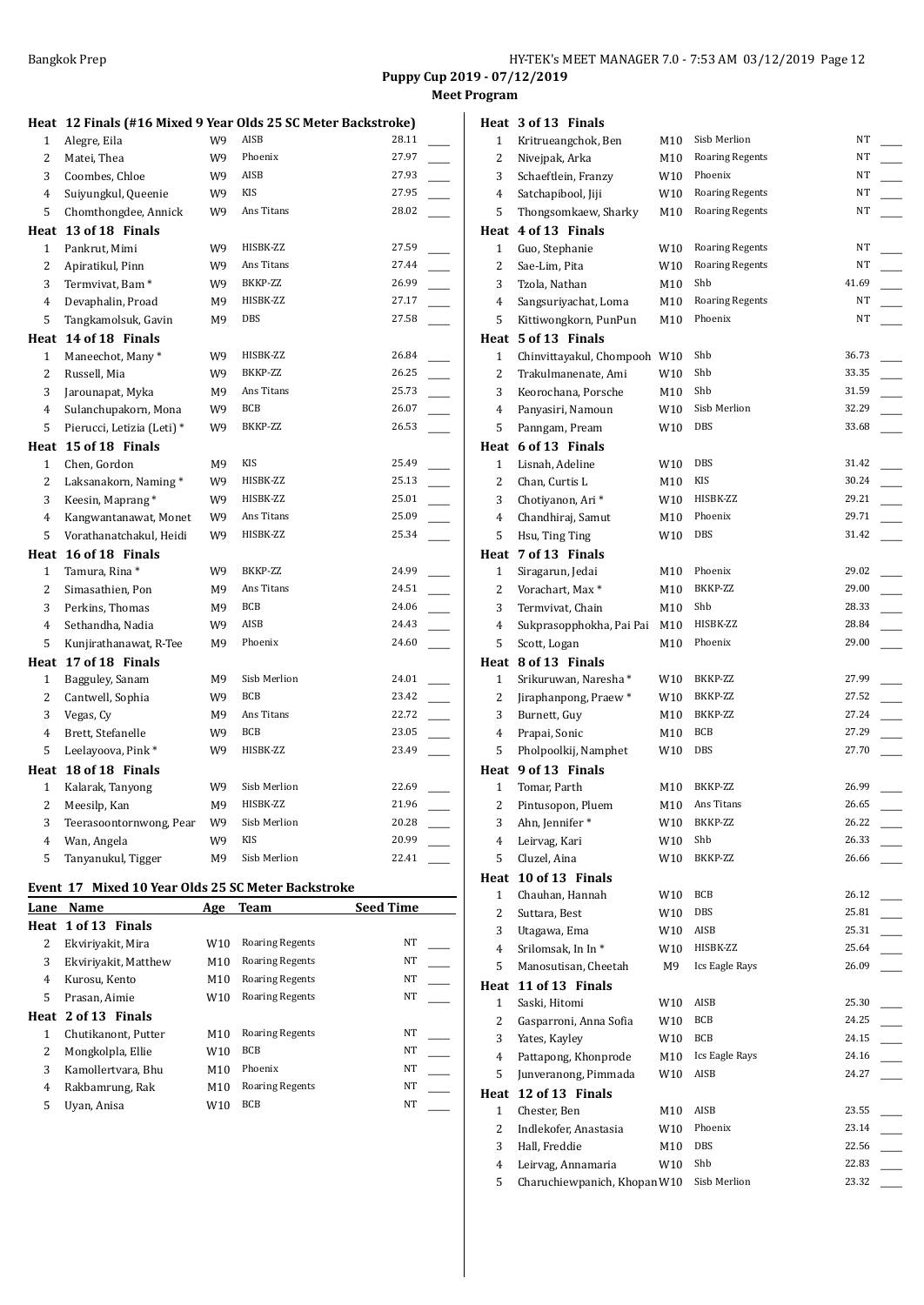**Heat 3 of 18 Finals**

**Meet Program**

|                | Heat 13 Finals (#17 Mixed 10 Year Olds 25 SC Meter Backstroke) |     |                        |                  |  |
|----------------|----------------------------------------------------------------|-----|------------------------|------------------|--|
| 1              | Prasertsintanah, Jeevan                                        | M10 | <b>BCB</b>             | 22.00            |  |
| $\overline{c}$ | Chaisakulchai, Bam <sup>*</sup>                                | W10 | HISBK-ZZ               | 20.96            |  |
| 3              | Pandejpong, Imp                                                | M10 | <b>DBS</b>             | 18.09            |  |
| $\overline{4}$ | Leewiraphan, Juni                                              | W10 | Ans Titans             | 20.61            |  |
| 5              | Pandejpong, Aun                                                | W10 | <b>DBS</b>             | 21.50            |  |
|                | Event 18 Mixed 11 Year Olds 25 SC Meter Backstroke             |     |                        |                  |  |
|                | Lane Name                                                      | Age | <b>Team</b>            | <b>Seed Time</b> |  |
|                | Heat 1 of 6 Finals                                             |     |                        |                  |  |
| 2              | Coelho, Sophia                                                 | W11 | <b>KIS</b>             | NT               |  |
| 3              | Sangkamasanti, Nano                                            | W11 | <b>Roaring Regents</b> | NT               |  |
| 4              | Lee, Yusuf                                                     | M11 | <b>BCB</b>             | NT               |  |
|                | Heat 2 of 6 Finals                                             |     |                        |                  |  |
| $\mathbf{1}$   | Lersvidhaya, Punn                                              | M11 | <b>Roaring Regents</b> | NT               |  |
| 2              | Voraprasith, Time*                                             | W11 | HISBK-ZZ               | NT               |  |
| 3              | Bushueva, Dasha                                                | W11 | Shb                    | 37.60            |  |
| 4              | Srichaisak, Za Za                                              | W11 | Shb                    | 39.46            |  |
| 5              | Jirawanthon, Tonnahm                                           | M11 | Sisb Merlion           | NT               |  |
|                | Heat 3 of 6 Finals                                             |     |                        |                  |  |
| $\mathbf{1}$   | Akasatavorn, Poon                                              | M11 | HISBK-ZZ               | 36.99            |  |
| 2              | Frank, Savva                                                   | M11 | <b>BCB</b>             | 32.00            |  |
| 3              | Wang, Kaihe                                                    | M11 | AISB                   | 31.34            |  |
| 4              | Snidvongs NA, Nam Neung M11                                    |     | Phoenix                | 31.88            |  |
| 5              | Gadde, Kaushal                                                 | M11 | BKKP-ZZ                | 32.70            |  |
|                | Heat 4 of 6 Finals                                             |     |                        |                  |  |
| $\mathbf{1}$   | Apiratikul, Punn                                               | M11 | Ans Titans             | 29.32            |  |
| 2              | Ngampornchai, Ing-C                                            | W11 | Ans Titans             | 28.23            |  |
| 3              | Intasara, Okto *                                               | M11 | BKKP-ZZ                | 26.99            |  |
| $\overline{4}$ | Cooper, Estelle                                                | W11 | BKKP-ZZ                | 28.22            |  |
| 5              | Sugime, Rio                                                    | W11 | AISB                   | 29.09            |  |
|                | Heat 5 of 6 Finals                                             |     |                        |                  |  |
| $\mathbf{1}$   | Siributr, Lucfoon                                              | M11 | BKKP-ZZ                | 26.99            |  |
| $\overline{c}$ | Sladen, Ava                                                    | W11 | <b>BCB</b>             | 25.94            |  |
| 3              | Nasipova, Elisa                                                | W11 | Swim Hua Hin           | 24.20            |  |
| 4              | Termivat, Ittiwat*                                             | M11 | BKKP-ZZ                | 24.99            |  |
| 5              | Dusad, Nishka                                                  | W11 | AISB                   | 26.18            |  |
|                | Heat 6 of 6 Finals                                             |     |                        |                  |  |
| $\mathbf{1}$   | Jenjobkett, Athens                                             | M11 | <b>DBS</b>             | 24.13            |  |
| 2              | Wongwaiwit, Bei Bei                                            | W11 | Sisb Merlion           | 23.65            |  |
| 3              | Mitoki, Aoi                                                    | W11 | AISB                   | 22.92            |  |
| $\overline{4}$ | Lim, Yu Sin                                                    | M11 | <b>BCB</b>             | 23.00            |  |
| 5              | Hickman, Elodie                                                | W11 | <b>BCB</b>             | 24.00            |  |

#### **Event 19 Mixed 9 Year Olds 25 SC Meter Breaststroke**

| Lane | Name                      | Age            | Team                   | <b>Seed Time</b> |
|------|---------------------------|----------------|------------------------|------------------|
|      | Heat 1 of 18 Finals       |                |                        |                  |
| 2    | Thongsomkaew, Orca        | M <sub>9</sub> | <b>Roaring Regents</b> | NT               |
| 3    | Pennington, Deena*        | W9             | Phoenix                | NT               |
| 4    | Chomthongdee, Annick      | W9             | Ans Titans             | NT               |
|      | Heat 2 of 18 Finals       |                |                        |                  |
| 1    | Wetchagarun, Leon         | M <sub>9</sub> | <b>Roaring Regents</b> | NT               |
| 2    | Mongkolpla, Emmie         | W9             | <b>BCB</b>             | NT               |
| 3    | Sangrattanapaiboon, Panya | W9             | <b>DBS</b>             | NT               |
| 4    | Sirisom, Scarlett         | W9             | <b>Roaring Regents</b> | NT               |
| 5    | Tipayasakunchai, PanPan   | M <sub>9</sub> | <b>Roaring Regents</b> | NT               |

| 1              | Vidhayapat, A-Bhun            | М9  | <b>Roaring Regents</b> | NT    |  |
|----------------|-------------------------------|-----|------------------------|-------|--|
| 2              | Sirilerdsacksakul, Ricki      | M9  | <b>Roaring Regents</b> | NT    |  |
| 3              | Vidhayapat, Ing               | M9  | <b>Roaring Regents</b> | ΝT    |  |
| 4              | Drumm, Arianna                | W9  | <b>Roaring Regents</b> | NT    |  |
| 5              | Rupper, Alisha                | W9  | Phoenix                | NT    |  |
|                | Heat 4 of 18 Finals           |     |                        |       |  |
| $\mathbf{1}$   | Banks, Lotte                  | W9  | Roaring Regents        | NT    |  |
| 2              | Jirasevijinda, Romeo          | M9  | <b>Roaring Regents</b> | NT    |  |
| 3              | Tangcharoenruk, Plawarn       | M9  | <b>Roaring Regents</b> | ΝT    |  |
| 4              | Yao, Sissi                    | W9  | <b>Roaring Regents</b> | ΝT    |  |
| 5              | Tangcharoenruk, Pladao        | W9  | <b>Roaring Regents</b> | NT    |  |
|                | Heat 5 of 18 Finals           |     |                        |       |  |
| 1              | Lee, Hassan                   | M9  | BCB                    | NΤ    |  |
| 2              | Umeda, Mao*                   | W9  | BKKP-ZZ                | 55.99 |  |
| 3              | Perkins, Natalie              | W9  | BCB                    | 41.81 |  |
| 4              | Kawamura, MiMi *              | W9  | BKKP-ZZ                | 42.99 |  |
| 5              | Jones, Anna                   | W9  | <b>Roaring Regents</b> | NT    |  |
|                | Heat 6 of 18 Finals           |     |                        |       |  |
| $\mathbf{1}$   | Hiransak, Patrick             | M9  | DBS                    | 41.52 |  |
| 2              | Chotiprakaykiat, Ging         | W9  | DBS                    | 40.97 |  |
| 3              | Linslokken, Ilada I           | W9. | Swim Hua Hin           | 39.09 |  |
| 4              | Ding, Leo                     | M9  | KIS                    | 39.97 |  |
| 5              | Diamond, Louis                | M9  | BCB                    | 41.12 |  |
|                | Heat 7 of 18 Finals           |     |                        |       |  |
| 1              | DePoint-Pettine, Si           | М9  | Phoenix                | 38.79 |  |
| 2              | Chaturapornpaisarn, Porscl M9 |     | Sisb Merlion           | 38.45 |  |
| 3              | MacCartney, Millie            | W9  | BKKP-ZZ                | 37.72 |  |
| 4              | Pawa, Pryt                    | M9  | Phoenix                | 37.76 |  |
| 5              | Pawa, Patt                    | M9  | Phoenix                | 38.59 |  |
|                | Heat 8 of 18 Finals           |     |                        |       |  |
| 1              | Matei, Thea                   | W9  | Phoenix                | 36.77 |  |
| 2              | Suiyungkul, Queenie           | W9  | KIS                    | 35.14 |  |
| 3              | Shi, Kaka*                    | M9  | BKKP-ZZ                | 34.99 |  |
| 4              | Park, Ruby*                   | W9  | BKKP-ZZ                | 34.99 |  |
| 5              | Ruthaivilavan, Everleigh      | W9  | Phoenix                | 36.00 |  |
|                | Heat 9 of 18 Finals           |     |                        |       |  |
| $\mathbf{1}$   | Kim, Hanna*                   | W9  | BKKP-ZZ                | 34.99 |  |
| 2              | Perkins, Thomas               | M9  | BCB                    | 34.15 |  |
| $\overline{3}$ | Mahathalaeng, Matt            | M9  | HISBK-ZZ               | 33.63 |  |
| 4              | Tangkamolsuk, Gavin           | М9  | DBS                    | 33.73 |  |
| 5              | Changsangawong, Porsche       | М9  | Sisb Merlion           | 34.18 |  |
| Heat           | 10 of 18 Finals               |     |                        |       |  |
| 1              | Thamrongvith, Lily            | W9  | KIS                    | 33.19 |  |
| 2              | Rattananavathong, Kungfu      | M9  | DBS                    | 32.08 |  |
| 3              | Sulanchupakorn, Mona          | W9  | BCB                    | 31.92 |  |
| 4              | Blanco, Clara Navarro         | W9  | AISB                   | 32.00 |  |
| 5              | Rojsitthisak, Tharm           | M9  | Phoenix                | 32.20 |  |
| Heat           | 11 of 18 Finals               |     |                        |       |  |
| $\mathbf{1}$   | Maneechot, Many*              | W9  | HISBK-ZZ               | 31.86 |  |
| 2              | Sirivongs, I-Tim              | M9  | Sisb Merlion           | 31.84 |  |
| 3              | Keorochana, Pele              | M9  | Shb                    | 31.18 |  |
| 4              | Sripongtanakul, Tiarn         | W9  | Ics Eagle Rays         | 31.24 |  |
| 5              | Russell, Mia                  | W9  | BKKP-ZZ                | 31.84 |  |
|                | Heat 12 of 18 Finals          |     |                        |       |  |
| $\mathbf{1}$   | Termvivat, Bam <sup>*</sup>   | W9  | BKKP-ZZ                | 30.99 |  |
| 2              | Simasathien, Pon              | M9  | Ans Titans             | 30.69 |  |
| 3              | Devaphalin, Proad             | M9  | HISBK-ZZ               | 30.60 |  |
| 4              | Vesvarut, Au                  | M9  | Swim Hua Hin           | 30.69 |  |
| 5              | Apiratikul, Pinn              | W9  | Ans Titans             | 30.84 |  |
|                |                               |     |                        |       |  |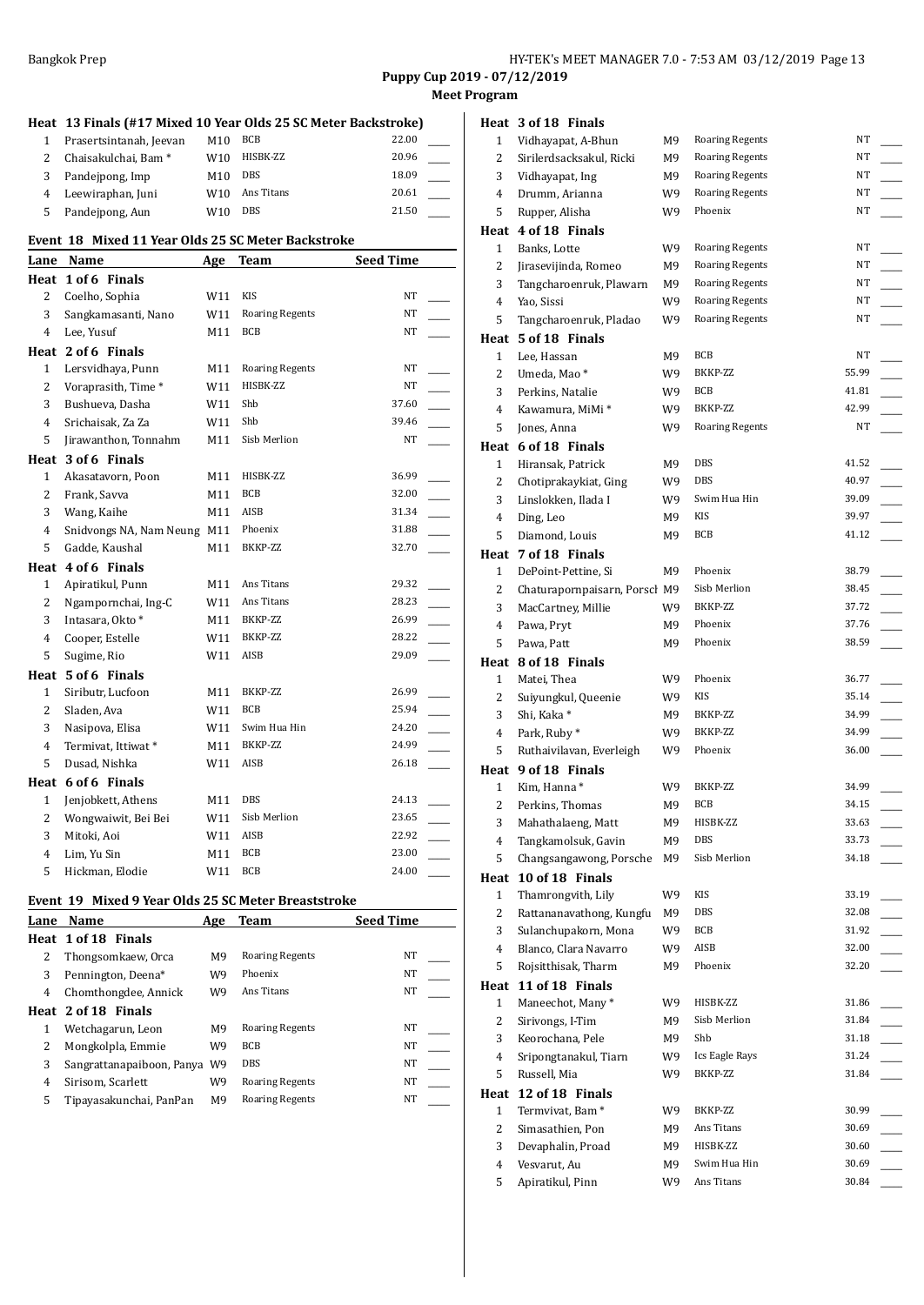**Meet Program**

| Heat 13 Finals (#19 Mixed 9 Year Olds 25 SC Meter Breaststroke) |                     |  |
|-----------------------------------------------------------------|---------------------|--|
| 1 Veces Monument                                                | $M1$ $M1$ $M2$ $M1$ |  |

| 1              | Keesin, Maprang*           | W9 | HISBK-ZZ     | 30.54 |
|----------------|----------------------------|----|--------------|-------|
| 2              | Kunjirathanawat, R-Tee     | M9 | Phoenix      | 30.07 |
| 3              | Wan, Angela                | W9 | <b>KIS</b>   | 29.89 |
| 4              | Jiang, Elizabeth           | W9 | KIS          | 30.06 |
| 5              | Coombes, Chloe             | W9 | AISB         | 30.25 |
| Heat           | 14 of 18 Finals            |    |              |       |
| 1              | Rattanavijit, Tul Tul      | M9 | Ans Titans   | 29.86 |
| $\overline{c}$ | Vegas, Cy                  | M9 | Ans Titans   | 29.55 |
| 3              | Vorathanatchakul, Heidi    | W9 | HISBK-ZZ     | 29.02 |
| 4              | Alegre, Eila               | W9 | AISB         | 29.10 |
| 5              | Chen, Gordon               | M9 | <b>KIS</b>   | 29.77 |
| Heat           | 15 of 18 Finals            |    |              |       |
| $\mathbf{1}$   | Simthumnimit, Athen (Uk)   | M9 | BCB          | 29.00 |
| 2              | Kangwantanawat, Monet      | W9 | Ans Titans   | 28.73 |
| 3              | Jarounapat, Myka           | M9 | Ans Titans   | 28.31 |
| 4              | Cantwell, Sophia           | W9 | <b>BCB</b>   | 28.72 |
| 5              | Tamura, Rina *             | W9 | BKKP-ZZ      | 28.99 |
| Heat           | 16 of 18 Finals            |    |              |       |
| $\mathbf{1}$   | Laksanakorn, Naming*       | W9 | HISBK-ZZ     | 27.59 |
| 2              | Washareewongse, Arkaad     | M9 | <b>KIS</b>   | 27.18 |
| 3              | Pankrut, Mimi              | W9 | HISBK-ZZ     | 26.99 |
| 4              | Sethandha, Nadia           | W9 | AISB         | 27.13 |
| 5              | Mohanashankar, Krish       | М9 | Phoenix      | 27.43 |
| Heat           | 17 of 18 Finals            |    |              |       |
| $\mathbf{1}$   | Rutledge, Florence         | W9 | <b>BCB</b>   | 26.68 |
| $\overline{2}$ | Meesilp, Kan               | M9 | HISBK-ZZ     | 26.09 |
| 3              | Tantivit, Pui Fai          | W9 | BCB          | 25.98 |
| 4              | Bagguley, Sanam            | M9 | Sisb Merlion | 26.00 |
| 5              | Pierucci, Letizia (Leti) * | W9 | BKKP-ZZ      | 26.27 |
| Heat           | 18 of 18 Finals            |    |              |       |
| $\mathbf{1}$   | Brett, Stefanelle          | W9 | BCB          | 25.62 |
| 2              | Leelayoova, Pink*          | W9 | HISBK-ZZ     | 25.36 |
| 3              | Teerasoontornwong, Pear    | W9 | Sisb Merlion | 24.17 |
| 4              | Tanyanukul, Tigger         | M9 | Sisb Merlion | 24.37 |
| 5              | Kalarak, Tanyong           | W9 | Sisb Merlion | 25.47 |

## **Event 20 Mixed 10 Year Olds 25 SC Meter Breaststroke**

| Lane         | Name                     | Age | Team                   | <b>Seed Time</b> |
|--------------|--------------------------|-----|------------------------|------------------|
| Heat         | 1 of 14 Finals           |     |                        |                  |
| 2            | Jaruwattanachai, Miu Miu | W10 | <b>KIS</b>             | <b>NT</b>        |
| 3            | Uyan, Anisa              | W10 | <b>BCB</b>             | <b>NT</b>        |
| 4            | Satchapibool, Jiji       | W10 | <b>Roaring Regents</b> | NT               |
| Heat         | 2 of 14 Finals           |     |                        |                  |
| 2            | Jirasiriariyakul, Shin*  | M10 | Phoenix                | NT               |
| 3            | Sae-Lim, Pita            | W10 | <b>Roaring Regents</b> | NT               |
| 4            | Thongsomkaew, Sharky     | M10 | <b>Roaring Regents</b> | <b>NT</b>        |
| Heat         | 3 of 14 Finals           |     |                        |                  |
| $\mathbf{1}$ | Mongkolpla, Ellie        | W10 | <b>BCB</b>             | <b>NT</b>        |
| 2            | Kritrueangchok, Ben      | M10 | Sisb Merlion           | NT               |
| 3            | Kittiwongkorn, PunPun    | M10 | Phoenix                | <b>NT</b>        |
| 4            | Ekviriyakit, Matthew     | M10 | <b>Roaring Regents</b> | NT               |
| 5            | Guo, Stephanie           | W10 | <b>Roaring Regents</b> | <b>NT</b>        |
| Heat         | 4 of 14 Finals           |     |                        |                  |
| 1            | Chutikanont, Putter      | M10 | <b>Roaring Regents</b> | NT               |
| 2            | Nivejpak, Arka           | M10 | <b>Roaring Regents</b> | NT               |
| 3            | Kurosu, Kento            | M10 | <b>Roaring Regents</b> | NT               |
| 4            | Rakbamrung, Rak          | M10 | <b>Roaring Regents</b> | NT               |
| 5            | Schaeftlein, Franzy      | W10 | Phoenix                | NT               |
|              |                          |     |                        |                  |

|                      | Heat 5 of 14 Finals                        |            |                        |                |  |
|----------------------|--------------------------------------------|------------|------------------------|----------------|--|
| 1                    | Prasan, Aimie                              | W10        | <b>Roaring Regents</b> | NT             |  |
| 2                    | Sangsuriyachat, Loma                       | M10        | <b>Roaring Regents</b> | NT             |  |
| 3                    | Panngam, Pream                             | W10        | DBS                    | 43.47          |  |
| 4                    | Suttara, Best                              | W10        | DBS                    | 43.49          |  |
| 5                    | Ekviriyakit, Mira                          | W10        | <b>Roaring Regents</b> | NT             |  |
|                      | Heat 6 of 14 Finals                        |            |                        |                |  |
| $\mathbf{1}$         | Vorachart, Max*                            | M10        | BKKP-ZZ                | 41.85          |  |
| 2                    | Chinvittayakul, Chompooh W10               |            | Shb                    | 39.53          |  |
| 3                    | Lisnah, Adeline                            | W10        | DBS                    | 38.90          |  |
| 4                    | Hsu, Ting Ting                             | W10        | DBS                    | 38.90          |  |
| 5                    | Keorochana, Porsche                        | M10        | Shb                    | 40.32          |  |
|                      | Heat 7 of 14 Finals                        |            |                        |                |  |
| 1                    | Srikuruwan, Naresha*                       | W10        | BKKP-ZZ                | 34.99          |  |
| 2                    | Chauhan, Hannah                            | W10        | BCB                    | 34.90          |  |
| 3                    | Termvivat, Chain                           | M10        | Shb                    | 33.42          |  |
| 4                    | Tzola, Nathan                              | M10        | Shb<br>Phoenix         | 34.68<br>34.91 |  |
| 5                    | Kamollertvara, Bhu<br>Heat 8 of 14 Finals  | M10        |                        |                |  |
| $\mathbf{1}$         |                                            |            | BKKP-ZZ                | 33.41          |  |
| 2                    | Jiraphanpong, Praew*<br>Srilomsak, In In*  | W10<br>W10 | HISBK-ZZ               | 33.17          |  |
| 3                    | Burnett, Guy                               | M10        | BKKP-ZZ                | 32.15          |  |
| 4                    | Siragarun, Jedai                           | M10        | Phoenix                | 32.43          |  |
| 5                    | Panyasiri, Namoun                          | W10        | Sisb Merlion           | 33.37          |  |
|                      | Heat 9 of 14 Finals                        |            |                        |                |  |
| $\mathbf{1}$         | Pintusopon, Pluem                          | M10        | Ans Titans             | 32.08          |  |
| 2                    | Chandhiraj, Samut                          | M10        | Phoenix                | 31.10          |  |
| 3                    | Chan, Curtis L                             | M10        | KIS                    | 30.49          |  |
| 4                    | Trakulmanenate, Ami                        | W10        | Shb                    | 30.98          |  |
| 5                    | Leirvag, Kari                              | W10        | Shb                    | 31.90          |  |
|                      | Heat 10 of 14 Finals                       |            |                        |                |  |
|                      |                                            |            |                        |                |  |
| 1                    | Cluzel, Aina                               | W10        | BKKP-ZZ                | 30.08          |  |
| 2                    | Hall, Freddie                              | M10        | DBS                    | 28.84          |  |
| 3                    | Gasparroni, Anna Sofia                     | W10        | BCB                    | 28.49          |  |
| 4                    | Chester, Ben                               | M10        | AISB                   | 28.75          |  |
| 5                    | Sukprasopphokha, Pai Pai                   | M10        | HISBK-ZZ               | 29.38          |  |
|                      | Heat 11 of 14 Finals                       |            |                        |                |  |
| 1                    | Pholpoolkij, Namphet                       | W10        | DBS                    | 28.30          |  |
| $\overline{a}$       | Tomar, Parth                               | M10        | BKKP-ZZ                | 27.99          |  |
| 3                    | Utagawa, Ema                               | W10        | AISB                   | 27.35          |  |
| 4                    | Charuchiewpanich, Khopan W10               |            | Sisb Merlion           | 27.39          |  |
| 5                    | Ahn, Jennifer*                             | W10        | BKKP-ZZ                | 28.22          |  |
| Heat                 | 12 of 14 Finals                            |            |                        |                |  |
| 1                    | Saski, Hitomi                              | W10        | AISB                   | 27.35          |  |
| 2                    | Chotiyanon, Ari*                           | W10        | HISBK-ZZ               | 26.39          |  |
| 3                    | Leirvag, Annamaria                         | W10        | Shb                    | 26.20<br>26.26 |  |
| 4                    | Manosutisan, Cheetah                       | M9         | Ics Eagle Rays<br>AISB | 26.51          |  |
| 5                    | Junveranong, Pimmada                       | W10        |                        |                |  |
| Heat<br>$\mathbf{1}$ | 13 of 14 Finals<br>Yates, Kayley           | W10        | <b>BCB</b>             | 26.03          |  |
| $\overline{c}$       | Scott, Logan                               | M10        | Phoenix                | 25.95          |  |
| 3                    | Pattapong, Khonprode                       | M10        | Ics Eagle Rays         | 24.96          |  |
| 4                    | Chaisakulchai, Bam <sup>*</sup>            | W10        | HISBK-ZZ               | 25.23          |  |
| 5                    | Prapai, Sonic                              | M10        | BCB                    | 25.97          |  |
|                      | Heat 14 of 14 Finals                       |            |                        |                |  |
| $\mathbf{1}$         | Pandejpong, Aun                            | W10        | DBS                    | 24.46          |  |
| 2                    | Indlekofer, Anastasia                      | W10        | Phoenix                | 22.53          |  |
| 3                    | Leewiraphan, Juni                          | W10        | Ans Titans             | 20.81          |  |
| 4<br>5               | Pandejpong, Imp<br>Prasertsintanah, Jeevan | M10        | DBS<br>BCB             | 21.13<br>23.00 |  |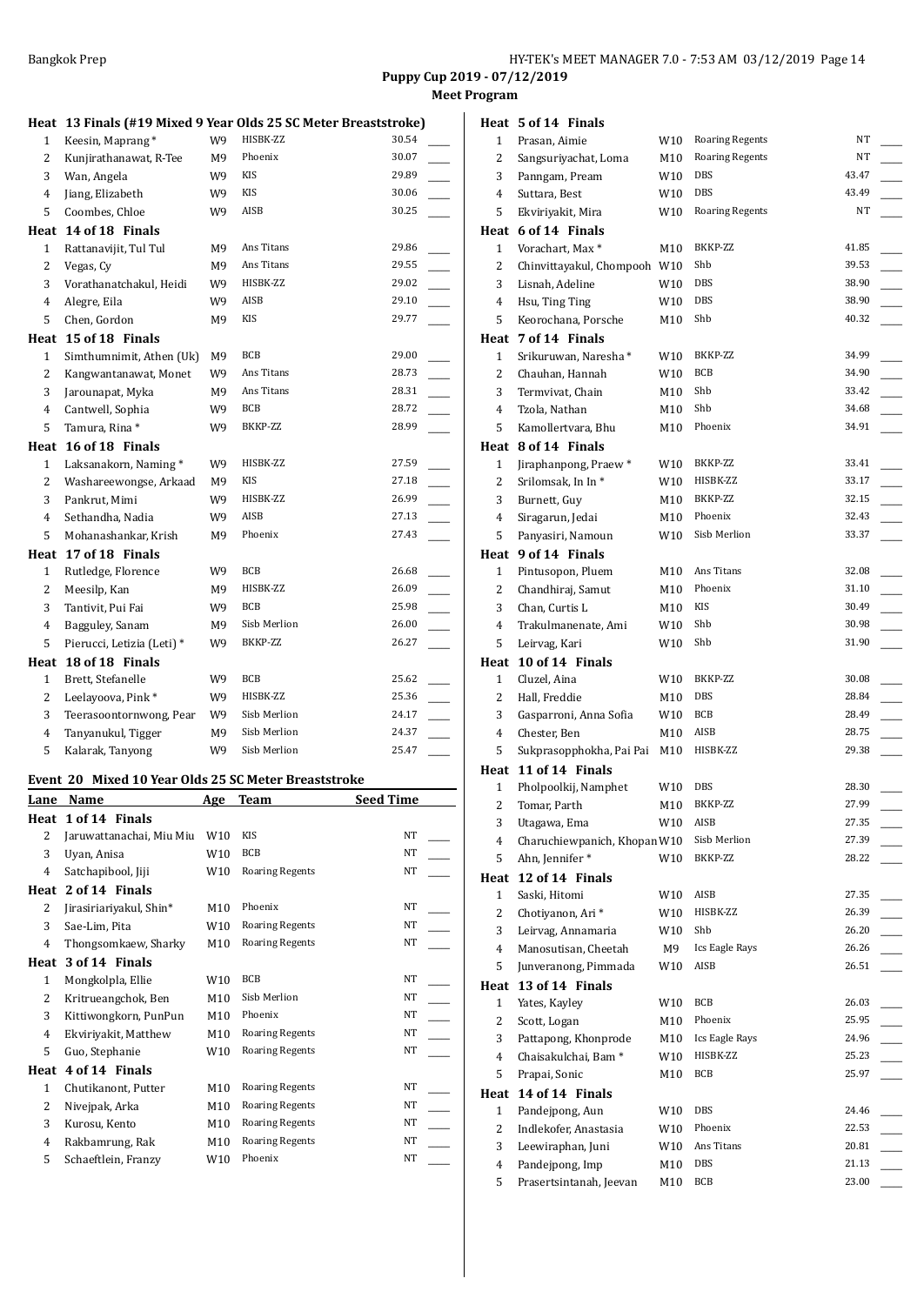Bangkok Prep **HY-TEK's MEET MANAGER 7.0 - 7:53 AM 03/12/2019** Page 15

**Puppy Cup 2019 - 07/12/2019**

**Meet Program**

| Event 21 Mixed 11 Year Olds 25 SC Meter Breaststroke |                             |     |                        |                  |  |  |
|------------------------------------------------------|-----------------------------|-----|------------------------|------------------|--|--|
| Lane                                                 | Name                        | Age | <b>Team</b>            | <b>Seed Time</b> |  |  |
|                                                      | Heat 1 of 6 Finals          |     |                        |                  |  |  |
| $\overline{2}$                                       | Voraprasith, Time*          | W11 | HISBK-ZZ               | NT               |  |  |
| 3                                                    | Coelho, Sophia              | W11 | <b>KIS</b>             | NT               |  |  |
| 4                                                    | Lee, Yusuf                  | M11 | <b>BCB</b>             | NT               |  |  |
|                                                      | Heat 2 of 6 Finals          |     |                        |                  |  |  |
| $\mathbf{1}$                                         | Lersvidhaya, Punn           | M11 | <b>Roaring Regents</b> | NT               |  |  |
| $\overline{2}$                                       | Sangkamasanti, Nano         | W11 | <b>Roaring Regents</b> | <b>NT</b>        |  |  |
| 3                                                    | Bushueva, Dasha             | W11 | Shb                    | 35.69            |  |  |
| 4                                                    | Gadde, Kaushal              | M11 | BKKP-ZZ                | 38.72            |  |  |
| 5                                                    | Jirawanthon, Tonnahm        | M11 | Sisb Merlion           | NT               |  |  |
|                                                      | Heat 3 of 6 Finals          |     |                        |                  |  |  |
| $\mathbf{1}$                                         | Srichaisak, Za Za           | W11 | Shb                    | 35.68            |  |  |
| $\overline{2}$                                       | Akasatavorn, Poon           | M11 | HISBK-ZZ               | 33.28            |  |  |
| 3                                                    | Cooper, Estelle             | W11 | BKKP-ZZ                | 31.22            |  |  |
| 4                                                    | Wang, Kaihe                 | M11 | AISB                   | 32.00            |  |  |
| 5                                                    | Frank, Savva                | M11 | <b>BCB</b>             | 35.00            |  |  |
|                                                      | Heat 4 of 6 Finals          |     |                        |                  |  |  |
| 1                                                    | Apiratikul, Punn            | M11 | Ans Titans             | 31.04            |  |  |
| $\overline{c}$                                       | Hickman, Elodie             | W11 | <b>BCB</b>             | 30.00            |  |  |
| 3                                                    | Siributr, Lucfoon           | M11 | BKKP-ZZ                | 28.99            |  |  |
| 4                                                    | Termivat, Ittiwat*          | M11 | BKKP-ZZ                | 28.99            |  |  |
| 5                                                    | Ngampornchai, Ing-C         | W11 | Ans Titans             | 30.74            |  |  |
|                                                      | Heat 5 of 6 Finals          |     |                        |                  |  |  |
| $\mathbf{1}$                                         | Mitoki, Aoi                 | W11 | AISB                   | 28.39            |  |  |
| $\overline{c}$                                       | Intasara, Okto *            | M11 | BKKP-ZZ                | 27.99            |  |  |
| 3                                                    | Wongwaiwit, Bei Bei         | W11 | Sisb Merlion           | 27.48            |  |  |
| 4                                                    | Dusad, Nishka               | W11 | AISB                   | 27.59            |  |  |
| 5                                                    | Sladen, Ava                 | W11 | <b>BCB</b>             | 28.20            |  |  |
|                                                      | Heat 6 of 6 Finals          |     |                        |                  |  |  |
| $\mathbf{1}$                                         | Snidvongs NA, Nam Neung M11 |     | Phoenix                | 27.28            |  |  |
| $\overline{c}$                                       | Jenjobkett, Athens          | M11 | <b>DBS</b>             | 26.20            |  |  |
| 3                                                    | Nasipova, Elisa             | W11 | Swim Hua Hin           | 25.30            |  |  |
| 4                                                    | Lim, Yu Sin                 | M11 | BCB                    | 26.00            |  |  |
| 5                                                    | Sugime, Rio                 | W11 | AISB                   | 26.75            |  |  |
|                                                      |                             |     |                        |                  |  |  |

## **Event 22 Mixed 9 Year Olds 25 SC Meter Freestyle**

| Lane           | Name                    | Age            | Team                   | <b>Seed Time</b> |
|----------------|-------------------------|----------------|------------------------|------------------|
| Heat           | 1 of 19 Finals          |                |                        |                  |
| 2              | Sirivongs, I-Tim        | M9             | Sisb Merlion           | NT               |
| 3              | Mongkolpla, Emmie       | W9             | <b>BCB</b>             | NT               |
| $\overline{4}$ | Tangcharoenruk, Plawarn | M9             | <b>Roaring Regents</b> | NT               |
| Heat           | 2 of 19 Finals          |                |                        |                  |
| 2              | Chomthongdee, Annick    | W9             | Ans Titans             | NT               |
| 3              | Wetchagarun, Leon       | M <sub>9</sub> | <b>Roaring Regents</b> | NT               |
| $\overline{4}$ | Thongsomkaew, Orca      | M9             | <b>Roaring Regents</b> | NT               |
| Heat           | 3 of 19 Finals          |                |                        |                  |
| 1              | Jones, Anna             | W9             | <b>Roaring Regents</b> | NT               |
| 2              | Sirisom, Scarlett       | W9             | <b>Roaring Regents</b> | NT               |
| 3              | Pennington, Deena*      | W9             | Phoenix                | NT               |
| $\overline{4}$ | Rupper, Alisha          | W9             | Phoenix                | NT               |
| 5              | Yao, Sissi              | W9             | <b>Roaring Regents</b> | NT               |
| Heat           | 4 of 19 Finals          |                |                        |                  |
| 1              | Kangwantanawat, Monet   | W9             | Ans Titans             | NT               |
| 2              | Goyal, Joey *           | M9             | HISBK-ZZ               | NT               |
| 3              | Banks, Lotte            | W9             | <b>Roaring Regents</b> | NT               |
| $\overline{4}$ | Bagguley, Sanam         | M9             | Sisb Merlion           | NT               |
| 5              | Tangcharoenruk, Pladao  | W9             | <b>Roaring Regents</b> | NT               |

|                         | Heat 5 of 19 Finals                     |          |                        |                |  |
|-------------------------|-----------------------------------------|----------|------------------------|----------------|--|
| $\mathbf{1}$            | Changsangawong, Porsche                 | M9       | Sisb Merlion           | NT             |  |
| 2                       | Goyal, Genie*                           | M9       | HISBK-ZZ               | NT             |  |
| 3                       | Sirilerdsacksakul, Ricki                | M9       | <b>Roaring Regents</b> | NT             |  |
| 4                       | Sangrattanapaiboon, Panya W9            |          | DBS                    | NT             |  |
| 5                       | Jirasevijinda, Romeo                    | M9       | <b>Roaring Regents</b> | NT             |  |
|                         | Heat 6 of 19 Finals                     |          |                        |                |  |
| 1                       | Vidhayapat, A-Bhun                      | М9       | <b>Roaring Regents</b> | NT             |  |
| 2                       | Lee, Hassan                             | M9       | BCB                    | NT             |  |
| 3                       | Vidhayapat, Ing                         | M9       | <b>Roaring Regents</b> | NT             |  |
| 4                       | Limkonglap, Sorn*                       | M9       | Phoenix                | NT             |  |
| 5                       | Tipayasakunchai, PanPan                 | M9       | <b>Roaring Regents</b> | NT             |  |
|                         | Heat 7 of 19 Finals                     |          |                        |                |  |
| $\mathbf{1}$            | Rattanavijit, Tul Tul                   | M9       | Ans Titans             | NT             |  |
| 2                       | Umeda, Mao*                             | W9       | BKKP-ZZ                | 37.99          |  |
| 3                       |                                         | W9       | KIS                    | 34.56          |  |
| 4                       | Thamrongvith, Lily                      |          | BCB                    | 36.56          |  |
|                         | Perkins, Natalie                        | W9       | <b>Roaring Regents</b> | NT             |  |
| 5                       | Drumm, Arianna                          | W9       |                        |                |  |
|                         | Heat 8 of 19 Finals                     |          |                        |                |  |
| $\mathbf{1}$            | Kawamura, MiMi*                         | W9       | BKKP-ZZ                | 33.99          |  |
| 2                       | Ding, Leo                               | M9       | KIS                    | 31.73          |  |
| 3                       | Kim, Hanna*                             | W9       | BKKP-ZZ                | 29.99          |  |
| 4                       | Linslokken, Ilada I                     | W9       | Swim Hua Hin           | 30.06          |  |
| 5                       | Chaturapornpaisarn, Porscl M9           |          | Sisb Merlion           | 33.22          |  |
|                         | Heat 9 of 19 Finals                     |          |                        |                |  |
| 1                       | Shi, Kaka*                              | M9       | BKKP-ZZ                | 29.99          |  |
| 2                       | Chotiprakaykiat, Ging                   | W9       | DBS                    | 29.34          |  |
| 3                       | Mahathalaeng, Matt                      | M9       | HISBK-ZZ               | 28.45          |  |
| 4                       | Park, Ruby *                            | W9       | BKKP-ZZ                | 28.99          |  |
| 5                       | Wan, Angela                             | W9       | KIS                    | 29.54          |  |
|                         |                                         |          |                        |                |  |
|                         | Heat 10 of 19 Finals                    |          |                        |                |  |
| $\mathbf{1}$            | Ruthaivilavan, Everleigh                | W9       | Phoenix                | 27.89          |  |
| 2                       | Pawa, Pryt                              | M9       | Phoenix                | 27.75          |  |
| 3                       | DePoint-Pettine, Si                     | M9       | Phoenix                | 26.69          |  |
| 4                       | Tangkamolsuk, Gavin                     | M9       | <b>DBS</b>             | 27.24          |  |
| 5                       | Kalarak, Tanyong                        | W9       | Sisb Merlion           | 27.82          |  |
|                         | Heat 11 of 19 Finals                    |          |                        |                |  |
| 1                       | Simthumnimit, Athen (Uk)                | М9       | BCB                    | 26.68          |  |
| $\overline{\mathbf{c}}$ | Hiransak, Patrick                       | M9       | DBS                    | 26.24          |  |
| 3                       | Diamond, Louis                          | М9       | BCB                    | 26.09          |  |
| 4                       | Maneechot, Many*                        | W9       | HISBK-ZZ               | 26.23          |  |
| 5                       | Apiratikul, Pinn                        | W9       | Ans Titans             | 26.51          |  |
| Heat                    | 12 of 19 Finals                         |          |                        |                |  |
| $\mathbf{1}$            | Rutledge, Florence                      | W9       | <b>BCB</b>             | 25.81          |  |
| 2                       | Keorochana, Pele                        | M9       | Shb                    | 25.52          |  |
| 3                       | Termvivat, Bam <sup>*</sup>             | W9       | BKKP-ZZ                | 24.99          |  |
| $\overline{4}$          | Pawa, Patt                              | M9       | Phoenix                | 25.39          |  |
| 5                       | Russell, Mia                            | W9       | BKKP-ZZ                | 25.62          |  |
| Heat                    | 13 of 19 Finals                         |          |                        |                |  |
| $\mathbf{1}$            | Rojsitthisak, Tharm                     | M9       | Phoenix                | 24.94          |  |
| 2                       | Keesin, Maprang*                        | W9       | HISBK-ZZ               | 24.49          |  |
| 3                       | Washareewongse, Arkaad                  | M9       | KIS                    | 24.10          |  |
| 4                       | Mohanashankar, Krish                    | M9       | Phoenix                | 24.15          |  |
| 5                       |                                         | М9       | HISBK-ZZ               | 24.71          |  |
|                         | Devaphalin, Proad                       |          |                        |                |  |
| Heat                    | 14 of 19 Finals                         |          | BKKP-ZZ                | 24.01          |  |
| $\mathbf{1}$            | MacCartney, Millie                      | W9       | BKKP-ZZ                |                |  |
| 2                       | Tamura, Rina*                           | W9       | <b>KIS</b>             | 23.99          |  |
| 3                       | Jiang, Elizabeth                        | W9       |                        | 23.96          |  |
| 4<br>5                  | Jarounapat, Myka<br>Suiyungkul, Queenie | M9<br>W9 | Ans Titans<br>KIS      | 23.96<br>24.00 |  |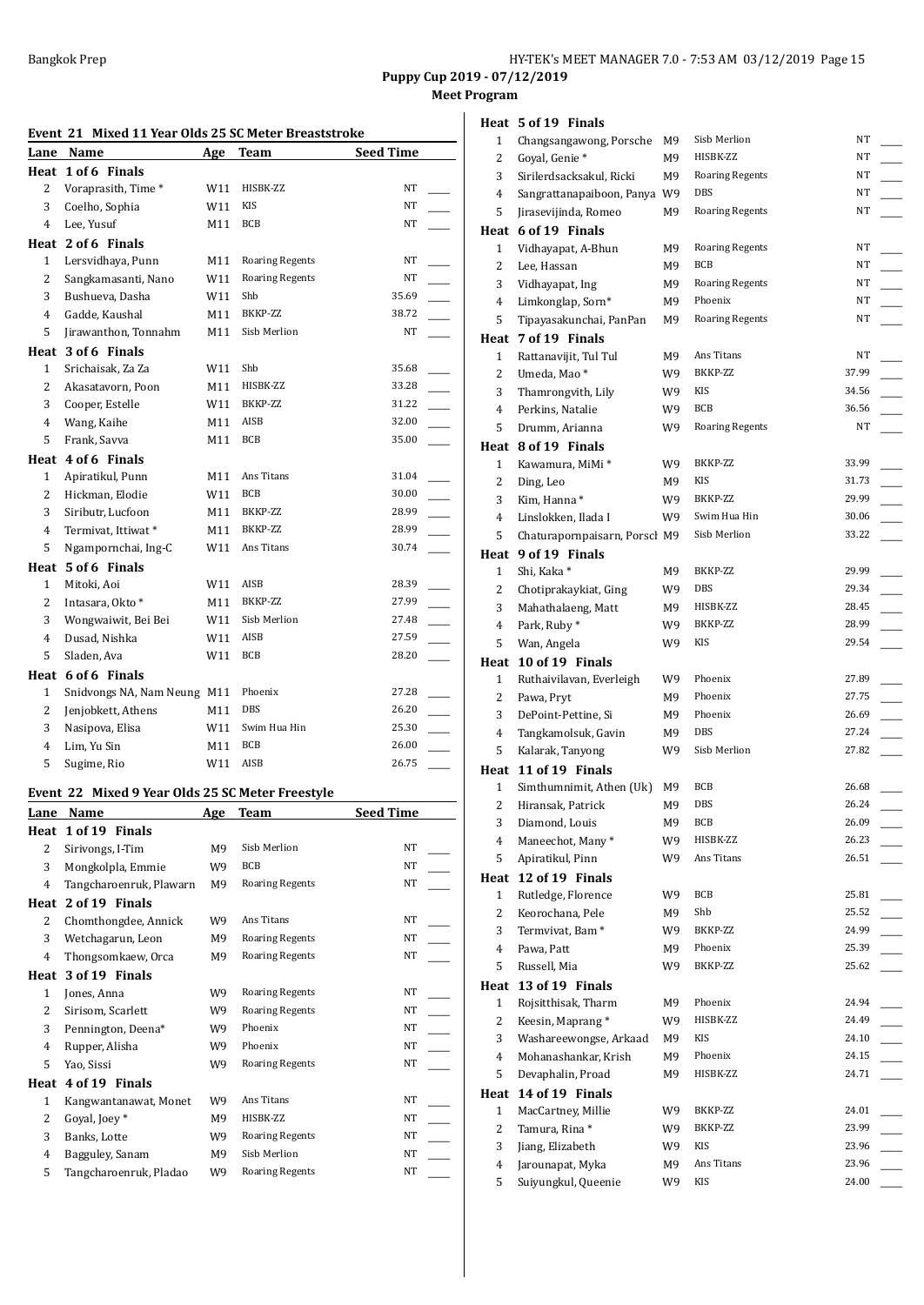**Meet Program**

#### **Heat 15 Finals (#22 Mixed 9 Year Olds 25 SC Meter Freestyle)**

| $\mathbf{1}$   | Matei, Thea                | W9             | Phoenix        | 23.90 |
|----------------|----------------------------|----------------|----------------|-------|
| $\overline{2}$ | Alegre, Eila               | W9             | AISB           | 23.29 |
| 3              | Kunjirathanawat, R-Tee     | M <sub>9</sub> | Phoenix        | 23.14 |
| $\overline{4}$ | Leelayoova, Pink*          | W9             | HISBK-ZZ       | 23.25 |
| 5              | Vesvarut, Au               | M9             | Swim Hua Hin   | 23.61 |
| Heat           | 16 of 19 Finals            |                |                |       |
| $\mathbf{1}$   | Blanco, Clara Navarro      | W9             | AISB           | 22.87 |
| 2              | Tantivit, Pui Fai          | W9             | BCB            | 22.74 |
| 3              | Coombes, Chloe             | W9             | AISB           | 22.37 |
| 4              | Rattananavathong, Kungfu   | M9             | DBS            | 22.57 |
| 5              | Vorathanatchakul, Heidi    | W9             | HISBK-ZZ       | 22.79 |
| Heat           | 17 of 19 Finals            |                |                |       |
| $\mathbf{1}$   | Laksanakorn, Naming*       | W9             | HISBK-ZZ       | 22.23 |
| 2              | Pierucci, Letizia (Leti) * | W9             | BKKP-ZZ        | 22.09 |
| 3              | Cantwell, Sophia           | W9             | BCB            | 21.45 |
| $\overline{4}$ | Perkins, Thomas            | M <sub>9</sub> | BCB            | 21.82 |
| 5              | Pankrut, Mimi              | W9             | HISBK-ZZ       | 22.20 |
| Heat           | 18 of 19 Finals            |                |                |       |
| 1              | Sripongtanakul, Tiarn      | W9             | Ics Eagle Rays | 21.16 |
| $\overline{2}$ | Simasathien, Pon           | M <sub>9</sub> | Ans Titans     | 20.69 |
| 3              | Sulanchupakorn, Mona       | W9             | <b>BCB</b>     | 19.82 |
| $\overline{4}$ | Chen, Gordon               | M9             | <b>KIS</b>     | 20.16 |
| 5              | Vegas, Cy                  | M9             | Ans Titans     | 20.86 |
| Heat           | 19 of 19 Finals            |                |                |       |
| $\mathbf{1}$   | Brett, Stefanelle          | W9             | <b>BCB</b>     | 19.80 |
| $\overline{2}$ | Teerasoontornwong, Pear    | W9             | Sisb Merlion   | 19.00 |
| 3              | Meesilp, Kan               | M9             | HISBK-ZZ       | 18.04 |
| $\overline{4}$ | Sethandha, Nadia           | W9             | <b>AISB</b>    | 18.88 |
| 5              | Tanyanukul, Tigger         | M9             | Sisb Merlion   | 19.76 |

## **Event 23 Mixed 10 Year Olds 25 SC Meter Freestyle**

| Lane         | Name                    | <b>Age</b>      | Team                   | <b>Seed Time</b> |
|--------------|-------------------------|-----------------|------------------------|------------------|
| Heat         | 1 of 13 Finals          |                 |                        |                  |
| 2            | Schaeftlein, Franzy     | W <sub>10</sub> | Phoenix                | NT               |
| 3            | Guo, Stephanie          | W <sub>10</sub> | <b>Roaring Regents</b> | NT               |
| 4            | Ekviriyakit, Matthew    | M10             | <b>Roaring Regents</b> | NT               |
| 5            | Ekviriyakit, Mira       | W <sub>10</sub> | <b>Roaring Regents</b> | NT               |
| Heat         | 2 of 13 Finals          |                 |                        |                  |
| $\mathbf{1}$ | Thongsomkaew, Sharky    | M10             | <b>Roaring Regents</b> | NT               |
| 2            | Kittiwongkorn, PunPun   | M10             | Phoenix                | NT               |
| 3            | Chutikanont, Putter     | M10             | <b>Roaring Regents</b> | NT               |
| 4            | Prasan, Aimie           | W <sub>10</sub> | <b>Roaring Regents</b> | NT               |
| 5            | Kritrueangchok, Ben     | M10             | Sisb Merlion           | NT               |
| Heat         | 3 of 13 Finals          |                 |                        |                  |
| $\mathbf{1}$ | Rakbamrung, Rak         | M10             | <b>Roaring Regents</b> | NT               |
| 2            | Sae-Lim, Pita           | W <sub>10</sub> | <b>Roaring Regents</b> | NT               |
| 3            | Sangsuriyachat, Loma    | M <sub>10</sub> | <b>Roaring Regents</b> | NT               |
| 4            | Uyan, Anisa             | W <sub>10</sub> | <b>BCB</b>             | NT               |
| 5            | Satchapibool, Jiji      | W10             | <b>Roaring Regents</b> | NT               |
| Heat         | 4 of 13 Finals          |                 |                        |                  |
| 1            | Mongkolpla, Ellie       | W <sub>10</sub> | <b>BCB</b>             | NT               |
| 2            | Nivejpak, Arka          | M10             | <b>Roaring Regents</b> | NT               |
| 3            | Tzola, Nathan           | M10             | Shb                    | 31.13            |
| 4            | Kurosu, Kento           | M10             | <b>Roaring Regents</b> | NT               |
| 5            | Jirasiriariyakul, Shin* | M10             | Phoenix                | NT               |
|              |                         |                 |                        |                  |

|                         | Heat 5 of 13 Finals             |     |                |       |
|-------------------------|---------------------------------|-----|----------------|-------|
| $\mathbf{1}$            | Panngam, Pream                  | W10 | <b>DBS</b>     | 29.80 |
| 2                       | Lisnah, Adeline                 | W10 | DBS            | 29.02 |
| 3                       | Srikuruwan, Naresha*            | W10 | BKKP-ZZ        | 28.99 |
| 4                       | Chotiyanon, Ari*                | W10 | HISBK-ZZ       | 28.99 |
| 5                       | Hsu, Ting Ting                  | W10 | DBS            | 29.02 |
|                         | Heat 6 of 13 Finals             |     |                |       |
| 1                       | Chinvittayakul, Chompooh W10    |     | Shb            | 28.63 |
| 2                       | Kiattikhunrat, Aim              | W10 | Ics Eagle Rays | 25.94 |
| 3                       | Trakulmanenate, Ami             | W10 | Shb            | 25.49 |
| 4                       | Gasparroni, Anna Sofia          | W10 | BCB            | 25.82 |
| 5                       | Chandhiraj, Samut               | M10 | Phoenix        | 26.36 |
|                         | Heat 7 of 13 Finals             |     |                |       |
| $\mathbf{1}$            | Panyasiri, Namoun               | W10 | Sisb Merlion   | 25.31 |
| 2                       | Jiraphanpong, Praew*            | W10 | BKKP-ZZ        | 25.04 |
| 3                       | Tomar, Parth                    | M10 | BKKP-ZZ        | 24.99 |
| 4                       | Keorochana, Porsche             | M10 | Shb            | 25.02 |
| 5                       | Termvivat, Chain                | M10 | Shb            | 25.09 |
|                         | Heat 8 of 13 Finals             |     |                |       |
| $\mathbf{1}$            | Burnett, Guy                    | M10 | BKKP-ZZ        | 23.90 |
| 2                       | Chan, Curtis L                  | M10 | KIS            | 23.69 |
| 3                       | Siragarun, Jedai                | M10 | Phoenix        | 23.45 |
| 4                       | Pholpoolkij, Namphet            | W10 | <b>DBS</b>     | 23.59 |
| 5                       | Cluzel, Aina                    | W10 | BKKP-ZZ        | 23.73 |
|                         | Heat 9 of 13 Finals             |     |                |       |
| $\mathbf{1}$            | Chauhan, Hannah                 | W10 | BCB            | 23.37 |
| 2                       | Leirvag, Kari                   | W10 | Shb            | 23.07 |
| 3                       | Sukprasopphokha, Pai Pai        | M10 | HISBK-ZZ       | 22.36 |
| 4                       | Vorachart, Max*                 | M10 | BKKP-ZZ        | 23.04 |
| 5                       | Srilomsak, In In*               | W10 | HISBK-ZZ       | 23.15 |
|                         | Heat 10 of 13 Finals            |     |                |       |
| $\mathbf{1}$            | Yates, Kayley                   | W10 | BCB            | 22.00 |
| 2                       | Kamollertvara, Bhu              | M10 | Phoenix        | 21.40 |
| 3                       | Leewiraphan, Juni               | W10 | Ans Titans     | 21.18 |
| 4                       | Ahn, Jennifer*                  | W10 | BKKP-ZZ        | 21.22 |
| 5                       | Jaruwattanachai, Miu Miu        | W10 | KIS            | 21.51 |
|                         | Heat 11 of 13 Finals            |     |                |       |
| 1                       | Saski, Hitomi                   | W10 | AISB           | 21.10 |
| $\overline{\mathbf{c}}$ | Utagawa, Ema                    | W10 | AISB           | 21.10 |
| 3                       | Scott, Logan                    | M10 | Phoenix        | 20.86 |
| 4                       | Prapai, Sonic                   | M10 | <b>BCB</b>     | 21.00 |
| 5                       | Pintusopon, Pluem               | M10 | Ans Titans     | 21.10 |
| Heat                    | 12 of 13 Finals                 |     |                |       |
| $\mathbf{1}$            | Junveranong, Pimmada            | W10 | AISB           | 20.74 |
| 2                       | Charuchiewpanich, Khopan W10    |     | Sisb Merlion   | 20.20 |
| 3                       | Indlekofer, Anastasia           | W10 | Phoenix        | 20.14 |
| $\overline{\mathbf{4}}$ | Suttara, Best                   | W10 | DBS            | 20.17 |
| 5                       | Chaisakulchai, Bam <sup>*</sup> | W10 | HISBK-ZZ       | 20.33 |
| Heat                    | 13 of 13 Finals                 |     |                |       |
| $\mathbf{1}$            | Prasertsintanah, Jeevan         | M10 | <b>BCB</b>     | 20.00 |
| 2                       | Pattapong, Khonprode            | M10 | Ics Eagle Rays | 19.31 |
| 3                       | Chester, Ben                    | M10 | AISB           | 17.67 |
| $\overline{\mathbf{4}}$ | Manosutisan, Cheetah            | M9  | Ics Eagle Rays | 18.91 |
| 5                       | Leirvag, Annamaria              | W10 | Shb            | 19.54 |
|                         |                                 |     |                |       |